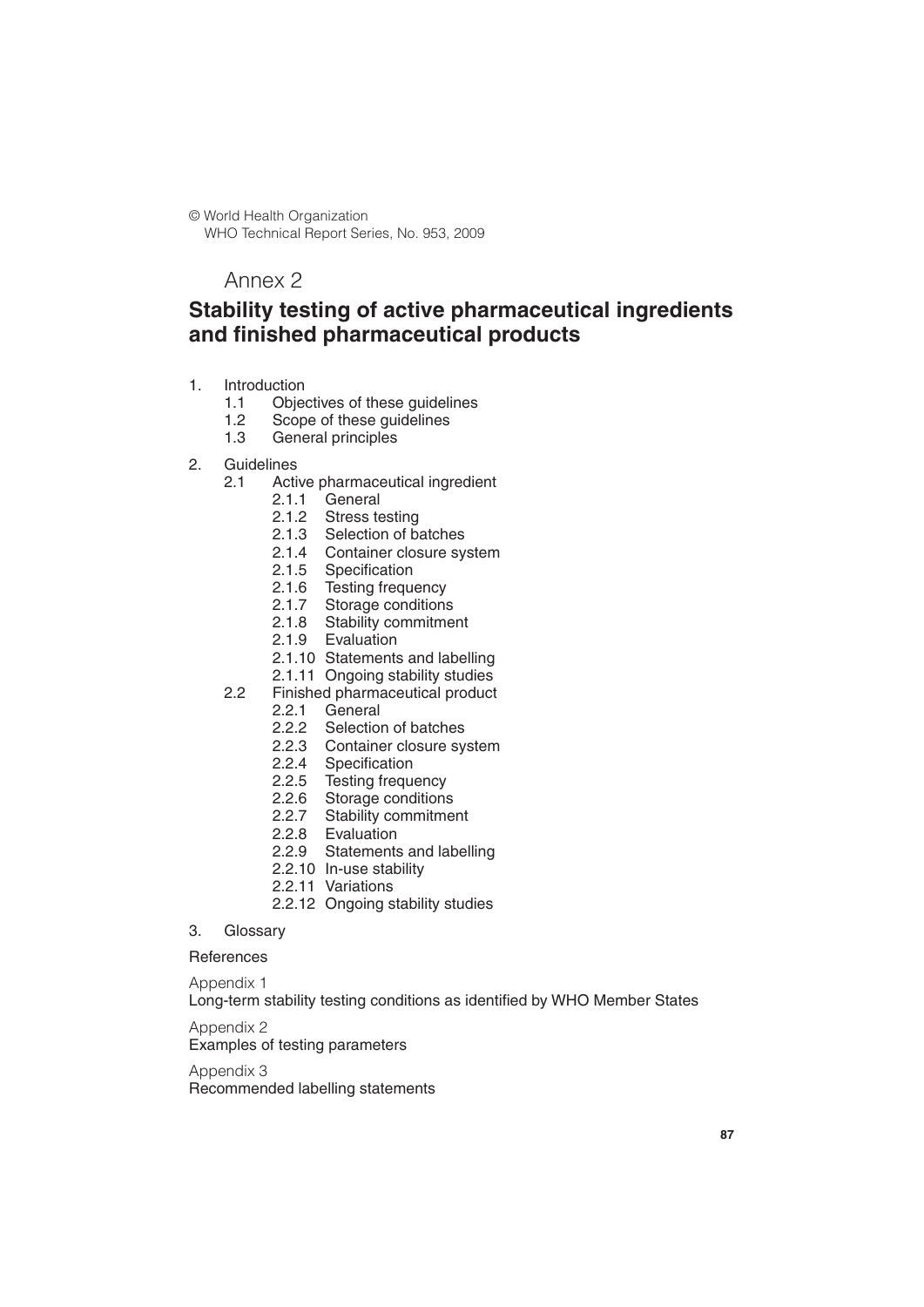## 1. **Introduction**

## 1.1 **Objectives of these guidelines**

These guidelines seek to exemplify the core stability data package required for registration of active pharmaceutical ingredients (APIs) and finished pharmaceutical products (FPPs), replacing the previous WHO guidelines in this area (*1*,*2*). However, alternative approaches can be used when they are scientifically justified. Further guidance can be found in International Conference on Harmonisation (ICH) guidelines (*3*) and in the WHO *guidelines on the active pharmaceutical ingredient master fi le procedure* (*4*).

It is recommended that these guidelines should also be applied to products that are already being marketed, with allowance for an appropriate transition period, e.g. upon re-registration or upon re-evaluation.

## 1.2 **Scope of these guidelines**

These guidelines apply to new and existing APIs and address information to be submitted in original and subsequent applications for marketing authorization of their related FPP for human use. These guidelines are not applicable to stability testing for biologicals (for details on vaccines please see *WHO guidelines for stability evaluation of vaccines* (*5*)).

### 1.3 **General principles**

The purpose of stability testing is to provide evidence of how the quality of an API or FPP varies with time under the influence of a variety of environmental factors such as temperature, humidity and light. The stability programme also includes the study of product-related factors that influence its quality, for example, interaction of API with excipients, container closure systems and packaging materials. In fixed-dose combination FPPs (FDCs) the interaction between two or more APIs also has to be considered.

As a result of stability testing a re-test period for the API (in exceptional cases, e.g. for unstable APIs, a shelf-life is given) or a shelf-life for the FPP can be established and storage conditions can be recommended.

Various analyses have been done to identify suitable testing conditions for WHO Member States based on climatic data and are published in the literature (*6–9*) on the basis of which each Member State can make its decision on long-term (real-time) stability testing conditions. Those Member States that have notified WHO of the long-term stability testing conditions they require when requesting a marketing authorization are listed in Appendix 1.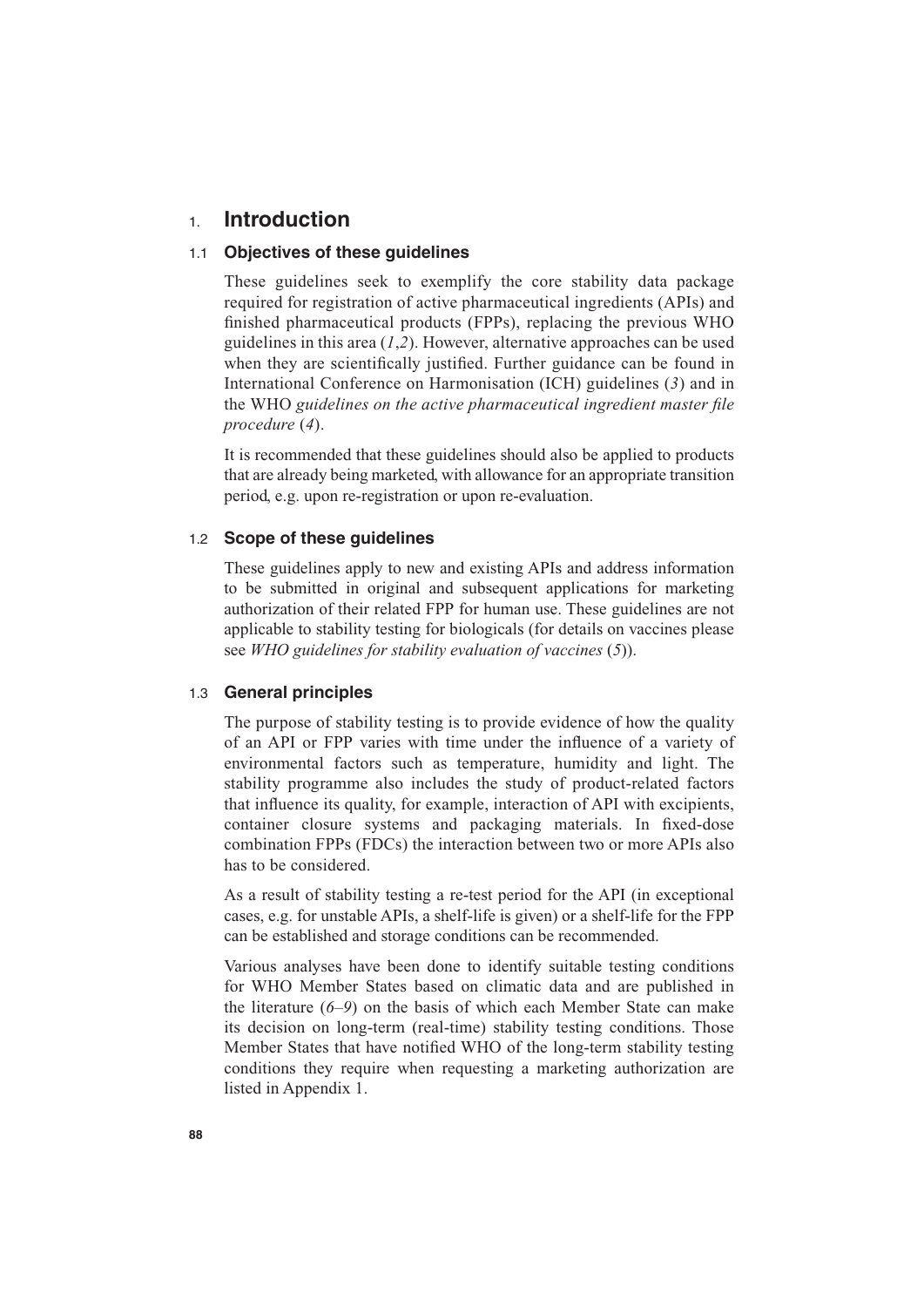## 2. **Guidelines**

## 2.1 **Active pharmaceutical ingredient**

### 2.1.1 *General*

Information on the stability of the API is an integral part of the systematic approach to stability evaluation. Potential attributes to be tested on an API during stability testing are listed in the examples of testing parameters (Appendix 2).

The re-test period or shelf-life assigned to the API by the API manufacturer should be derived from stability testing data.

## 2.1.2 *Stress testing*

Stress testing of the API can help identify the likely degradation products, which, in turn, can help establish the degradation pathways and the intrinsic stability of the molecule and validate the stability-indicating power of the analytical procedures used. The nature of the stress testing will depend on the individual API and the type of FPP involved.

For an API the following approaches may be used:

- when available, it is acceptable to provide the relevant data published in the scientific literature to support the identified degradation products and pathways;
- when no data are available, stress testing should be performed.

Stress testing may be carried out on a single batch of the API. It should include the effect of temperature (in 10  $^{\circ}$ C increments (e.g. 50  $^{\circ}$ C, 60  $^{\circ}$ C, etc.) above the temperature used for accelerated testing), humidity (e.g. 75% relative humidity (RH) or greater) and, where appropriate, oxidation and photolysis on the API. The testing should also evaluate the susceptibility of the API to hydrolysis across a justified range of pH values when in solution or suspension (*10*).

Assessing the necessity for photostability testing should be an integral part of a stress testing strategy. More details can be found in other guidelines (*3*).

Results from these studies will form an integral part of the information provided to regulatory authorities.

## 2.1.3 *Selection of batches*

Data from stability studies on at least three primary batches of the API should normally be provided. The batches should be manufactured to a minimum of pilot scale by the same synthesis route as production batches, and using a method of manufacture and procedure that simulates the final process to be used for production batches. The overall quality of the batches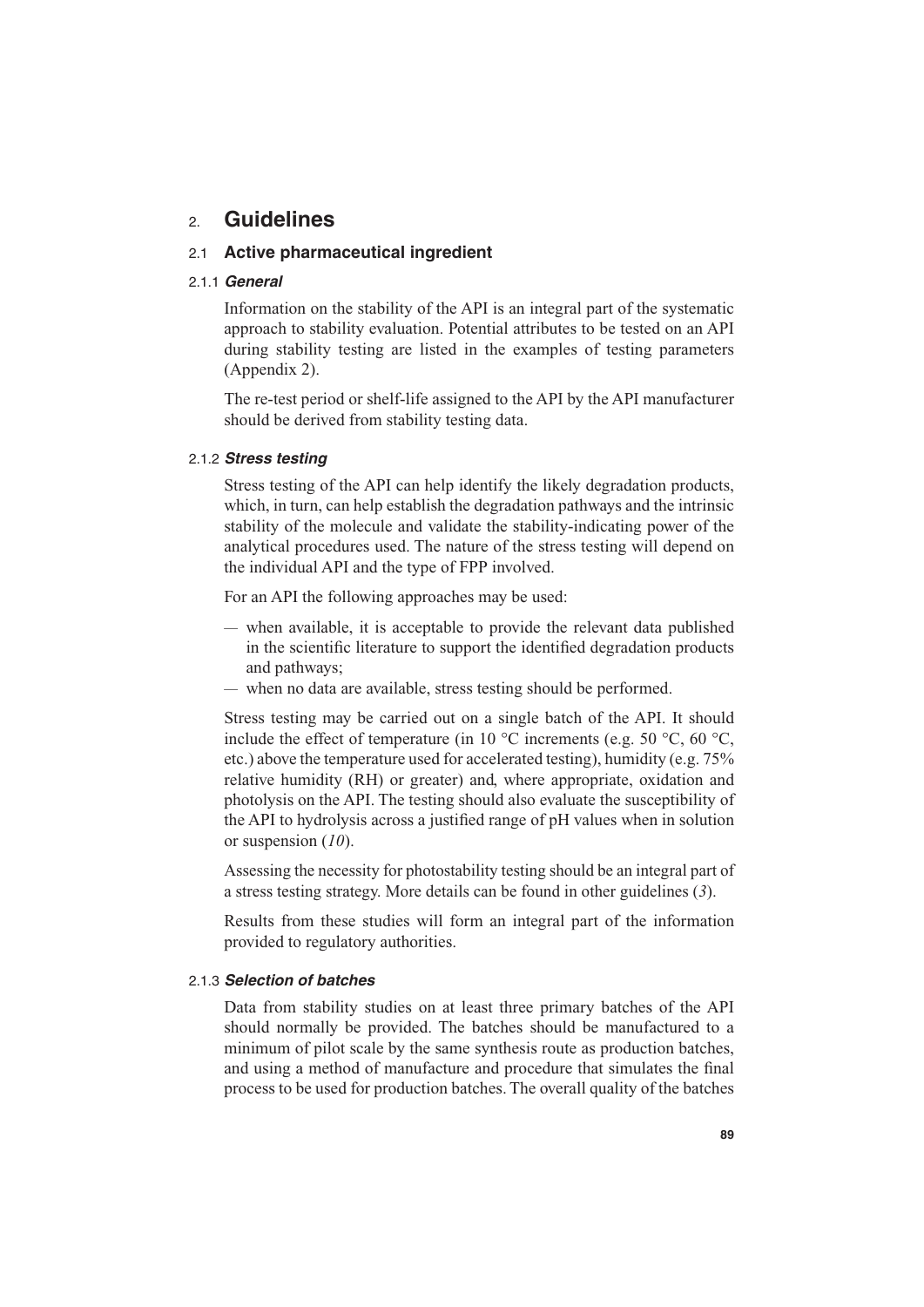of API placed on stability studies should be representative of the quality of the material to be made on a production scale.

For existing active substances that are known to be stable, data from at least two primary batches should be provided.

## 2.1.4 *Container closure system*

The stability studies should be conducted on the API packaged in a container closure system that is the same as, or simulates, the packaging proposed for storage and distribution.

## 2.1.5 Specification

Stability studies should include testing of those attributes of the API that are susceptible to change during storage and are likely to influence quality, safety and/or efficacy. The testing should cover, as appropriate, the physical, chemical, biological and microbiological attributes. A guide as to the potential attributes to be tested in the stability studies is provided in Appendix 2.

Validated stability-indicating analytical procedures should be applied. Whether and to what extent replication should be performed will depend on the results from validation studies (*11*).

#### 2.1.6 *Testing frequency*

For long-term studies, frequency of testing should be sufficient to establish the stability profile of the API.

For APIs with a proposed re-test period or shelf-life of at least 12 months, the frequency of testing at the long-term storage condition should normally be every three months over the first year, every six months over the second year, and annually thereafter throughout the proposed re-test period or shelf-life.

At the accelerated storage condition, a minimum of three time points, including the initial and final time points (e.g.  $0$ ,  $3$  and  $6$  months), from a sixmonth study is recommended. Where it is expected (based on development experience) that results from accelerated studies are likely to approach significant change criteria, increased testing should be conducted either by adding samples at the final time point or by including a fourth time point in the study design. When testing at the intermediate storage condition is called for as a result of significant change at the accelerated storage condition, a minimum of four time points, including the initial and final time points (e.g. 0, 6, 9 and 12 months), from a 12-month study is recommended.

### 2.1.7 *Storage conditions*

In general an API should be evaluated under storage conditions (with appropriate tolerances) that test its thermal stability and, if applicable, its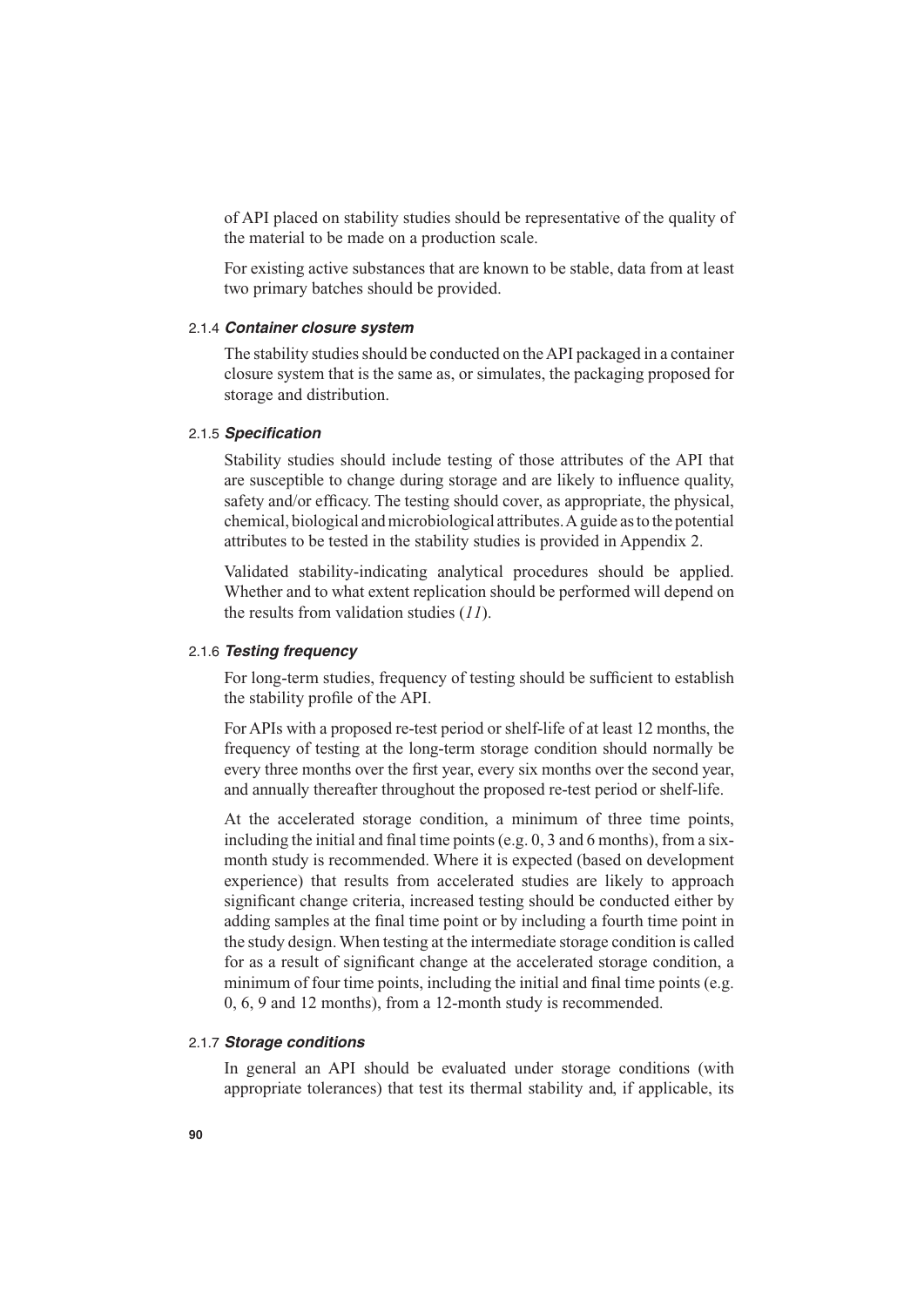sensitivity to moisture. The storage conditions and the lengths of studies chosen should be sufficient to cover storage and shipment.

Storage condition tolerances are defined as the acceptable variations in temperature and relative humidity of storage facilities for stability studies. The equipment used should be capable of controlling the storage conditions within the ranges defined in these guidelines. The storage conditions should be monitored and recorded. Short-term environmental changes due to opening the doors of the storage facility are accepted as unavoidable. The effect of excursions due to equipment failure should be assessed, addressed and reported if judged to affect stability results. Excursions that exceed the defined tolerances for more than 24 hours should be described in the study report and their effects assessed.

The long-term testing should normally take place over a minimum of 12 months for the number of batches specified in section 2.1.3 at the time of submission, and should be continued for a period of time sufficient to cover the proposed re-test period or shelf-life. For existing substances that are known to be stable, data covering a minimum of six months may be submitted. Additional data accumulated during the assessment period of the registration application should be submitted to the authorities upon request. Data from the accelerated storage condition and, if appropriate, from the intermediate storage condition can be used to evaluate the effect of shortterm excursions outside the label storage conditions (such as might occur during shipping).

Long-term, accelerated and, where appropriate, intermediate storage conditions for APIs are detailed in sections 2.1.7.1–2.1.7.3. The general case applies if the API is not specifically covered by a subsequent section. Alternative storage conditions can be used if justified.

If long-term studies are conducted at 25 °C  $\pm$  2 °C/60% RH  $\pm$  5% RH and "significant change" occurs at any time during six months' testing at the accelerated storage condition, additional testing at the intermediate storage condition should be conducted and evaluated against significant change criteria. In this case, testing at the intermediate storage condition should include all long-term tests, unless otherwise justified, and the initial application should include a minimum of six months' data from a 12-month study at the intermediate storage condition.

"Significant change" for an API is defined as failure to meet its specification.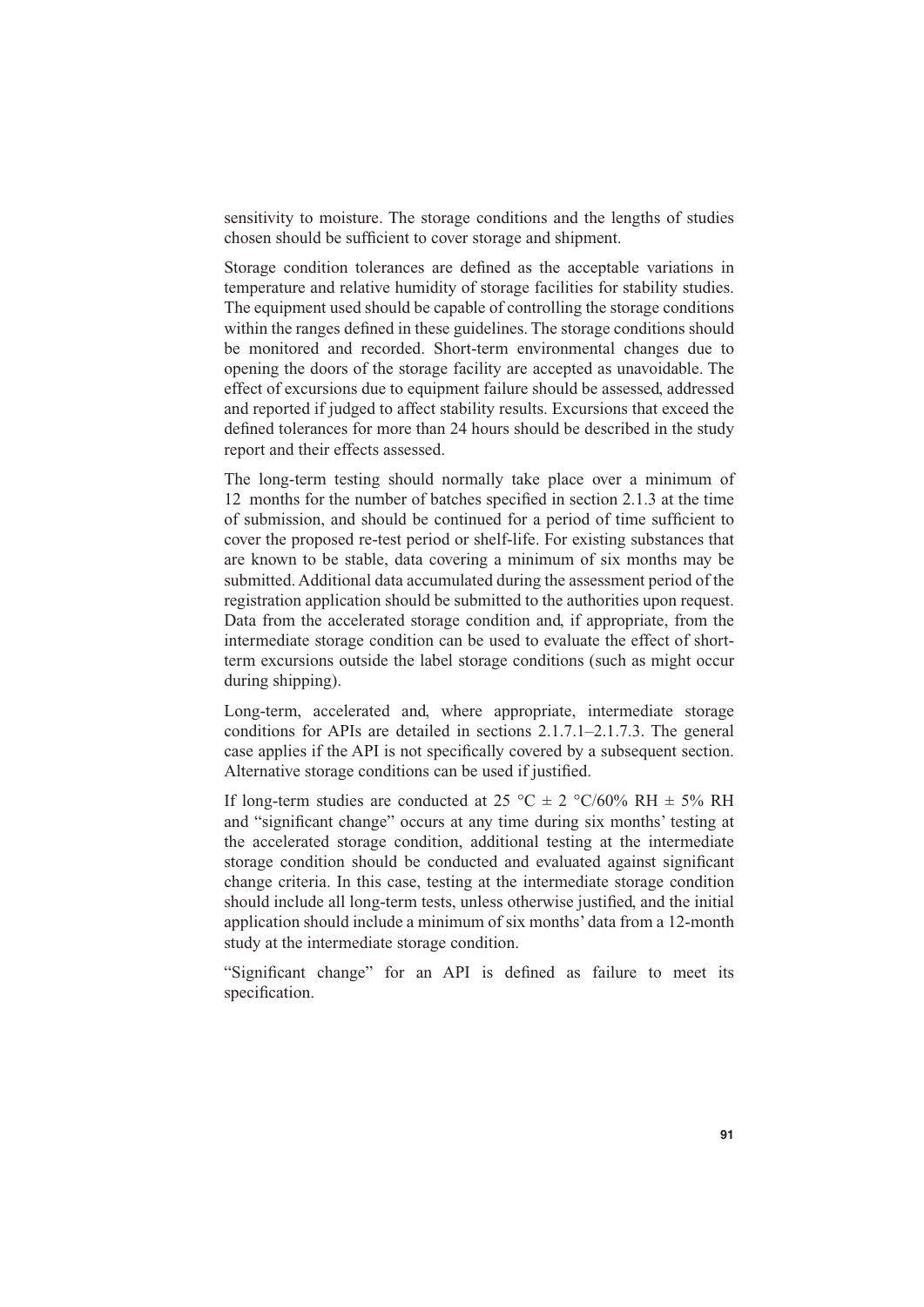#### 2.1.7.1 *General case*

| <b>Study</b>              | <b>Storage condition</b>                                                                                        | Minimum time period covered<br>by data at submission |  |
|---------------------------|-----------------------------------------------------------------------------------------------------------------|------------------------------------------------------|--|
| Long-term <sup>a</sup>    | 25 °C $\pm$ 2 °C/60% RH $\pm$ 5% RH or<br>30 °C $\pm$ 2 °C/65% RH $\pm$ 5% RH or<br>30 °C ± 2 °C/75% RH ± 5% RH | 12 months or 6 months as<br>described in point 2.1.7 |  |
| Intermediate <sup>b</sup> | 30 °C $\pm$ 2 °C/65% RH $\pm$ 5% RH                                                                             | 6 months                                             |  |
| Accelerated               | 40 °C $\pm$ 2 °C/75% RH $\pm$ 5% RH                                                                             | 6 months                                             |  |

a Whether long-term stability studies are performed at 25 °C ± 2 °C/60% RH ± 5% RH or 30 °C ± 2 °C/65% RH  $\pm$  5% RH or 30 °C  $\pm$  2 °C/75% RH  $\pm$  5% RH is determined by the climatic condition under which the API is intended to be stored (see Appendix 1). Testing at a more severe long-term condition can be an alternative to testing condition, i.e. 25 °C/60% RH or 30 °C/65% RH.

 $\overline{P}$  If 30 °C  $\pm$  2 °C/65% RH  $\pm$  5% RH or 30 °C  $\pm$  2 °C/75% RH  $\pm$  5% RH is the long-term condition there is no intermediate condition.

| 2.1.7.2 Active pharmaceutical ingredients intended for storage in a refrigerator |  |  |
|----------------------------------------------------------------------------------|--|--|
|                                                                                  |  |  |

| <b>Study</b>             | <b>Storage condition</b>                                                                                                | Minimum time period covered<br>by data at submission |
|--------------------------|-------------------------------------------------------------------------------------------------------------------------|------------------------------------------------------|
| Long-term                | $5^{\circ}C \pm 3^{\circ}C$                                                                                             | 12 months                                            |
| Accelerated <sup>a</sup> | 25 °C $\pm$ 2 °C/60% RH $\pm$ 5% RH or<br>30 °C $\pm$ 2 °C/65% RH $\pm$ 5% RH or<br>30 °C $\pm$ 2 °C/75% RH $\pm$ 5% RH | 6 months                                             |

a Whether accelerated stability studies are performed at 25  $\pm$  2 °C/60% RH  $\pm$  5% RH or 30 °C  $\pm$  2 °C/65% RH  $\pm$ 5% RH or 30 °C  $\pm$  2 °C/75% RH  $\pm$  5% RH is based on a risk-based evaluation. Testing at a more severe longterm condition can be an alternative to storage testing at 25 °C/60%RH or 30 °C/65%RH.

Data on refrigerated storage should be assessed according to the evaluation section of these guidelines, except where explicitly noted below.

If significant change occurs between three and six months' testing at the accelerated storage condition, the proposed re-test period should be based on the data available at the long-term storage condition.

If significant change occurs within the first three months' testing at the accelerated storage condition a discussion should be provided to address the effect of short-term excursions outside the label storage condition, e.g. during shipping or handling. This discussion can be supported, if appropriate, by further testing on a single batch of the API for a period shorter than three months but with more frequent testing than usual. It is considered unnecessary to continue to test an API for the whole six months when a significant change has occurred within the first three months.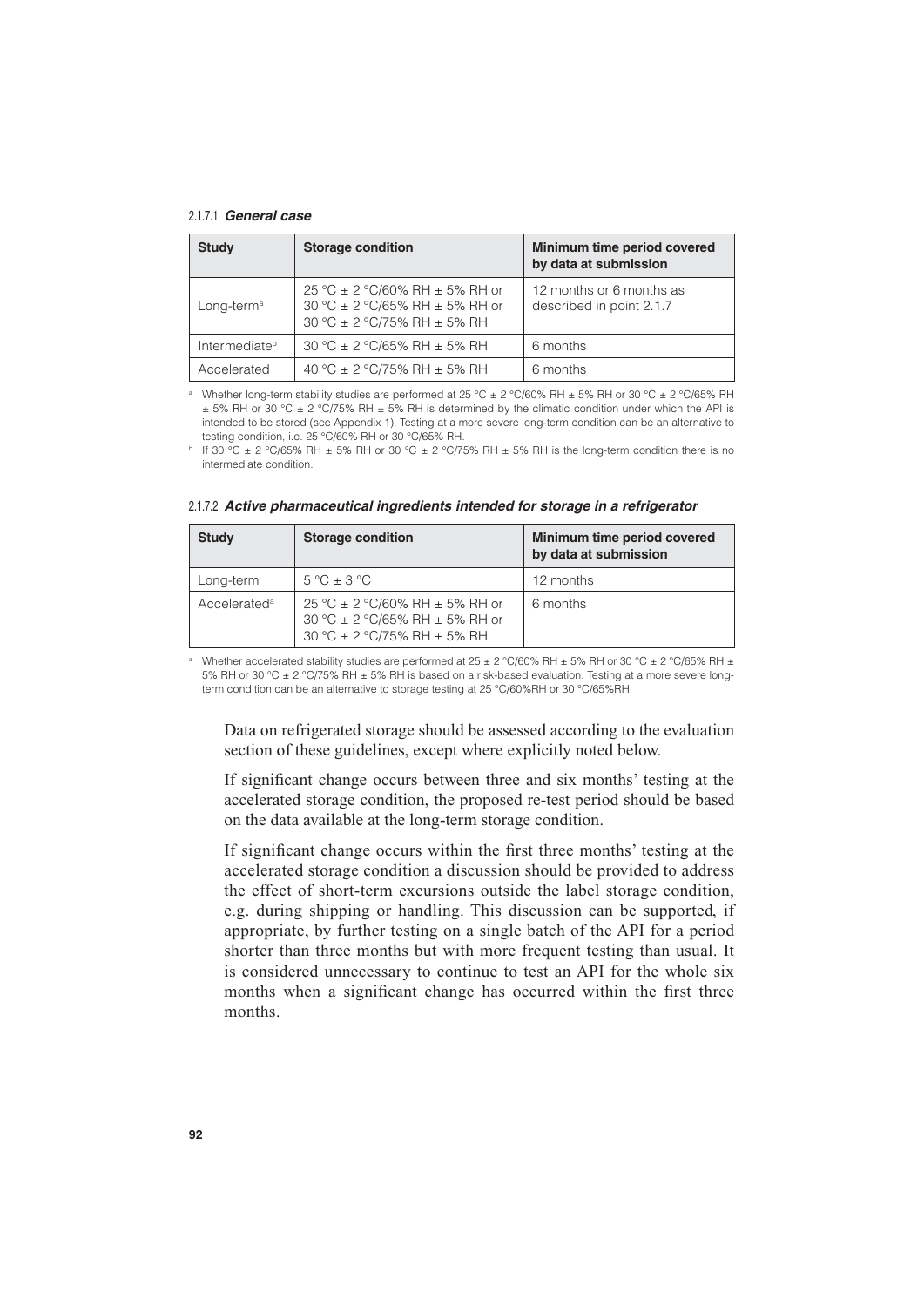2.1.7.3 *Active pharmaceutical ingredients intended for storage in a freezer*

| Study     | <b>Storage condition</b> | Minimum time period covered<br>by data at submission |
|-----------|--------------------------|------------------------------------------------------|
| Long-term | -20 °C $\pm$ 5 °C        | 12 months                                            |

In the rare case of any API of non-biological origin being intended for storage in a freezer, the re-test period or shelf-life should be based on the long-term data obtained at the long-term storage condition. In the absence of an accelerated storage condition for APIs intended to be stored in a freezer, testing on a single batch at an elevated temperature (e.g.  $5^{\circ}C \pm 3^{\circ}C$  or 25 °C  $\pm$  2 °C or 30 °C  $\pm$  2 °C) for an appropriate time period should be conducted to address the effect of short-term excursions outside the proposed label storage condition, e.g. during shipping or handling.

#### 2.1.7.4 *Active pharmaceutical ingredients intended for storage below -20°C*

APIs intended for storage below -20 °C should be treated on a case-by-case basis.

#### 2.1.8 *Stability commitment*

When the available long-term stability data on primary batches do not cover the proposed re-test period granted at the time of approval, a commitment should be made to continue the stability studies post-approval in order to firmly establish the re-test period or shelf-life.

Where the submission includes long-term stability data on the number of production batches specified in section 2.1.3 covering the proposed re-test period, a post-approval commitment is considered unnecessary. Otherwise one of the following commitments should be made:

- If the submission includes data from stability studies on the number of production batches specified in section 2.1.3, a commitment should be made to continue these studies through the proposed re-test period.
- If the submission includes data from stability studies on fewer than the number of production batches specified in section 2.1.3, a commitment should be made to continue these studies through the proposed re-test period and to place additional production batches, to a total of at least three, in long-term stability studies through the proposed re-test period.
- If the submission does not include stability data on production batches, a commitment should be made to place the first two or three production batches (see section 2.1.3) on long-term stability studies through the proposed re-test period.

The stability protocol used for long-term studies for the stability commitment should be the same as that for the primary batches, unless otherwise scientifically justified.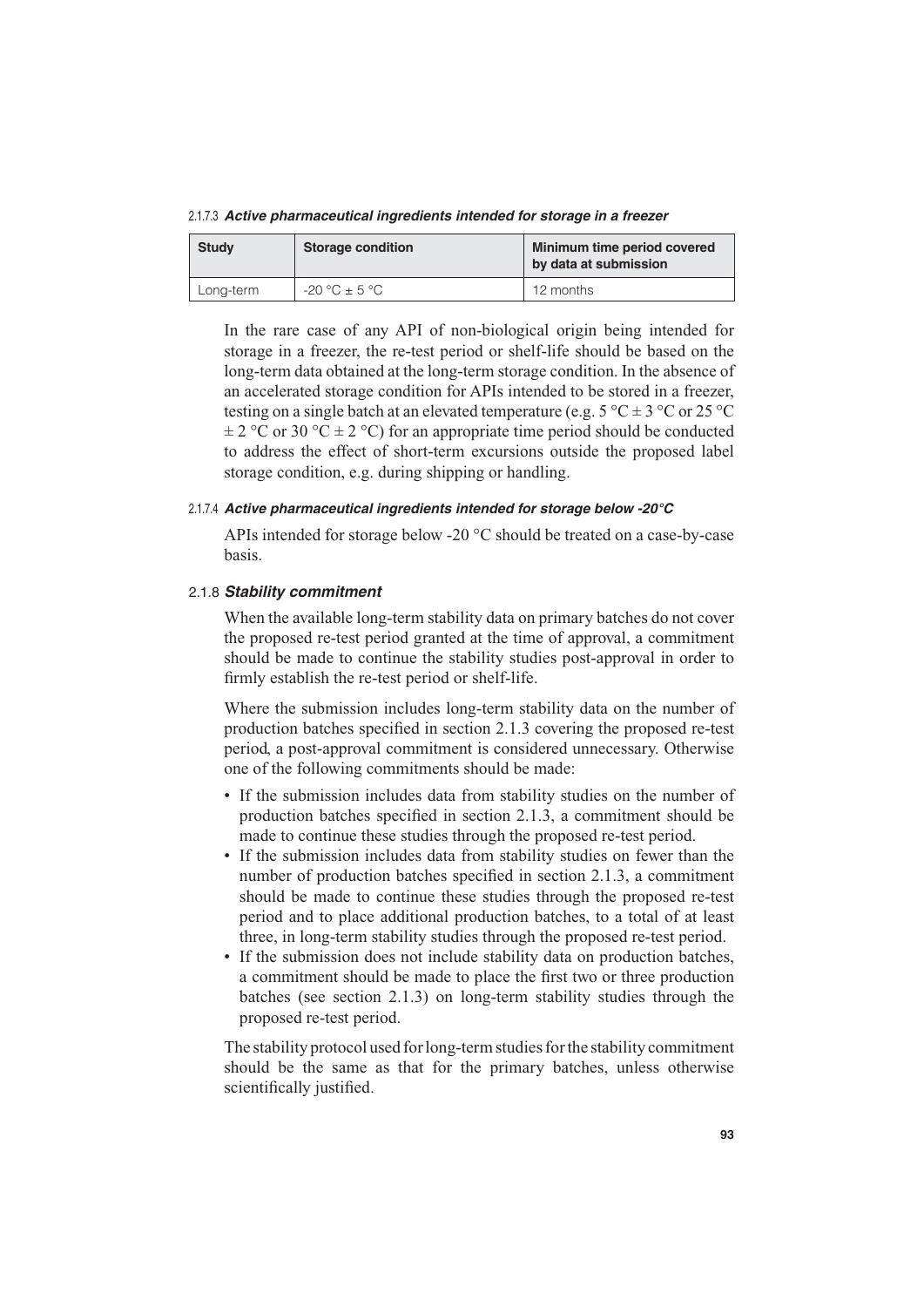### 2.1.9 *Evaluation*

The purpose of the stability study is to establish, based on testing a minimum of the number of batches specified in section 2.1.3, unless otherwise justified and authorized, of the API and evaluating the stability information (including, as appropriate, results of the physical, chemical, biological and microbiological tests), a re-test period applicable to all future batches of the API manufactured under similar circumstances. The degree of variability of individual batches affects the confidence that a future production batch will remain within specification throughout the assigned re-test period.

The data may show so little degradation and so little variability that it is apparent from looking at them that the requested re-test period will be granted. Under these circumstances it is normally unnecessary to go through the statistical analysis; providing a justification for the omission should be sufficient.

An approach for analysing the data on a quantitative attribute that is expected to change with time is to determine the time at which the 95% one-sided confidence limit for the mean curve intersects the acceptance criterion. If analysis shows that the batch-to-batch variability is small, it is advantageous to combine the data into one overall estimate. This can be done by first applying appropriate statistical tests (e.g.  $p$  values for level of significance of rejection of more than 0.25) to the slopes of the regression lines and zero time intercepts for the individual batches. If it is inappropriate to combine data from several batches, the overall re-test period should be based on the minimum time a batch can be expected to remain within acceptance criteria.

The nature of any degradation relationship will determine whether the data should be transformed for linear regression analysis. Usually the relationship can be represented by a linear, quadratic or cubic function on an arithmetic or logarithmic scale. As far as possible, the choice of model should be justified by a physical and/or chemical rationale and should also take into account the amount of available data (parsimony principle to ensure a robust prediction). Statistical methods should be employed to test the goodness of fit of the data on all batches and combined batches (where appropriate) to the assumed degradation line or curve.

Limited extrapolation of the long-term data from the long-term storage condition beyond the observed range to extend the re-test period can be undertaken if justified. This justification should be based on what is known about the mechanism of degradation, the results of testing under accelerated conditions, the goodness of fit of any mathematical model, batch size and existence of supporting stability data. However, this extrapolation assumes that the same degradation relationship will continue to apply beyond the observed data.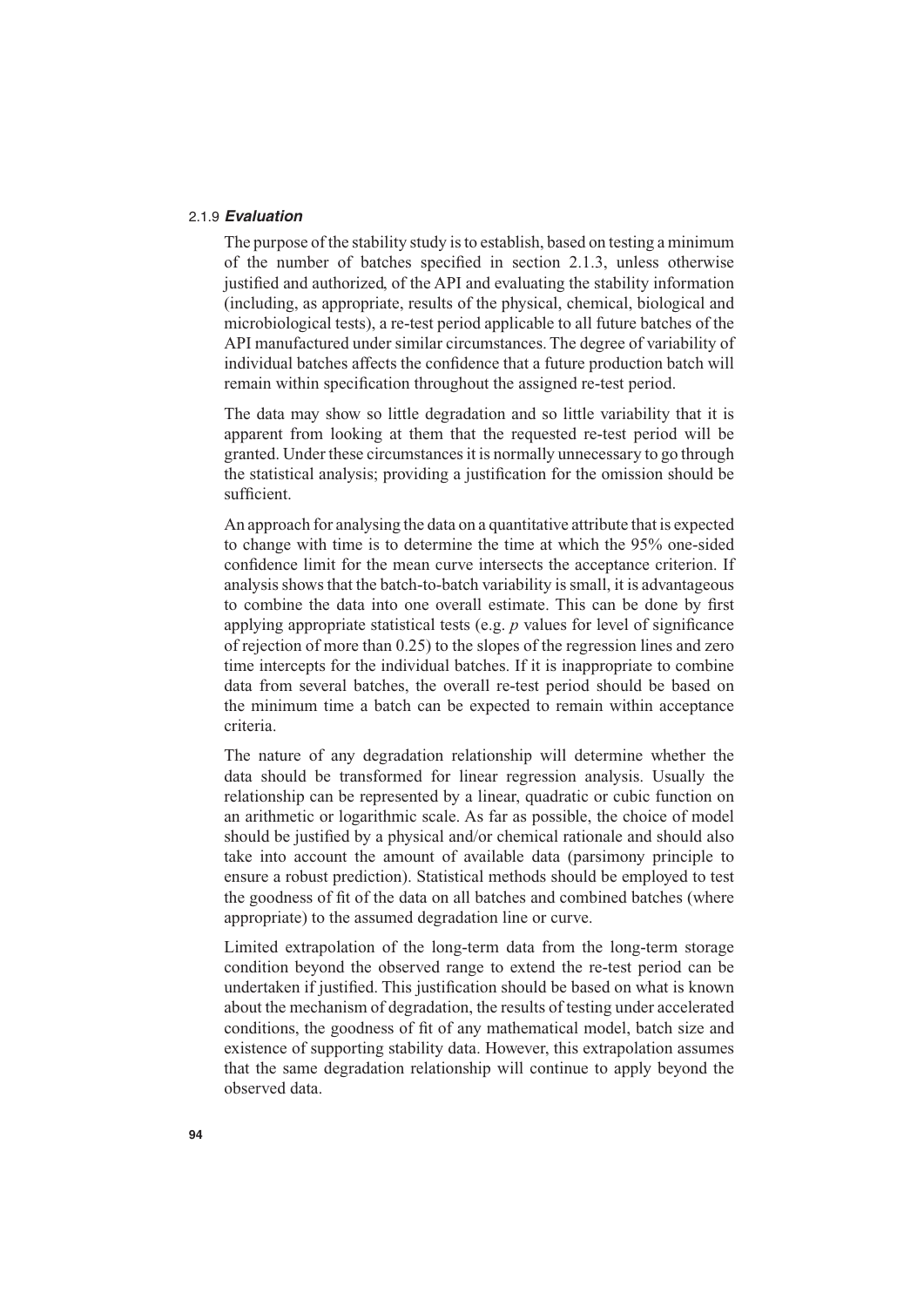Any evaluation should cover not only the assay but also the levels of degradation products and other appropriate attributes. Where appropriate, attention should be paid to reviewing the adequacy of evaluation linked to FPP stability and degradation "behaviour" during the testing.

## 2.1.10 *Statements and labelling*

A storage statement should be established for display on the label based on the stability evaluation of the API. Where applicable specific instructions should be provided, particularly for APIs that cannot tolerate freezing or excursions in temperature. Terms such as "ambient conditions" or "room temperature" should be avoided.

The recommended labelling statements for use if supported by the stability studies are provided in Appendix 3.

A re-test period should be derived from the stability information, and a retest date should be displayed on the container label if appropriate.

## 2.1.11 *Ongoing stability studies*

The stability of the API should be monitored according to a continuous and appropriate programme that will permit the detection of any stability issue (e.g. changes in levels of degradation products). The purpose of the ongoing stability programme is to monitor the API and to determine that the API remains, and can be expected to remain, within specifications under the storage conditions indicated on the label, within the re-test period in all future batches.

The ongoing stability programme should be described in a written protocol and the results presented in a formal report.

The protocol for an ongoing stability programme should extend to the end of the re-test period and shelf-life and should include, but not be limited to, the following parameters:

- number of batch(es) and different batch sizes, if applicable;
- relevant physical, chemical, microbiological and biological test methods;
- acceptance criteria;
- reference to test methods;
- description of the container closure system(s);
- testing frequency;
- description of the conditions of storage (standardized conditions for long-term testing as described in these guidelines, and consistent with the API labelling, should be used); and
- $-$  other applicable parameters specific to the API.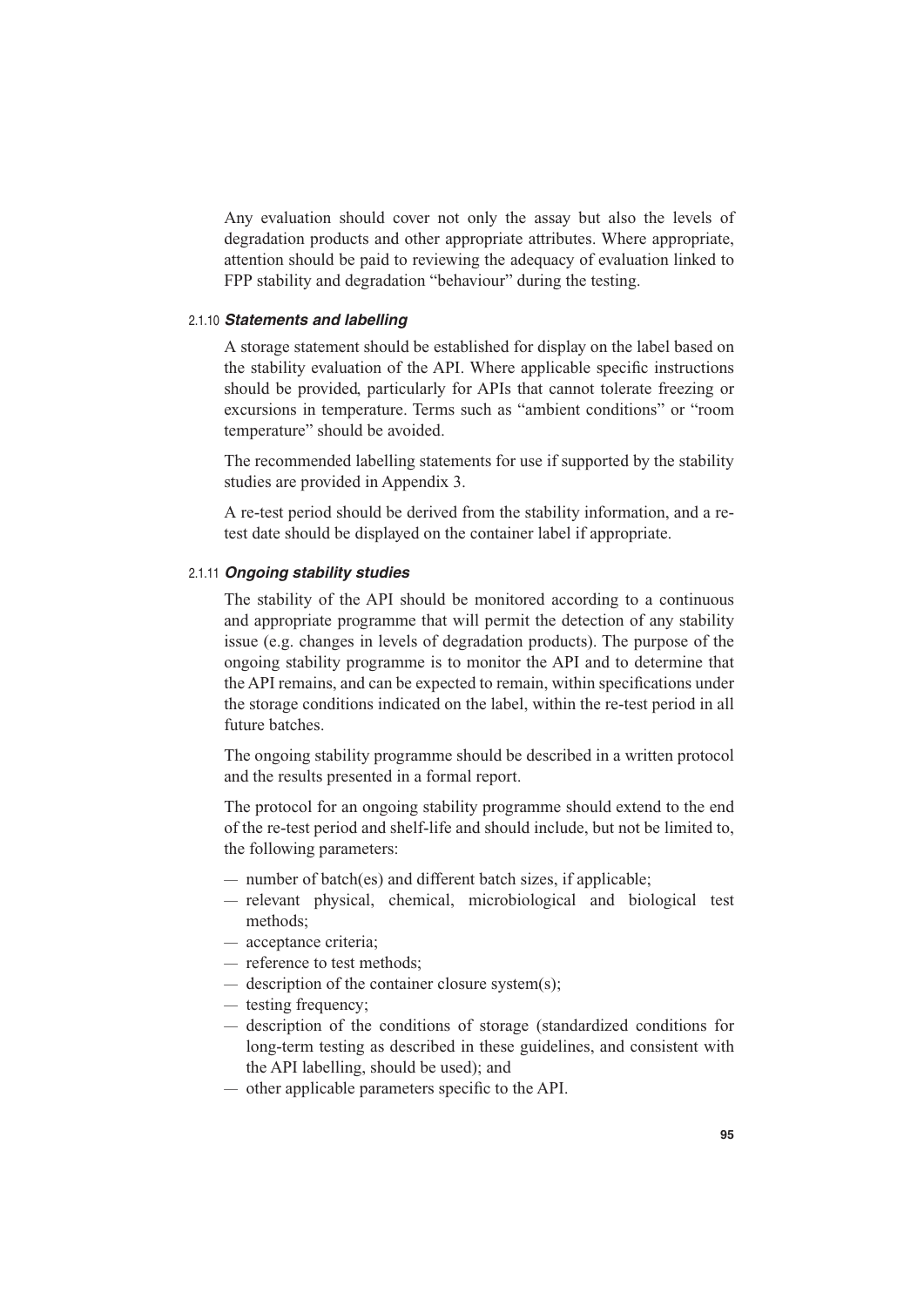At least one production batch per year of API (unless none is produced during that year) should be added to the stability monitoring programme and tested at least annually to confirm the stability  $(12)$ . In certain situations additional batches should be included in the ongoing stability programme. For example, an ongoing stability study should be conducted after any significant change or significant deviation to the synthetic route, process or container closure system which may have an impact upon the stability of the API (*13*).

Out-of-specification results or significant atypical trends should be investigated. Any confirmed significant change, out-of-specification result, or significant atypical trend should be reported immediately to the relevant finished product manufacturer. The possible impact on batches on the market should be considered in consultation with the relevant finished product manufacturers and the competent authorities.

A summary of all the data generated, including any interim conclusions on the programme, should be written and maintained. This summary should be subjected to periodic review.

## 2.2 **Finished pharmaceutical product**

#### 2.2.1 *General*

The design of the stability studies for the FPP should be based on knowledge of the behaviour and properties of the API, information from stability studies on the API and on experience gained from preformulation studies and investigational FPPs.

## 2.2.2 *Selection of batches*

Data from stability studies should be provided on at least three primary batches of the FPP. The primary batches should be of the same formulation and packaged in the same container closure system as proposed for marketing. The manufacturing process used for primary batches should simulate that to be applied to production batches and should provide product of the same quality and meeting the same specification as that intended for marketing. In the case of conventional dosage forms with APIs that are known to be stable, data from at least two primary batches should be provided.

Two of the three batches should be at least pilot-scale batches and the third one can be smaller, if justified. Where possible, batches of the FPP should be manufactured using different batches of the API(s).

Stability studies should be performed on each individual strength, dosage form and container type and size of the FPP unless bracketing or matrixing is applied.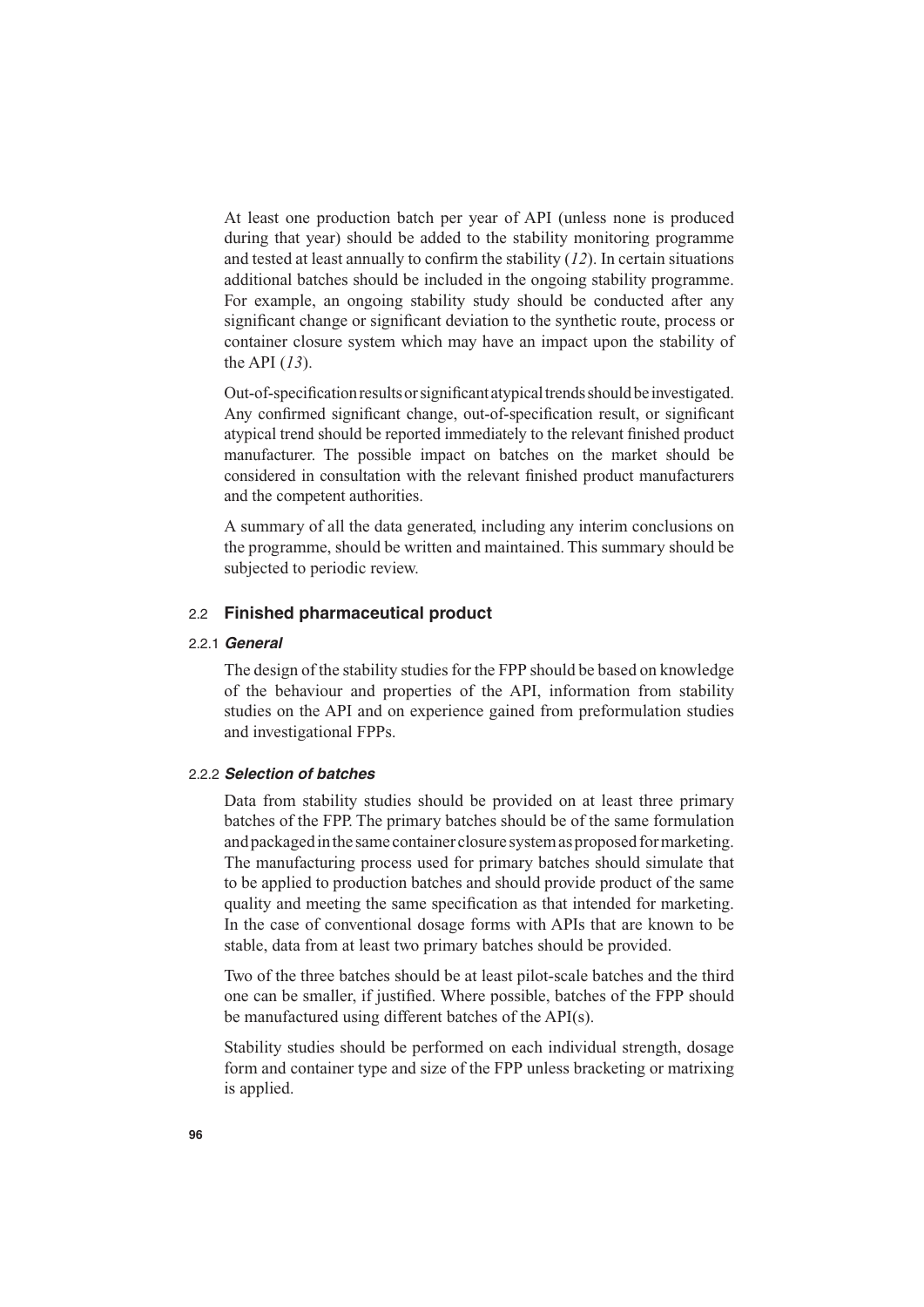## 2.2.3 *Container closure system*

Stability testing should be conducted on the dosage form packaged in the container closure system proposed for marketing. Any available studies carried out on the FPP outside its immediate container or in other packaging materials can form a useful part of the stress testing of the dosage form or can be considered as supporting information, respectively.

#### 2.2.4 *Specifi cation*

Stability studies should include testing of those attributes of the FPP that are susceptible to change during storage and are likely to influence quality, safety, and/or efficacy. The testing should cover, as appropriate, the physical, chemical, biological and microbiological attributes, preservative content (e.g. antioxidant or antimicrobial preservative) and functionality tests (e.g. for a dose delivery system). Examples of testing parameters in the stability studies are listed in Appendix 2. Analytical procedures should be fully validated and stability-indicating. Whether and to what extent replication should be performed will depend on the results of validation studies.

Shelf-life acceptance criteria should be derived from consideration of all available stability information. It may be appropriate to have justifiable differences between the shelf-life and release acceptance criteria based on the stability evaluation and the changes observed on storage. Any differences between the release and shelf-life acceptance criteria for antimicrobial preservative content should be supported by a validated correlation of chemical content and preservative effectiveness demonstrated during development of the pharmaceutical product with the product in its final formulation (except for preservative concentration) intended for marketing. A single primary stability batch of the FPP should be tested for effectiveness of the antimicrobial preservative (in addition to preservative content) at the proposed shelf-life for verification purposes, regardless of whether there is a difference between the release and shelf-life acceptance criteria for preservative content.

## 2.2.5 *Testing frequency*

For long-term studies, frequency of testing should be sufficient to establish the stability profile of the FPP.

For products with a proposed shelf-life of at least 12 months, the frequency of testing at the long-term storage condition should normally be every three months over the first year, every six months over the second year and annually thereafter throughout the proposed shelf-life.

At the accelerated storage condition, a minimum of three time points, including the initial and final time points (e.g.  $0$ ,  $3$  and  $6$  months), from a six-month study is recommended. Where an expectation (based on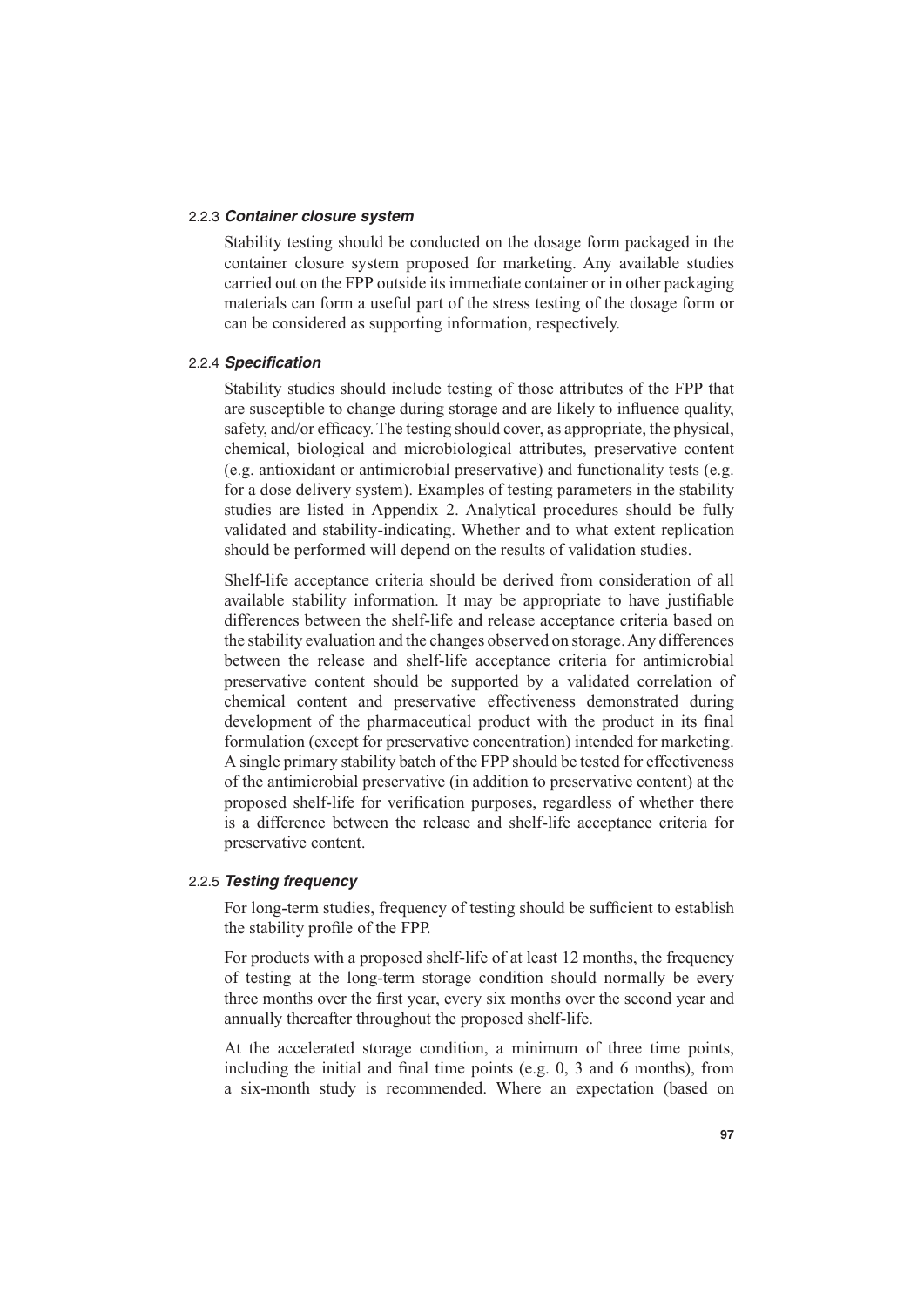development experience) exists that results from accelerated testing are likely to approach significant change criteria, testing should be increased either by adding samples at the final time point or by including a fourth time point in the study design.

When testing at the intermediate storage condition is called for as a result of significant change at the accelerated storage condition, a minimum of four time points, including the initial and final time points (e.g.  $0, 6, 9$  and 12 months), from a 12-month study is recommended.

Reduced designs, i.e. matrixing or bracketing, where the testing frequency is reduced or certain factor combinations are not tested at all, can be applied if justified (3).

### 2.2.6 *Storage conditions*

In general an FPP should be evaluated under storage conditions with specified tolerances that test its thermal stability and, if applicable, its sensitivity to moisture or potential for solvent loss. The storage conditions and the lengths of studies chosen should be sufficient to cover storage, shipment and subsequent use with due regard to the climatic conditions in which the product is intended to be marketed.

Photostability testing, which is an integral part of stress testing, should be conducted on at least one primary batch of the FPP if appropriate. More details can be found in other guidelines (*3*).

The orientation of the product during storage, i.e. upright versus inverted, may need to be included in a protocol where contact of the product with the closure system may be expected to affect the stability of the products contained, or where there has been a change in the container closure system.

Storage condition tolerances are usually defined as the acceptable variations in temperature and relative humidity of storage facilities for stability studies. The equipment used should be capable of controlling the storage conditions within the ranges defined in these guidelines. The storage conditions should be monitored and recorded. Short-term environmental changes due to opening of the doors of the storage facility are accepted as unavoidable. The effect of excursions due to equipment failure should be assessed, addressed and reported if judged to affect stability results. Excursions that exceed the defined tolerances for more than 24 hours should be described in the study report and their effects assessed.

The long-term testing should cover a minimum of six or 12 months at the time of submission and should be continued for a period of time sufficient to cover the proposed shelf-life. For an FPP containing an API that is known to be stable and where no significant change is observed in the FPP stability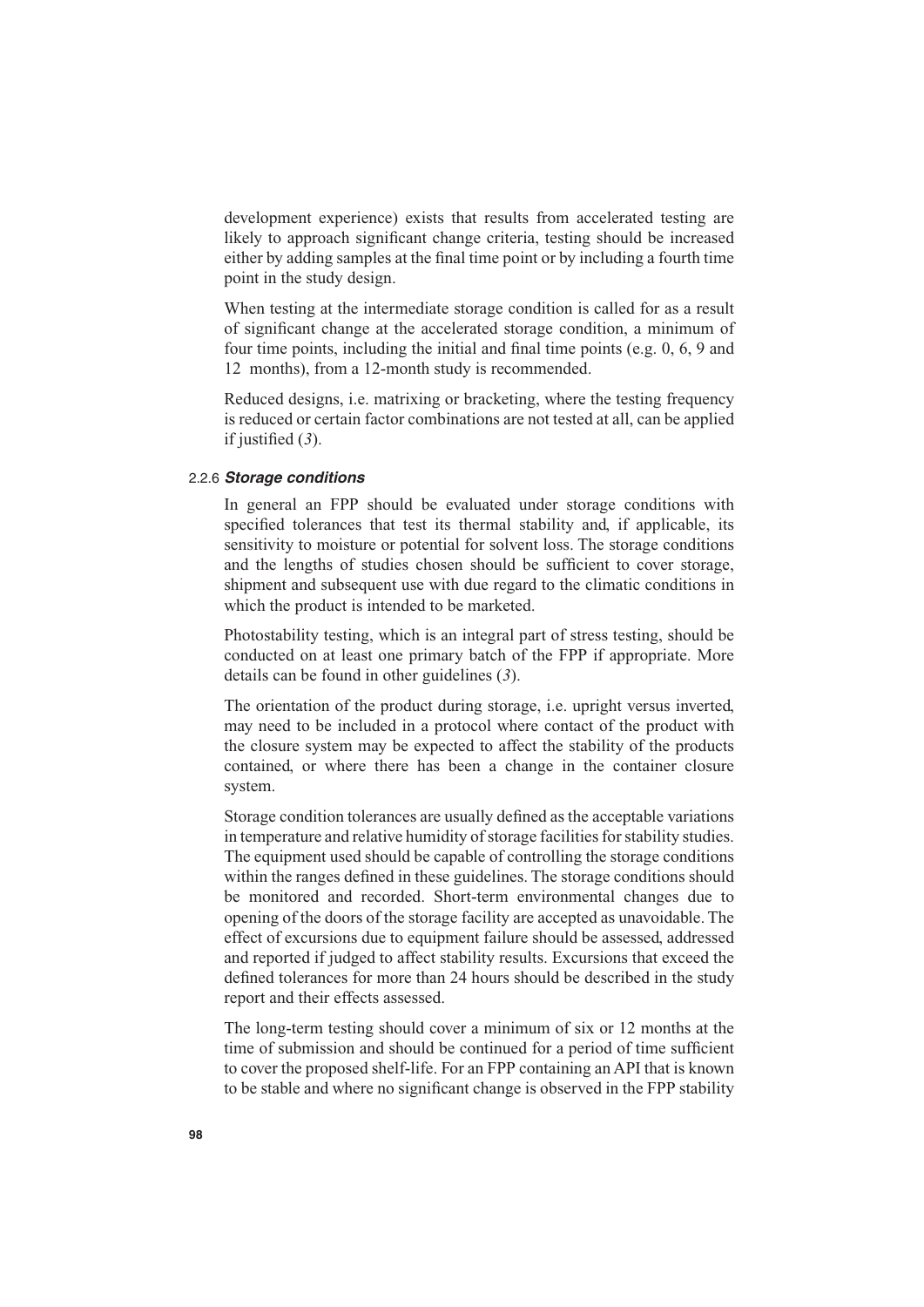studies at accelerated and long-term conditions for at least 6 months data covering a minimum of six months should be submitted.

Additional data accumulated during the assessment period of the registration application should be submitted to the authorities if requested. Data from the accelerated storage condition and from the intermediate conditions, where appropriate, can be used to evaluate the effect of short-term excursions outside the label storage conditions (such as might occur during shipping).

Long-term, accelerated and, where appropriate, intermediate storage conditions for FPPs are detailed in the sections below. The general case applies if the FPP is not specifically covered by a subsequent section  $(2.1.7.1)$ . Alternative storage conditions can be used if justified.

2.2.6.1 *General case*

| <b>Study</b>              | <b>Storage condition</b>                                                                                | Minimum time period covered<br>by data at submission     |
|---------------------------|---------------------------------------------------------------------------------------------------------|----------------------------------------------------------|
| Long-term <sup>a</sup>    | 25 °C $\pm$ 2 °C/60% RH $\pm$ 5% RH or<br>30 °C ± 2 °C/65% RH ± 5% RH or<br>30 °C ± 2 °C/75% RH ± 5% RH | 12 months or 6 months as<br>referred to in section 2.2.6 |
| Intermediate <sup>b</sup> | 30 °C $\pm$ 2 °C/65% RH $\pm$ 5% RH                                                                     | 6 months                                                 |
| Accelerated               | 40 °C $\pm$ 2 °C/75% RH $\pm$ 5% RH                                                                     | 6 months                                                 |

a Whether long-term stability studies are performed at 25 °C ± 2 °C/60% RH ± 5% RH or 30 °C ± 2 °C/65% RH  $\pm$  5% RH or 30 °C  $\pm$  2 °C/75% RH  $\pm$  5% RH is determined by the climatic zone in which the FPP is intended to be marketed . Testing at a more severe long-term condition can be an alternative to storage at 25 °C/60% RH or 30 °C/65% RH.

<sup>b</sup> If 30 °C  $\pm$  2 °C/65% RH  $\pm$  5% RH or 30 °C  $\pm$  2 °C/75% RH  $\pm$  5% RH is the long-term condition, there is no intermediate condition.

If long-term studies are conducted at 25 °C  $\pm$  2 °C/60% RH  $\pm$  5% RH and "significant change" occurs at any time during six months' testing at the accelerated storage condition, additional testing at the intermediate storage condition should be conducted and evaluated against significant change criteria. In this case the initial application should include a minimum of six months' data from a 12-month study at the intermediate storage condition.

In general "significant change" for an FPP is defined as:

- A change from the initial content of API(s) of 5% or more detected by assay, or failure to meet the acceptance criteria for potency when using biological or immunological procedures. (*Note*: Other values may be applied, if justified, to certain products, such as multivitamins and herbal preparations.)
- Any degradation product exceeding its acceptance criterion.
- Failure to meet the acceptance criteria for appearance, physical attributes and functionality test (e.g. colour, phase separation, resuspendability,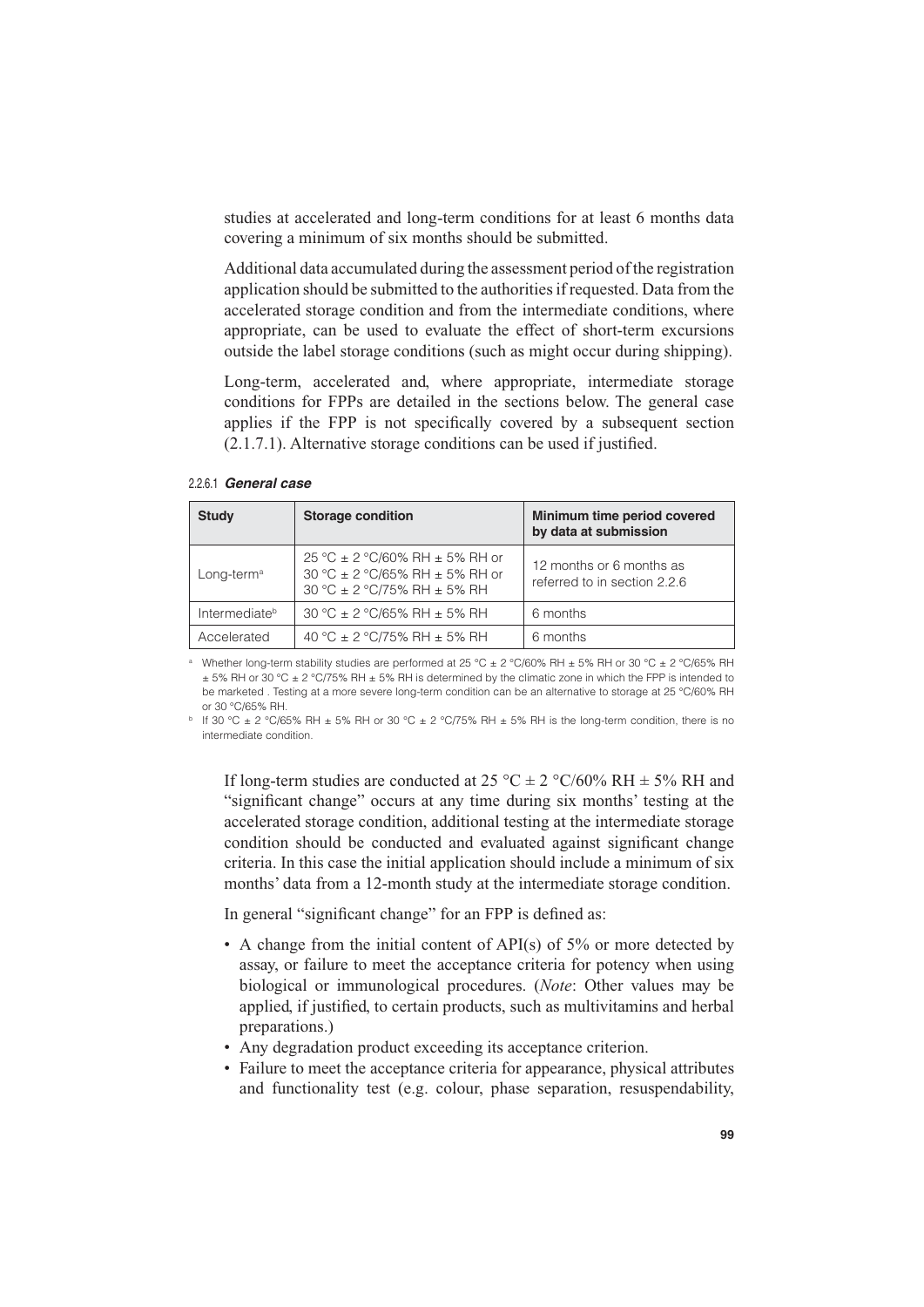caking, hardness, dose delivery per actuation). However, some changes in physical attributes (e.g. softening of suppositories, melting of creams, partial loss of adhesion for transdermal products) may be expected under accelerated conditions.

Also, as appropriate for the dosage form:

• failure to meet the acceptance criterion for pH;

or

• failure to meet the acceptance criteria for dissolution for 12 dosage units.

#### 2.2.6.2 *FPPs packaged in impermeable containers*

Parameters required to classify the packaging materials as permeable or impermeable depend on the characteristics of the packaging material, such as thickness and permeability coefficient. The suitability of the packaging material used for a particular product is determined by its product characteristics. Containers generally considered to be moistureimpermeable include glass ampoules.

Sensitivity to moisture or potential for solvent loss is not a concern for FPPs packaged in impermeable containers that provide a permanent barrier to passage of moisture or solvent. Thus stability studies for products stored in impermeable containers can be conducted under any controlled or ambient relative humidity condition.

#### 2.2.6.3 *FPPs packaged in semi-permeable containers*

Aqueous-based products packaged in semi-permeable containers should be evaluated for potential water loss in addition to physical, chemical, biological and microbiological stability. This evaluation can be carried out under conditions of low relative humidity, as discussed below. Ultimately it should be demonstrated that aqueous-based FPPs stored in semi-permeable containers could withstand environments with low relative humidity.

Other comparable approaches can be developed and reported for nonaqueous, solvent-based products.

| <b>Study</b>           | <b>Storage condition</b>                                                      | Minimum time period covered<br>by data at submission |
|------------------------|-------------------------------------------------------------------------------|------------------------------------------------------|
| Long-term <sup>a</sup> | 25 °C $\pm$ 2 °C/40% RH $\pm$ 5% RH or<br>30 °C $\pm$ 2 °C/35% RH $\pm$ 5% RH | 12 months                                            |
| Intermediate           | 30 °C $\pm$ 2 °C/65% RH $\pm$ 5% RH                                           | 6 months                                             |
| Accelerated            | 40 °C $\pm$ 2 °C/not more than<br>(NMT) 25% RH                                | 6 months                                             |

 $^{\rm a}$  Whether long-term stability studies are performed at 25 °C  $\pm$  2 °C/40% RH  $\pm$  5% RH or 30 °C  $\pm$  2 °C/35% RH ± 5% RH is determined by the climatic condition under which the FPP is intended to be marketed. Testing at 30 °C/35% RH can be an alternative to the storage condition at 25 °C/40% RH.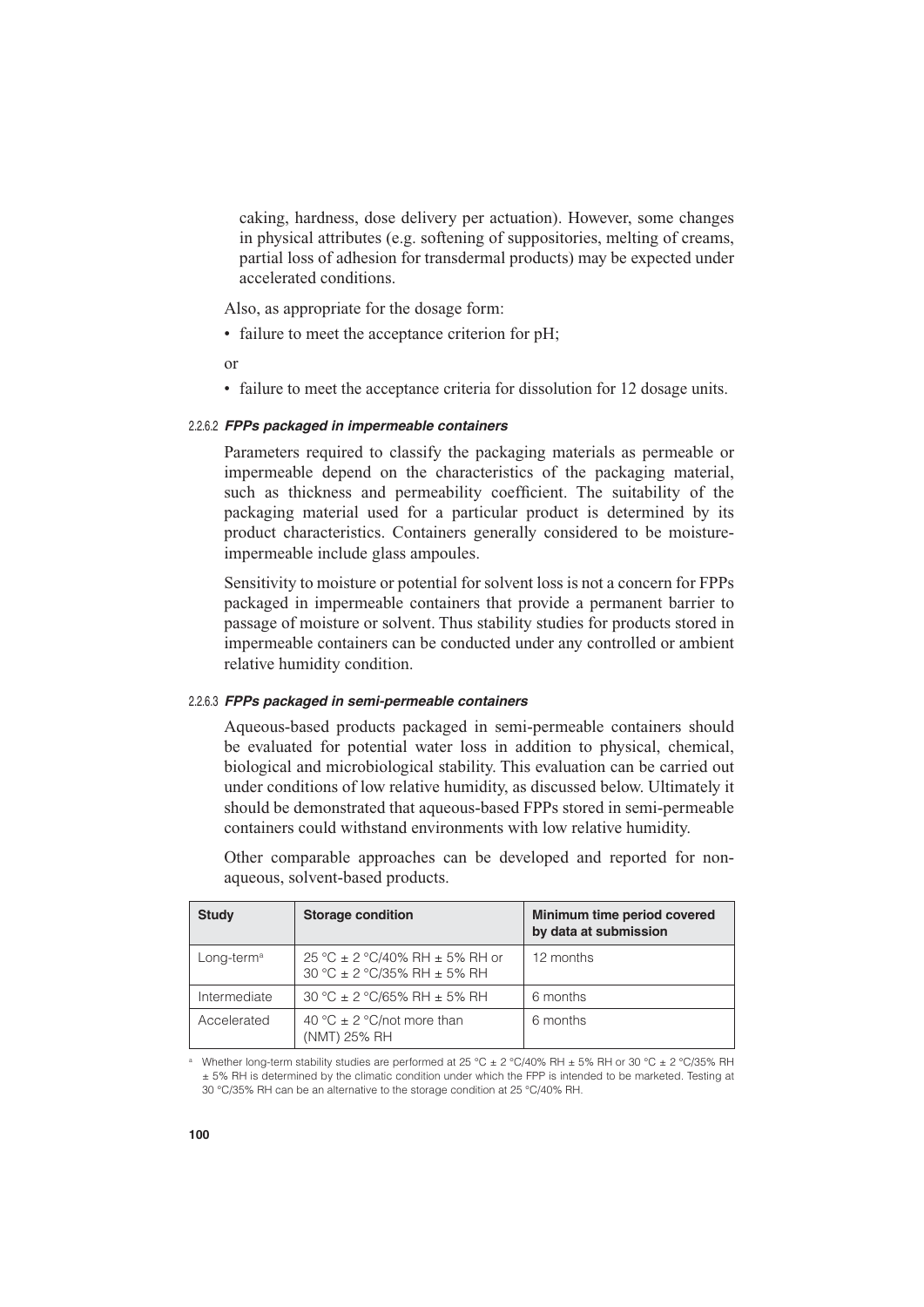Products meeting either of the long-term storage conditions and the accelerated conditions, as specified in the table above, have demonstrated the integrity of the packaging in semi-permeable containers. A significant change in water loss alone at the accelerated storage condition does not necessitate testing at the intermediate storage condition. However, data should be provided to demonstrate that the pharmaceutical product would not have significant water loss throughout the proposed shelf-life if stored at 25 °C/40% RH or 30 °C/35% RH.

For long-term studies conducted at 25 °C  $\pm$  2 °C/40% RH  $\pm$  5% RH, that fail the accelerated testing with regard to water loss and any other parameters, additional testing at the "intermediate" storage condition should be performed as described under the general case to evaluate the temperature effect at 30 °C.

A 5% loss in water from its initial value is considered a significant change for a product packaged in a semi-permeable container after an equivalent of three months' storage at 40 °C not more than (NMT) 25% RH. However, for small containers (1 ml or less) or unit-dose products, a water loss of 5% or more after an equivalent of three months' storage at 40 °C/NMT 25% RH may be appropriate, if justified.

An alternative approach to studies at the low relative humidity as recommended in the table above (for either long-term or accelerated testing) is to perform the stability studies under higher relative humidity and deriving the water loss at the low relative humidity through calculation. This can be achieved by experimentally determining the permeation coefficient for the container closure system or, as shown in the example below, using the calculated ratio of water loss rates between the two humidity conditions at the same temperature. The permeation coefficient for a container closure system can be experimentally determined by using the worst-case scenario (e.g. the most diluted of a series of concentrations) for the proposed FPP.

#### *Example of an approach for determining water loss*

For a product in a given container closure system, container size and fill, an appropriate approach for deriving the rate of water loss at the low relative humidity is to multiply the rate of water loss measured at an alternative relative humidity at the same temperature, by a water loss rate ratio shown in the table below. A linear water loss rate at the alternative relative humidity over the storage period should be demonstrated.

For example, at a given temperature, e.g. 40 °C, the calculated rate of water loss during storage at NMT 25% RH is the rate of water loss measured at 75% RH multiplied by 3.0, the corresponding water loss rate ratio.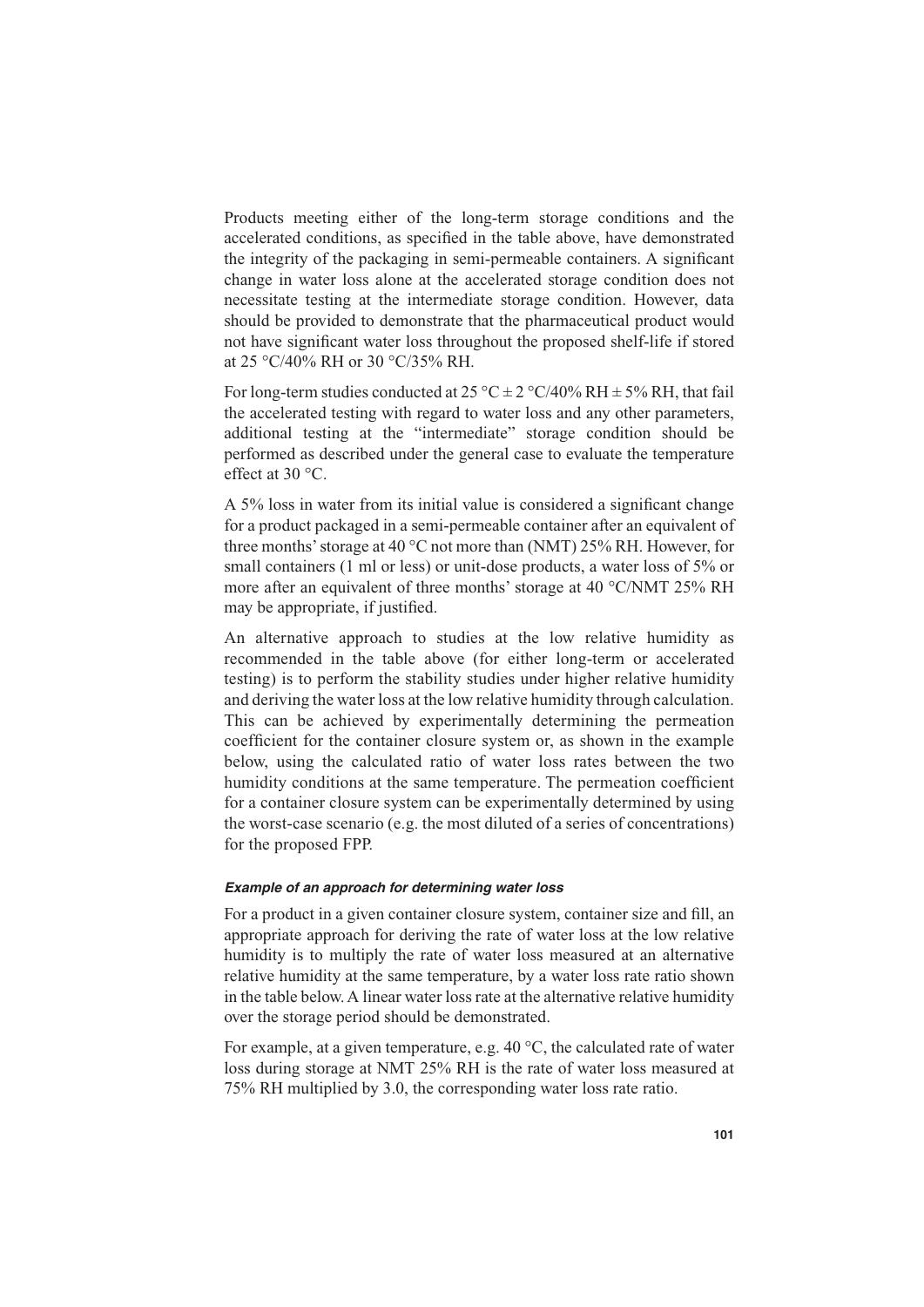| Low-humidity<br>testing conditions | <b>Alternative</b><br>testing condition | <b>Ratio of water</b><br>loss rates | <b>Calculation</b>  |
|------------------------------------|-----------------------------------------|-------------------------------------|---------------------|
| 25 °C/40% RH                       | 25 °C/60% RH                            | 1.5                                 | $(100-40)/(100-60)$ |
| 30 °C/35% RH                       | 30 °C/65% RH                            | 1.9                                 | $(100-35)/(100-65)$ |
| 30 °C/35% RH                       | 30 °C/75% RH                            | 26                                  | $(100-35)/(100-75)$ |
| 40 °C/NMT 25% RH                   | 40 °C/75% RH                            | 3.0                                 | $(100-25)/(100-75)$ |

Valid water loss rate ratios at relative humidity conditions other than those shown in the table above can also be used.

2.2.6.4 *FPPs intended for storage in a refrigerator*

| <b>Study</b>             | <b>Storage condition</b>                                                                                        | Minimum time period covered<br>by data at submission |
|--------------------------|-----------------------------------------------------------------------------------------------------------------|------------------------------------------------------|
| Long-term                | $5^{\circ}$ C $\pm$ 3 $^{\circ}$ C                                                                              | 12 months                                            |
| Accelerated <sup>a</sup> | 25 °C $\pm$ 2 °C/60% RH $\pm$ 5% RH or<br>30 °C $\pm$ 2 °C/65% RH $\pm$ 5% RH or<br>30 °C ± 2 °C/75% RH ± 5% RH | 6 months                                             |

 $^{\rm a}$  Whether accelerated stability studies are performed at 25  $\pm$  2 °C/60% RH  $\pm$  5% RH or 30 °C  $\pm$  2 °C/65% RH ± 5% RH or 30 °C ± 2 °C/75% RH ± 5% RH is based on a risk-based evaluation. Testing at a more severe accelerated condition can be an alternative to the storage condition at 25 °C/60% RH or 30 °C/65% RH.

If the FPP is packaged in a semi-permeable container, appropriate information should be provided to assess the extent of water loss.

Data from refrigerated storage should be assessed according to the evaluation section of these guidelines, except where explicitly noted below.

If significant change occurs between three and six months' testing at the accelerated storage condition, the proposed shelf-life should be based on the data available from the long-term storage condition.

If significant change occurs within the first three months' testing at the accelerated storage condition, a discussion should be provided to address the effect of short-term excursions outside the label storage condition, e.g. during shipment and handling. This discussion can be supported, if appropriate, by further testing on a single batch of the FPP for a period shorter than three months but with more frequent testing than usual. It is considered unnecessary to continue to test a product throughout six months when a significant change has occurred within the first three months of accelerated studies at the specific condition chosen in accordance with the risk analysis.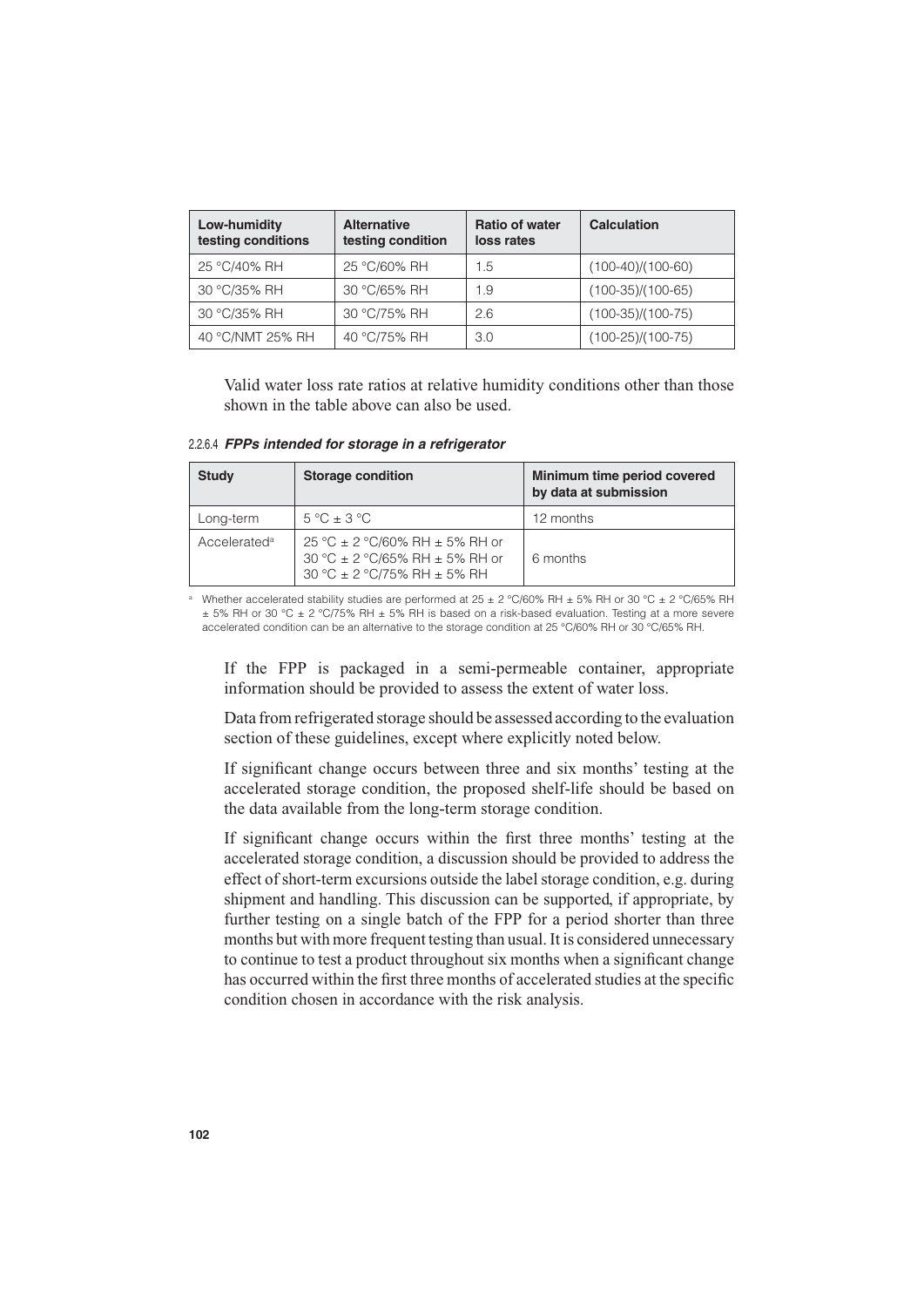2.2.6.5 *FPPs intended for storage in a freezer*

| Study     | <b>Storage condition</b> | Minimum time period covered<br>by data at submission |
|-----------|--------------------------|------------------------------------------------------|
| Long-term | $-20 °C \pm 5 °C$        | 12 months                                            |

For FPPs intended for storage in a freezer, the shelf-life should be based on the long-term data obtained at the long-term storage condition. In the absence of an accelerated storage condition for FPPs intended to be stored in a freezer, testing on a single batch at an elevated temperature (e.g.  $5 \text{ }^{\circ}\text{C}$ )  $\pm$  3 °C or 25 °C  $\pm$  2 °C or 30 °C  $\pm$  2 °C) for an appropriate time period should be conducted to address the effect of short-term excursions outside the proposed label storage condition.

## 2.2.6.6 *FPPs intended for storage below -20 °C*

FPPs intended for storage at temperatures below -20 °C should be treated on a case-by-case basis.

### 2.2.7 *Stability commitment*

When the available long-term stability data on primary batches do not cover the proposed shelf-life granted at the time of approval, a commitment should be made to continue the stability studies post-approval to firmly establish the shelf-life.

Where the submission includes long-term stability data from the production batches as specified in section 2.2.2 covering the proposed shelf-life, a postapproval commitment is considered unnecessary. Otherwise, one of the following commitments should be made:

- If the submission includes data from stability studies on at least the number of production batches specified in section 2.2.2, a commitment should be made to continue the long-term studies throughout the proposed shelflife and the accelerated studies for six months.
- If the submission includes data from stability studies on fewer than the number of production batches specified in section 2.2.2, a commitment should be made to continue the long-term studies throughout the proposed shelf-life and the accelerated studies for six months, and to place additional production batches, to a total of at least three, on long-term stability studies throughout the proposed shelf-life and on accelerated studies for six months.
- If the submission does not include stability data on production batches, a commitment should be made to place the first two or three production batches (see section 2.2.2) on long-term stability studies throughout the proposed shelf-life and on accelerated studies for six months.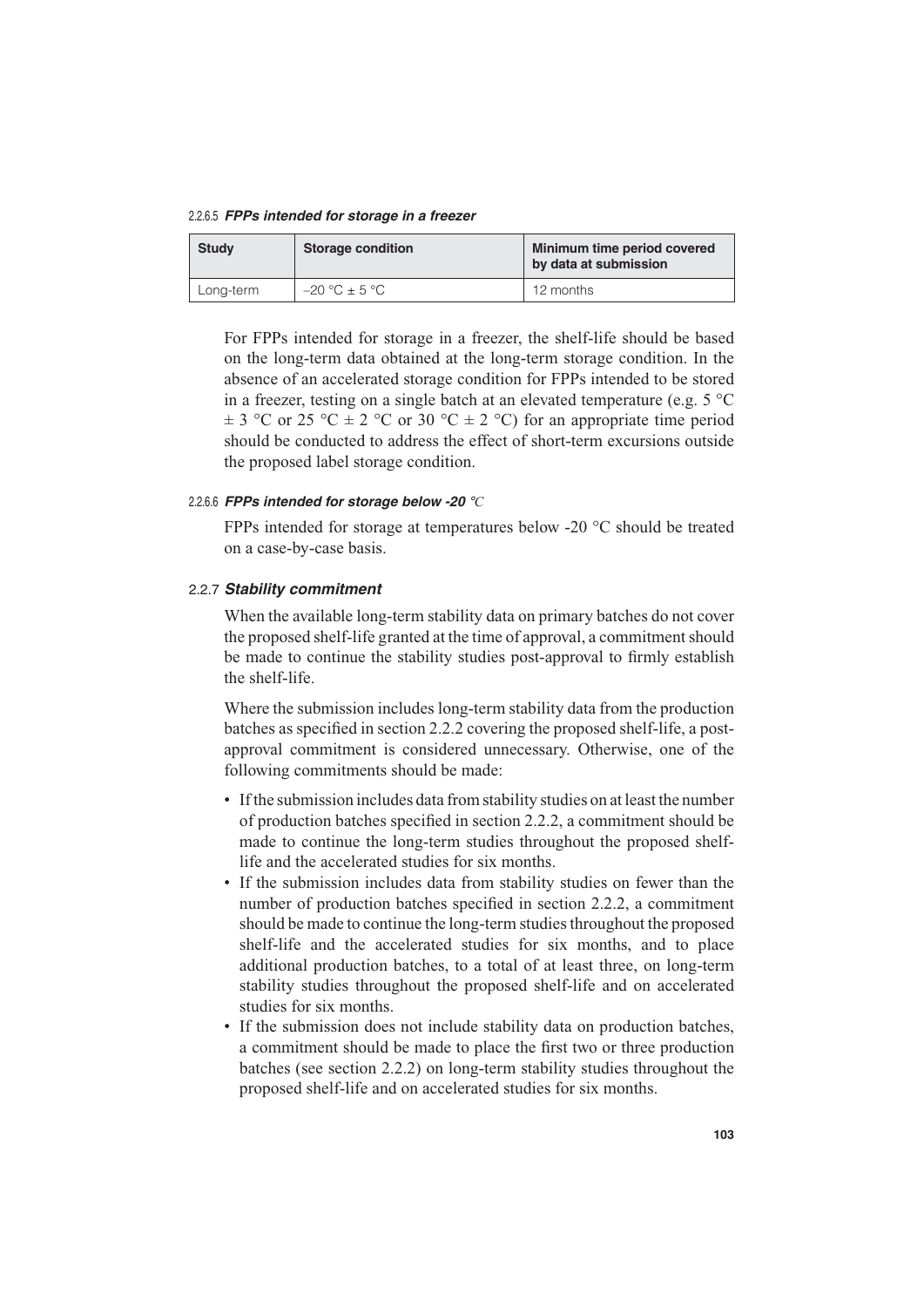The stability protocol used for studies on commitment batches should be the same as that for the primary batches, unless otherwise scientifically justified.

## 2.2.8 *Evaluation*

A systematic approach should be adopted to the presentation and evaluation of the stability information, which should include, as appropriate, results from the physical, chemical, biological and microbiological tests, including particular attributes of the dosage form (for example, dissolution rate for solid oral dosage forms).

The purpose of the stability study is to establish, based on testing a minimum number of batches of the FPP as specified in section 2.2.2, a shelf-life and label storage instructions applicable to all future batches of the FPP manufactured under similar circumstances. The degree of variability of individual batches affects the confidence that a future production batch will remain within specification throughout its shelf-life.

Where the data show so little degradation and so little variability that it is apparent from looking at the data that the requested shelf-life will be granted, it is normally unnecessary to go through the statistical analysis. However, a provisional shelf-life of 24 months may be established provided the following conditions are satisfied:

- The API is known to be stable (not easily degradable).
- Stability studies, as outlined above in section 2.1.11, have been performed and no significant changes have been observed.
- Supporting data indicate that similar formulations have been assigned a shelf-life of 24 months or more.
- The manufacturer will continue to conduct long-term studies until the proposed shelf-life has been covered, and the results obtained will be submitted to the national medicines regulatory authority.

An approach for analysing the data on a quantitative attribute that is expected to change with time is to determine the time at which the 95% one-sided confidence limit for the mean curve intersects the acceptance criterion. If analysis shows that the batch-to-batch variability is small, it is advantageous to combine the data into one overall estimate. This can be done by first applying appropriate statistical tests (e.g.  $p$  values for level of significance of rejection of more than 0.25) to the slopes of the regression lines and zero time intercepts for the individual batches. If it is inappropriate to combine data from several batches, the overall shelf-life should be based on the minimum time a batch can be expected to remain within acceptance criteria.

The nature of any degradation relationship will determine whether the data should be transformed for linear regression analysis. Usually the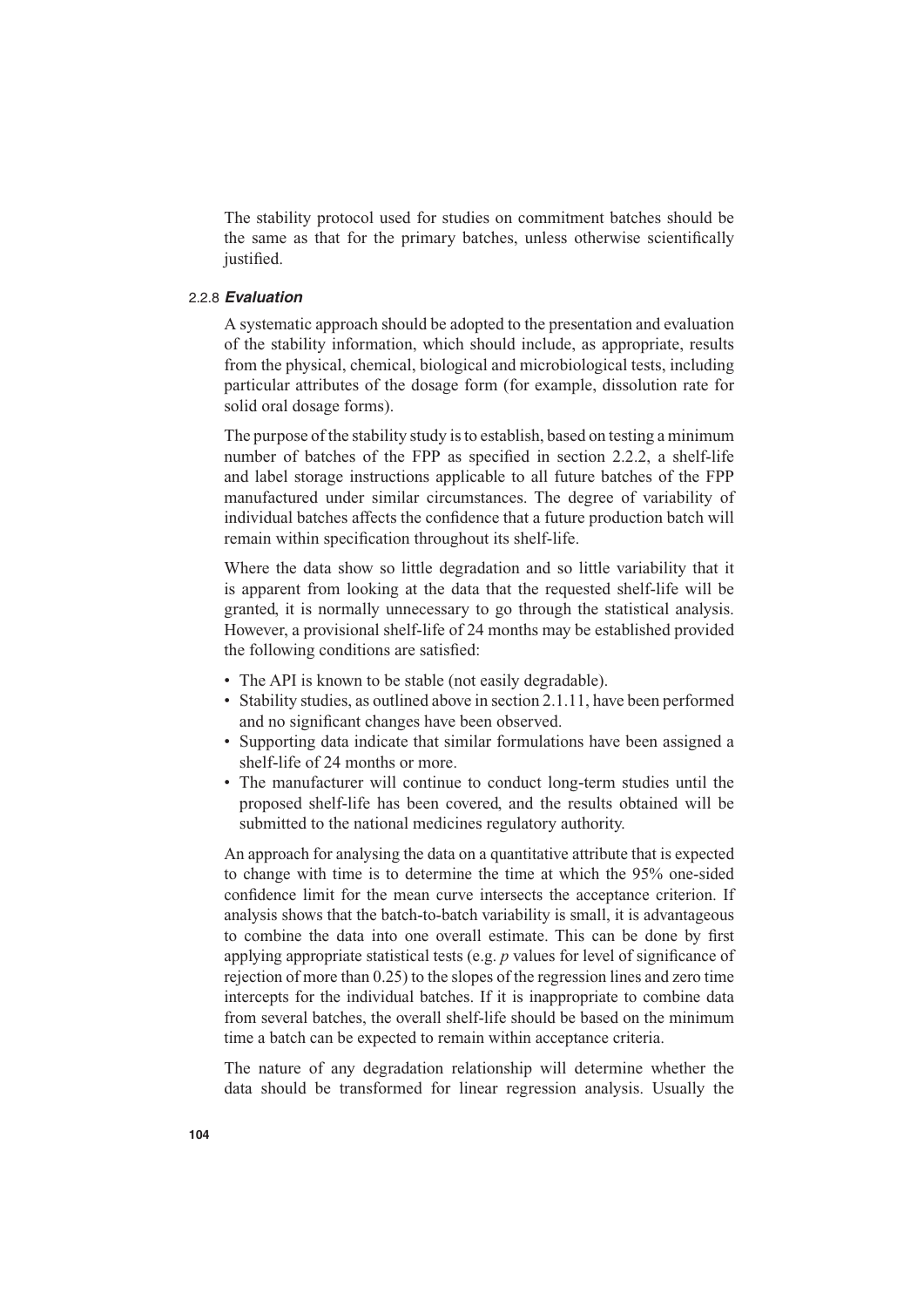relationship can be represented by a linear, quadratic or cubic function on an arithmetic or logarithmic scale. As far as possible, the choice of model should be justified by a physical and/or chemical rationale and should also take into account the amount of available data (parsimony principle to ensure a robust prediction).

Statistical methods should be employed to test the goodness of fit of the data on all batches and combined batches (where appropriate) to the assumed degradation line or curve.

Limited extrapolation of the long-term data from the long-term storage condition beyond the observed range to extend the shelf-life can be undertaken, if justified. This justification should be based on what is known about the mechanism of degradation, the results of testing under accelerated conditions, the goodness of fit of any mathematical model, batch size and the existence of supporting stability data. However, this extrapolation assumes that the same degradation relationship will continue to apply beyond the observed data.

Any evaluation should consider not only the assay but also the degradation products and other appropriate attributes. Where appropriate, attention should be paid to reviewing the adequacy of evaluation linked to FPP stability and degradation "behaviour" during the testing.

## 2.2.9 *Statements and labelling*

A storage statement should be established for the label based on the stability evaluation of the FPP. Where applicable, specific instructions should be provided, particularly for FPPs that cannot tolerate freezing. Terms such as "ambient conditions" or "room temperature" must be avoided.

There should be a direct link between the storage statement on the label and the demonstrated stability of the FPP. An expiry date should be displayed on the container label.

The recommended labelling statements for use, if supported by the stability studies, are provided in Appendix 3.

In principle, FPPs should be packed in containers that ensure stability and protect the FPP from deterioration. A storage statement should not be used to compensate for inadequate or inferior packaging. Additional labelling statements could be used in cases where the results of the stability testing demonstrate limiting factors (see also Appendix 3).

## 2.2.10 *In-use stability*

The purpose of in-use stability testing is to provide information for the labelling on the preparation, storage conditions and utilization period of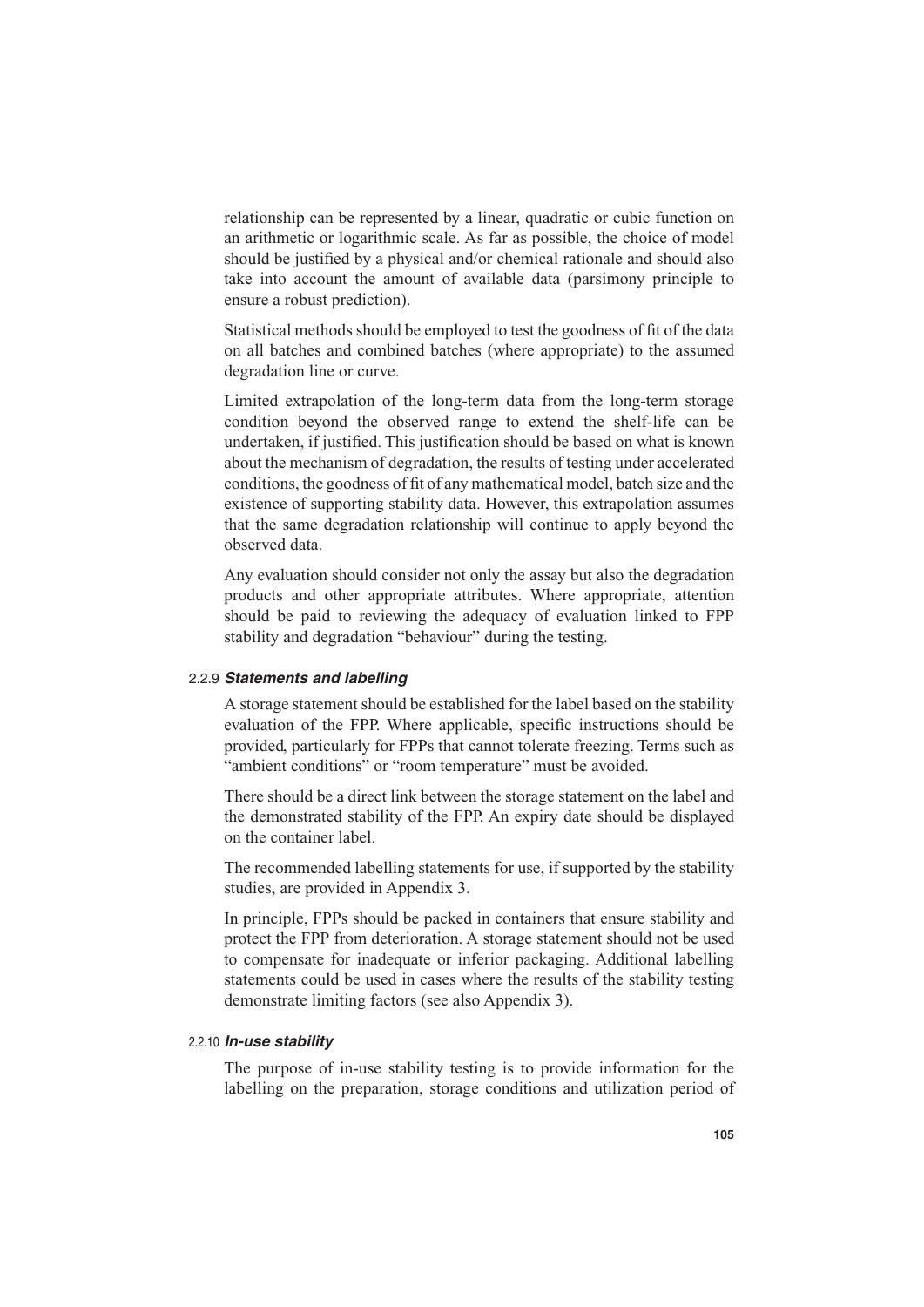multidose products after opening, reconstitution or dilution of a solution, e.g. an antibiotic injection supplied as a powder for reconstitution.

As far as possible the test should be designed to simulate the use of the FPP in practice, taking into consideration the filling volume of the container and any dilution or reconstitution before use. At intervals comparable to those which occur in practice appropriate quantities should be removed by the withdrawal methods normally used and described in the product literature.

The physical, chemical and microbial properties of the FPP susceptible to change during storage should be determined over the period of the proposed in-use shelf-life. If possible, testing should be performed at intermediate time points and at the end of the proposed in-use shelf-life on the final amount of the FPP remaining in the container. Specific parameters, e.g. for liquids and semi-solids, preservatives, per content and effectiveness, need to be studied.

A minimum of two batches, at least pilot-scale batches, should be subjected to the test. At least one of these batches should be chosen towards the end of its shelf-life. If such results are not available, one batch should be tested at the final point of the submitted stability studies.

This testing should be performed on the reconstituted or diluted FPP throughout the proposed in-use period on primary batches as part of the stability studies at the initial and final time points and, if full shelf-life, long-term data are not available before submission, at 12 months or the last time point at which data will be available.

In general this testing need not be repeated on commitment batches (see 2.2.10).

## 2.2.11 *Variations*

Once the FPP has been registered, additional stability studies are required whenever variations that may affect the stability of the API or FPP are made, such as major variations (*13*).

The following are examples of such changes:

- change in the manufacturing process;
- change in the composition of the FPP;
- change of the immediate packaging;
- change in the manufacturing process of an API.

In all cases of variations, the applicant should investigate whether the intended change will or will not have an impact on the quality characteristics of APIs and/or FPPs and consequently on their stability.

The scope and design of the stability studies for variations and changes are based on the knowledge and experience acquired on APIs and FPPs.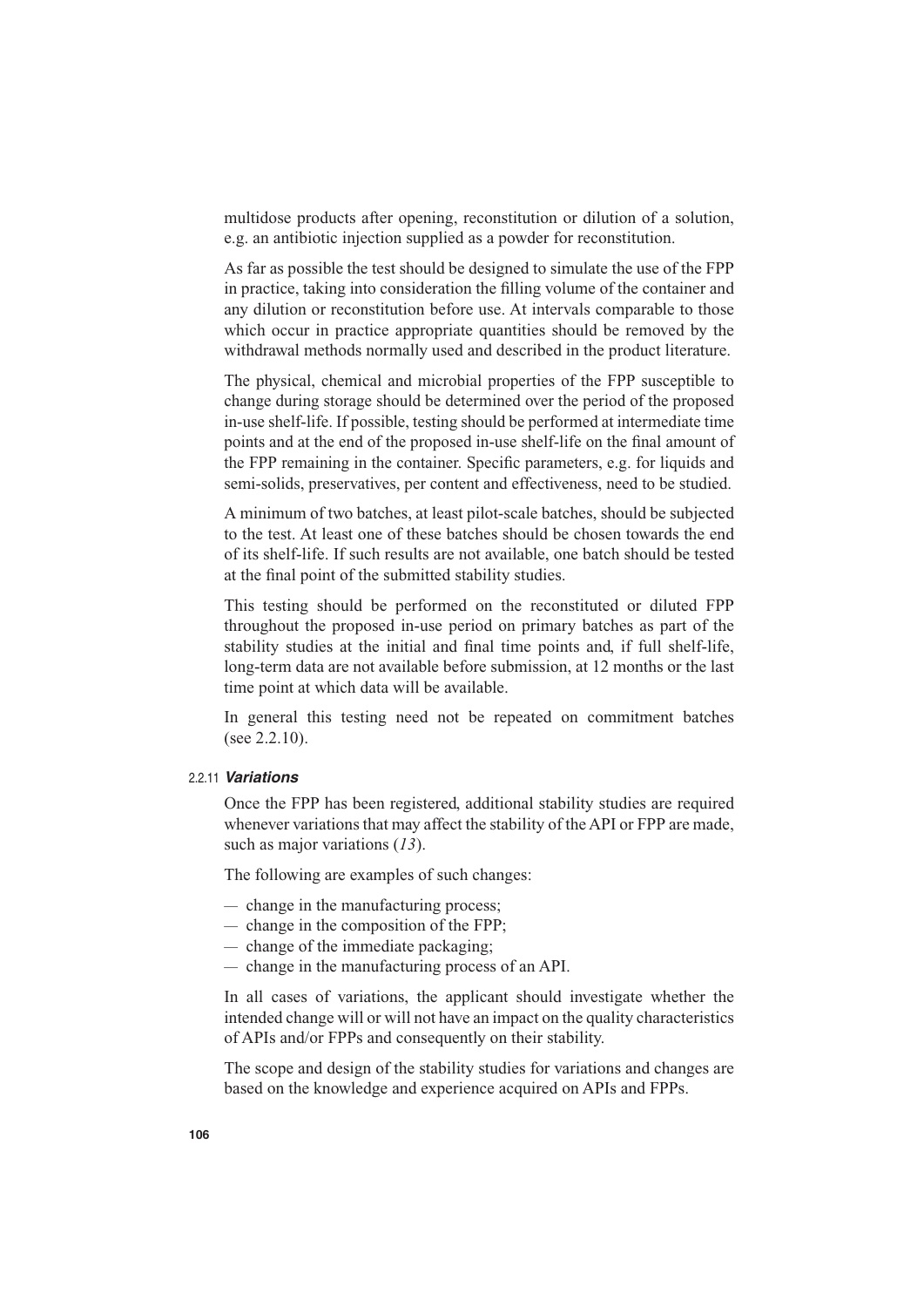The results of these stability studies should be communicated to the regulatory authorities concerned (*14*).

## 2.2.12 *Ongoing stability studies*

After a marketing authorization has been granted, the stability of the FPP should be monitored according to a continuous appropriate programme that will permit the detection of any stability issue (e.g. changes in levels of impurities or dissolution profile) associated with the formulation in the container closure system in which it is marketed. The purpose of the ongoing stability programme is to monitor the product over its shelf-life and to determine that the product remains, and can be expected to remain, within specifications under the storage conditions on the label.

This mainly applies to the FPP in the container closure system in which it is supplied, but consideration should also be given to inclusion in the programme of bulk products. For example, when the bulk product is stored for a long period before being packaged and/or shipped from a manufacturing site to a packaging site, the impact on the stability of the packaged product should be evaluated and studied. Generally this would form part of development studies, but where this need has not been foreseen, inclusion of a one-off study in the ongoing stability programme could provide the necessary data. Similar considerations could apply to intermediates that are stored and used over prolonged periods.

The ongoing stability programme should be described in a written protocol and results formalized as a report.

The protocol for an ongoing stability programme should extend to the end of the shelf-life period and should include, but not be limited to, the following parameters:

- number of batch(es) per strength and different batch sizes, if applicable. The batch size should be recorded, if different batch sizes are employed;
- relevant physical, chemical, microbiological and biological test methods;
- acceptance criteria;
- reference to test methods;
- description of the container closure system(s);
- testing frequency;
- description of the conditions of storage (standardized conditions for long-term testing as described in these guidelines, and consistent with the product labelling, should be used); and
- $-$  other applicable parameters specific to the FPP.

The protocol for the ongoing stability programme can be different from that of the initial long-term stability study as submitted in the marketing authorization dossier provided that this is justified and documented in the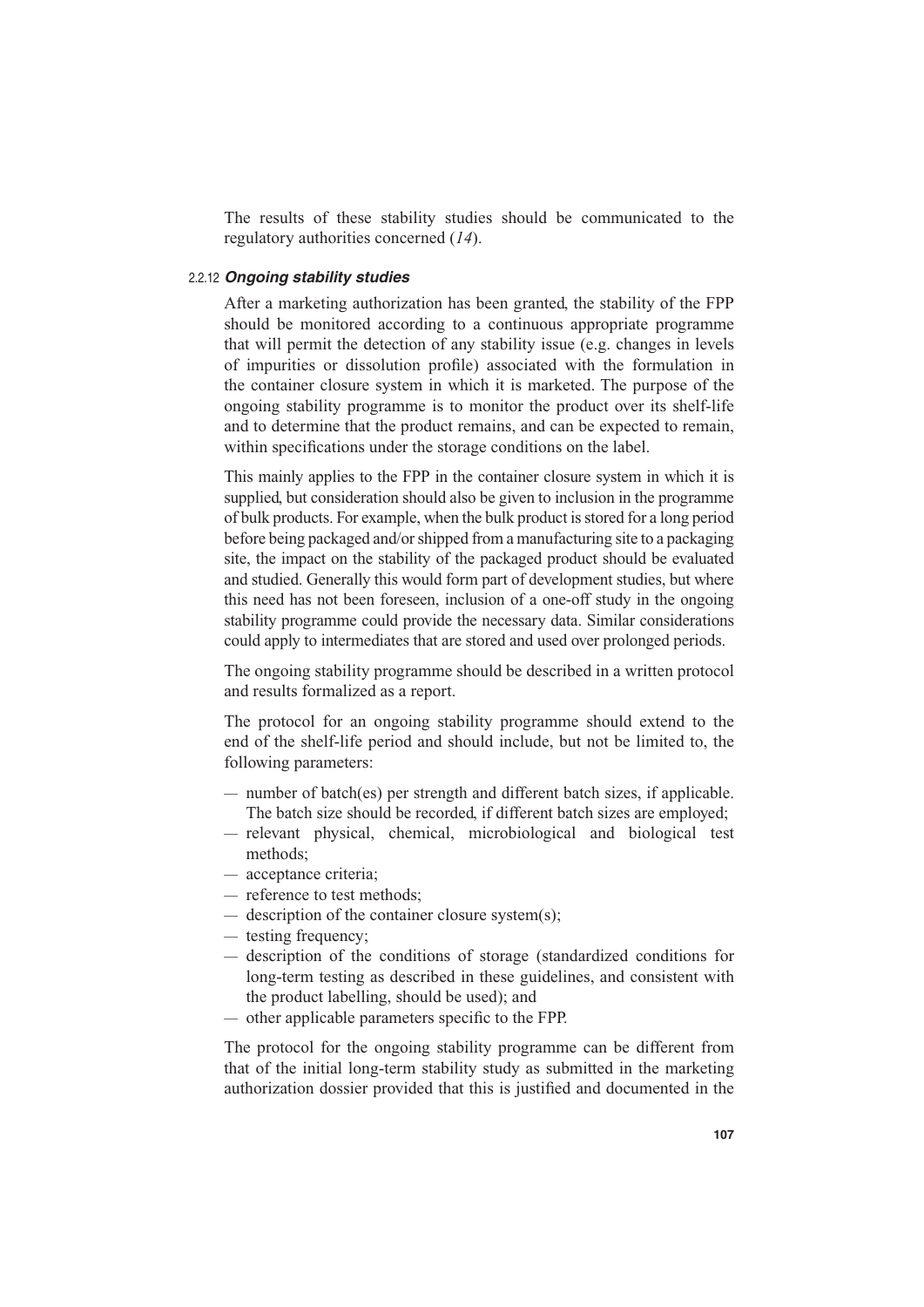protocol (for example, the frequency of testing, or when updating to meet revised recommendations).

The number of batches and frequency of testing should provide sufficient data to allow for trend analysis. Unless otherwise justified, at least one batch per year of product manufactured in every strength and every primary packaging type, if relevant, should be included in the stability programme (unless none is produced during that year). The principle of bracketing and matrixing designs may be applied if scientifically justified in the protocol  $(15)$ .

In certain situations additional batches should be included in the ongoing stability programme. For example, an ongoing stability study should be conducted after any significant change or significant deviation to the process or container closure system. Any reworking, reprocessing or recovery operation should also be considered for inclusion (*13*).

Out-of-specification results or significant atypical trends should be investigated. Any confirmed significant change, out-of-specification result, or significant atypical trend should be reported immediately to the relevant competent authorities. The possible impact on batches on the market should be considered in consultation with the relevant competent authorities.

A summary of all the data generated, including any interim conclusions on the programme, should be written and maintained. This summary should be subjected to periodic review.

## 3. **Glossary**

The definitions provided below apply to the words and phrases used in these guidelines. Although an effort has been made to use standard definitions as far as possible, they may have different meanings in other contexts and documents. The following definitions are provided to facilitate interpretation of the guidelines. The definitions are consistent with those published in other WHO quality assurance guidelines. The Quality Assurance of Medicines Terminology Database was established in August 2005 and includes the definitions of terms related to quality assurance of medicines. This database is intended to help harmonize terminology and to avoid misunderstandings that may result from the different terms and their interpretations used in various WHO publications. The main publications used as a source of information to create the Quality Assurance of Medicines Terminology Database are the quality assurance guidelines included in the 36th–42nd reports of the WHO Expert Committee on Specifications for Pharmaceutical Preparations.

## accelerated testing

Studies designed to increase the rate of chemical degradation and physical change of an API or FPP by using exaggerated storage conditions as part of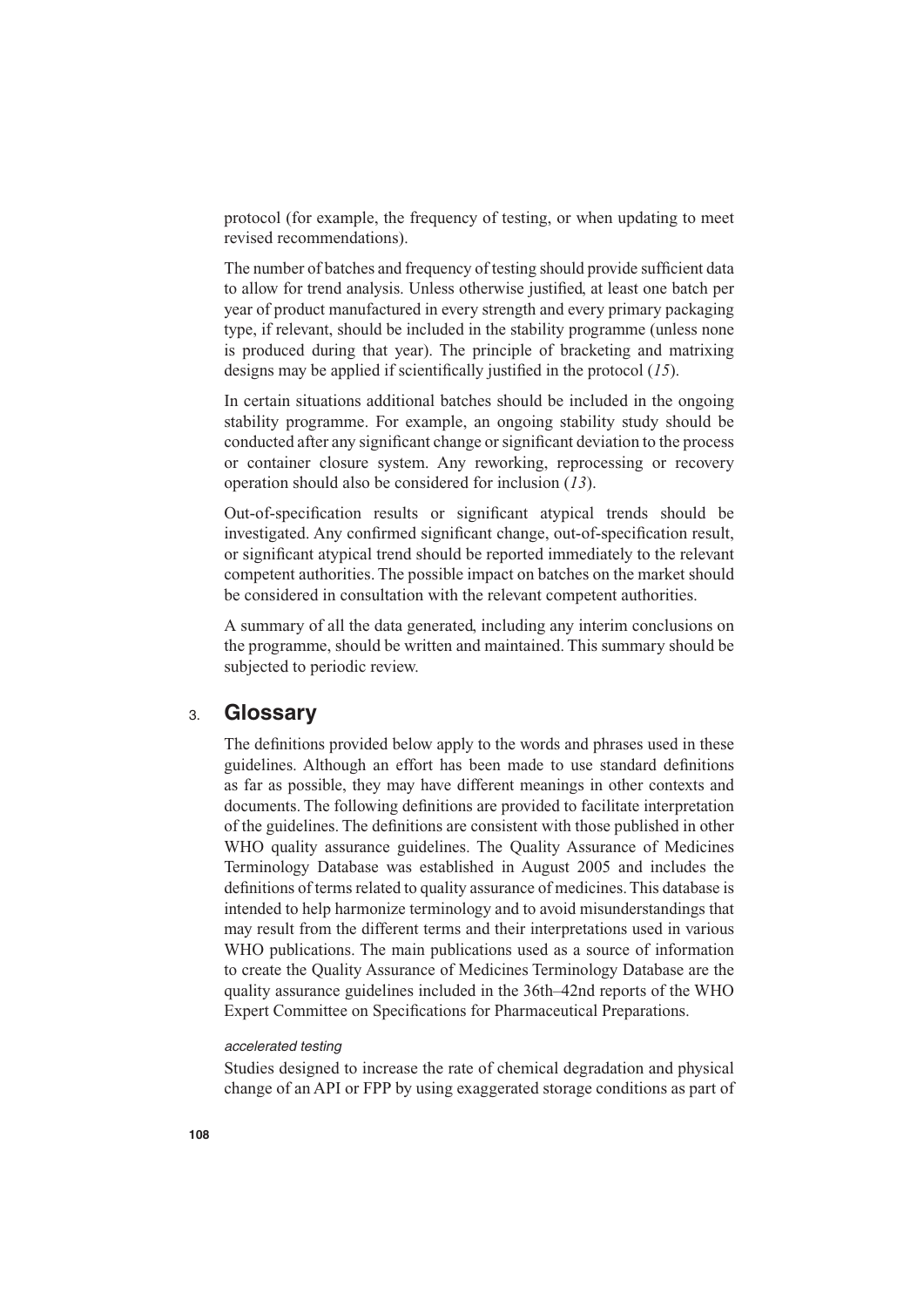the stability testing programme. The data thus obtained, in addition to those derived from long-term stability studies, may be used to assess longerterm chemical effects under non-accelerated conditions and to evaluate the impact of short-term excursions outside the label storage conditions, as might occur during shipping. The results of accelerated testing studies are not always predictive of physical changes.

#### active pharmaceutical ingredient (API)

Any substance or mixture of substances intended to be used in the manufacture of a pharmaceutical dosage form and that, when so used, becomes an active ingredient of that pharmaceutical dosage form. Such substances are intended to furnish pharmacological activity or other direct effect in the diagnosis, cure, mitigation, treatment, or prevention of disease or to affect the structure and function of the body.

#### batch

A defined quantity of starting material, packaging material or finished pharmaceutical product (FPP) processed in a single process or series of processes so that it is expected to be homogeneous. It may sometimes be necessary to divide a batch into a number of sub-batches, which are later brought together to form a final homogeneous batch. In the case of terminal sterilization, the batch size is determined by the capacity of the autoclave. In continuous manufacture, the batch must correspond to a defined fraction of the production, characterized by its intended homogeneity. The batch size can be defined either as a fixed quantity or as the amount produced in a fixed time interval.

#### bracketing

The design of a stability schedule such that only samples at the extremes of certain design factors, e.g. strength and package size, are tested at all time points as in a full design. The design assumes that the stability of any intermediate levels is represented by the stability of the extremes tested. Where a range of strengths is to be tested, bracketing is applicable if the strengths are identical or very closely related in composition (e.g. for a tablet range made with different compression weights of a similar basic granulation, or a capsule range made by filling different plug fill weights of the same basic composition into different size capsule shells). Bracketing can be applied to different container sizes or different fills in the same container closure system.

#### climatic zone

The zones into which the world is divided based on the prevailing annual climatic conditions (see Appendix 1).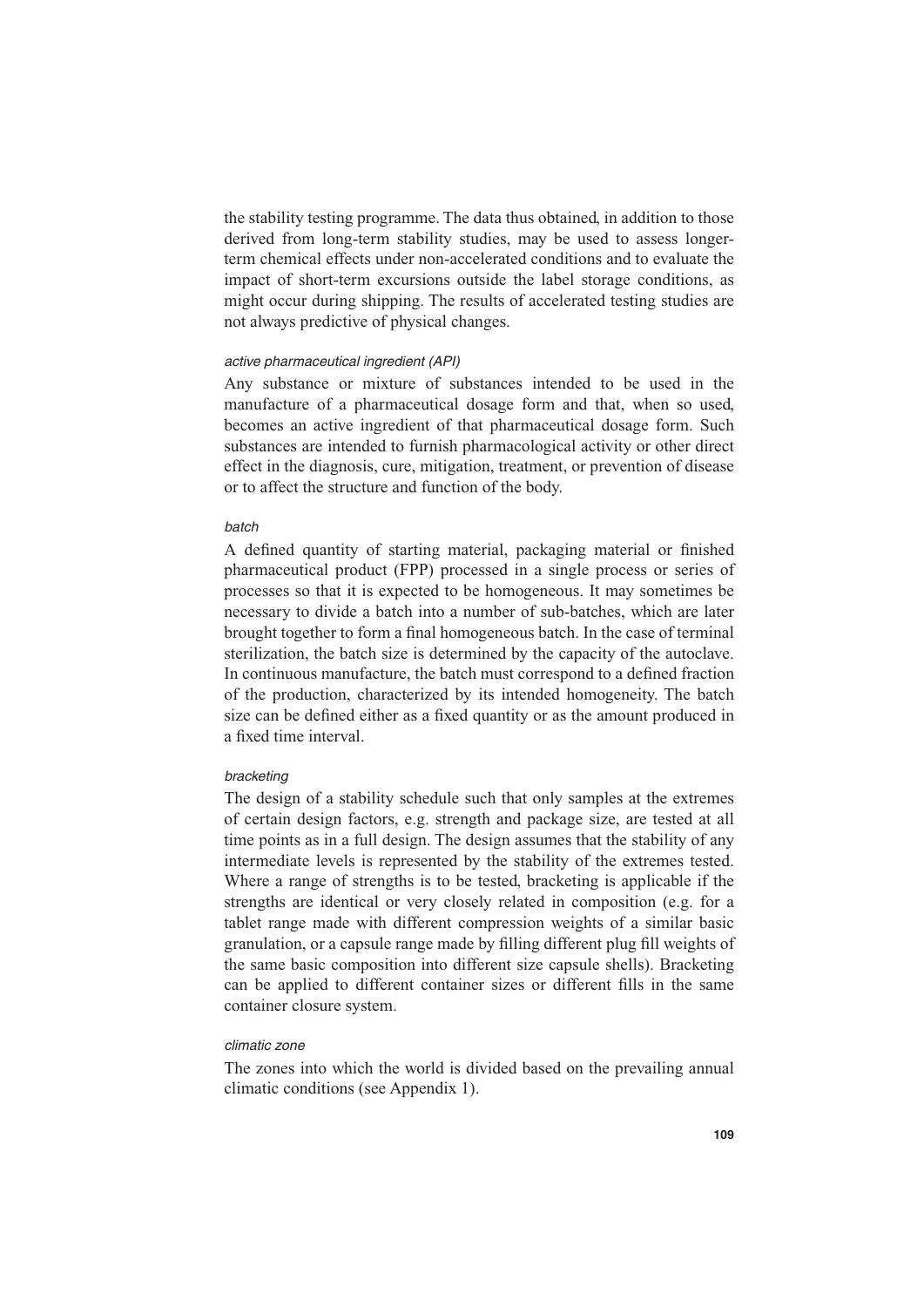#### commitment batches

Production batches of an API or FPP for which the stability studies are initiated or completed post-approval through a commitment made in a regulatory application.

#### container closure system

The sum of packaging components that together contains and protects the dosage form. This includes primary packaging components and secondary packaging components, if the latter are intended to provide additional protection to the FPP. A packaging system is equivalent to a container closure system.

#### dosage form

The form of the FPP, e.g. tablet, capsule, elixir or suppository.

#### excipient

A substance or compound, other than the API and packaging materials, that is intended or designated to be used in the manufacture of a FPP.

#### expiry date

The date given on the individual container (usually on the label) of a product up to and including which the API and FPP are expected to remain within specifications, if stored correctly. It is established for each batch by adding the shelf-life to the date of manufacture.

## finished pharmaceutical product (FPP)

A product that has undergone all stages of production, including packaging in its final container and labelling. An FPP may contain one or more APIs.

#### impermeable containers

Containers that provide a permanent barrier to the passage of gases or solvents, e.g. sealed aluminium tubes for semisolids, sealed glass ampoules for solutions and aluminium/aluminium blisters for solid dosage forms.

## in use

*See* Utilization period

## long-term stability studies

Experiments on the physical, chemical, biological, biopharmaceutical and microbiological characteristics of an API or FPP, during and beyond the expected shelf-life and storage periods of samples under the storage conditions expected in the intended market. The results are used to establish the re-test period or the shelf-life, to confirm the projected re-test period and shelf-life, and to recommend storage conditions.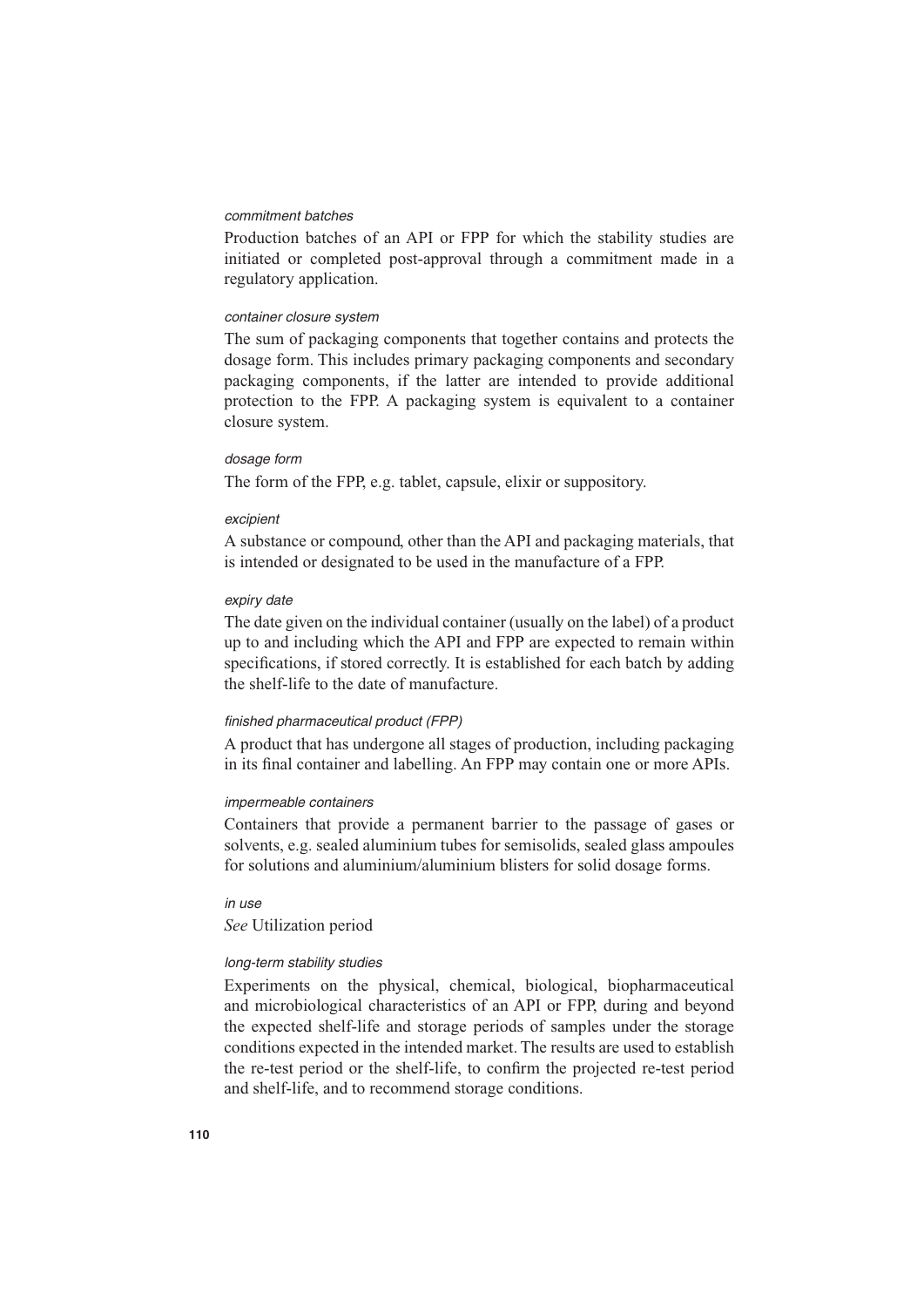## matrixing

The design of a stability schedule such that a selected subset of the total number of possible samples for all factor combinations is tested at a specified time point. At a subsequent time point, another subset of samples for all factor combinations is tested. The design assumes that the stability of each subset of samples tested represents the stability of all samples at a given time point. The differences in the samples for the same FPP should be identified as, for example, covering different batches, different strengths, different sizes of the same container closure system, and, possibly in some cases, different container closure systems.

### ongoing stability study

The study carried out by the manufacturer on production batches according to a predetermined schedule in order to monitor, confirm and extend the projected re-test period (or shelf-life) of the API, or confirm or extend the shelf-life of the FPP.

#### pilot-scale batch

A batch of an API or FPP manufactured by a procedure fully representative of and simulating that to be applied to a full production-scale batch. For example, for solid oral dosage forms, a pilot scale is generally, at a minimum, one-tenth that of a full production scale or 100 000 tablets or capsules, whichever is the larger; unless otherwise adequately justified.

## primary batch

A batch of an API or FPP used in a stability study, from which stability data are submitted in a registration application for the purpose of establishing a re-test period or shelf-life, as the case may be. A primary batch of an API should be at least a pilot-scale batch. For an FPP, two of the three batches should be at least pilot-scale batches, and the third batch can be smaller if it is representative with regard to the critical manufacturing steps. However, a primary batch may be a production batch.

#### production batch

A batch of an API or FPP manufactured at production scale by using production equipment in a production facility as specified in the application.

#### provisional shelf-life

A provisional expiry date which is based on acceptable accelerated and available long-term data for the FPP to be marketed in the proposed container closure system.

## release specification

The combination of physical, chemical, biological, and microbiological tests and acceptance criteria that determine the suitability of an API or FPP at the time of its release.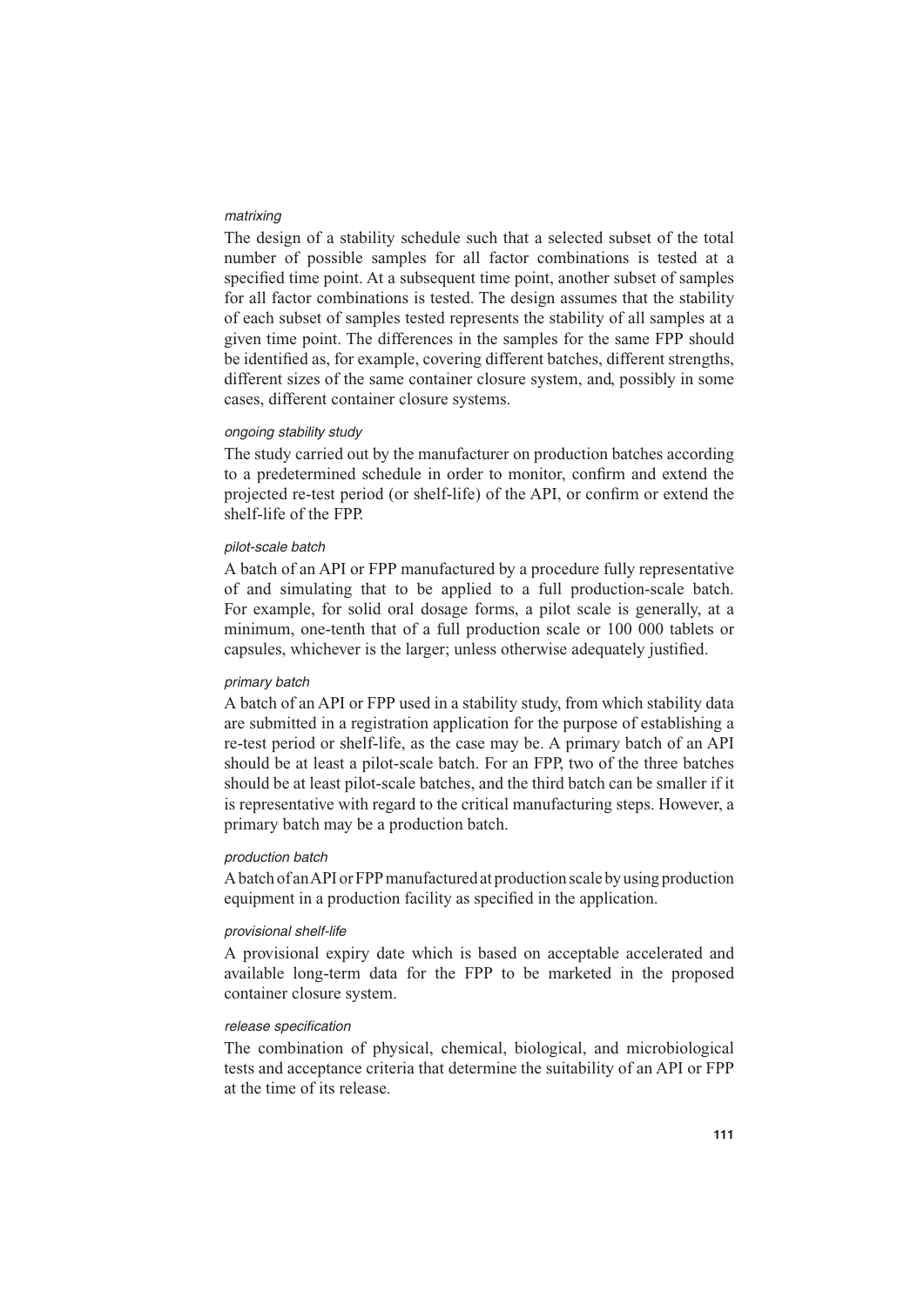## re-test date

The date after which an active API should be re-examined to ensure that the material is still in compliance with the specification and thus is still suitable for use in the manufacture of an FPP.

#### re-test period

The period of time during which the API is expected to remain within its specification and, therefore, can be used in the manufacture of a given FPP, provided that the API has been stored under the defined conditions. After this period a batch of API destined for use in the manufacture of an FPP should be re-tested for compliance with the specification and then used immediately. A batch of API can be re-tested multiple times and a different portion of the batch used after each re-test, as long as it continues to comply with the specification. For most substances known to be labile, it is more appropriate to establish a shelf-life than a re-test period. The same may be true for certain antibiotics.

#### semi-permeable containers

Containers that allow the passage of solvent, usually water, while preventing solute loss. The mechanism for solvent transport occurs by adsorption into one container surface, diffusion through the bulk of the container material, and desorption from the other surface. Transport is driven by a partialpressure gradient. Examples of semi-permeable containers include plastic bags and semi-rigid, low-density polyethylene (LDPE) pouches for large volume parenterals (LVPs), and LDPE ampoules, bottles and vials.

#### shelf-life

The period of time during which an API or FPP, if stored correctly, is expected to comply with the specification as determined by stability studies on a number of batches of the API or FPP. The shelf-life is used to establish the expiry date of each batch.

#### shelf-life specification

The combination of physical, chemical, biological, and microbiological tests and acceptance criteria that an FPP should meet throughout its shelflife. In certain exceptional cases an unstable API might have a shelf-life specification (see section 1.3).

#### significant change

(See section 2.2.6.1.)

In general "significant change" for an FPP is defined as:

1. A 5% or more change in assay from its initial content of API(s), or failure to meet the acceptance criteria for potency when using biological or immunological procedures. (*Note*: other values may be applied,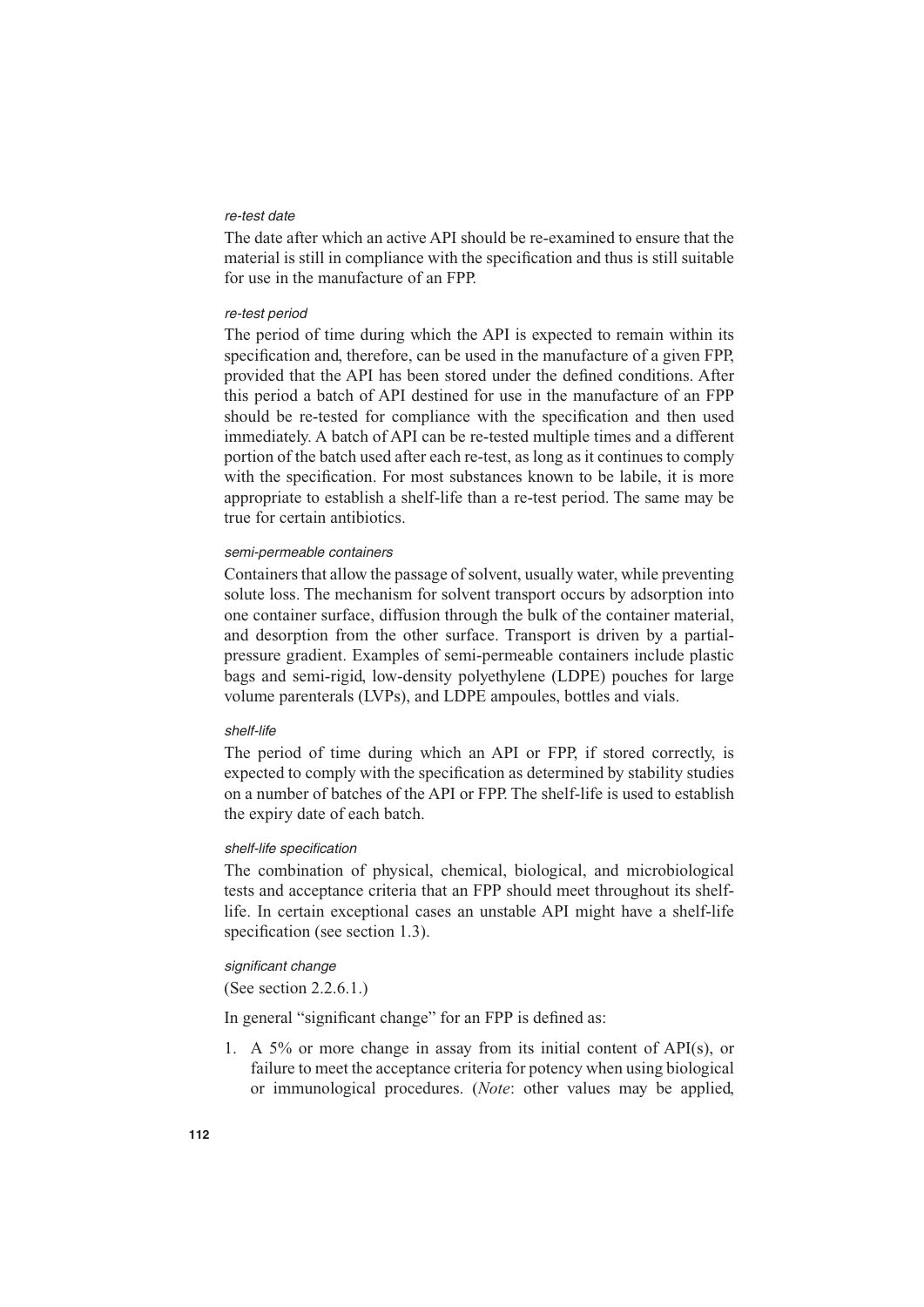if justified, to certain products, such as multivitamins and herbal preparations.)

- 2. Any degradation product exceeding its acceptance criterion.
- 3. Failure to meet the acceptance criteria for appearance, physical attributes and functionality test (e.g. colour, phase separation, resuspendability, caking, hardness, dose delivery per actuation). However, some changes in physical attributes (e.g. softening of suppositories, melting of creams or partial loss of adhesion for transdermal products) may be expected under accelerated conditions.

Also, as appropriate for the dosage form:

4. Failure to meet the acceptance criterion for pH.

Or

5. Failure to meet the acceptance criteria for dissolution for 12 dosage units.

## specification

A list of tests, references to analytical procedures, and appropriate acceptance criteria, which are numerical limits, ranges or other criteria for the tests described. It establishes the set of criteria to which an API or FPP should conform to be considered acceptable for its intended use.

## stability indicating methods

Validated analytical procedures that can detect the changes with time in the chemical, physical or microbiological properties of the API or FPP, and that are specific so that the content of the API, degradation products, and other components of interest can be accurately measured without interference.

## stability studies (stability testing)

Long-term and accelerated (and intermediate) studies undertaken on primary and/or commitment batches according to a prescribed stability protocol to establish or confirm the re-test period (or shelf-life) of an API or the shelf-life of an FPP.

## stress testing (of the API)

Studies undertaken to elucidate the intrinsic stability of API. Such testing is part of the development strategy and is normally carried out under more severe conditions than those used for accelerated testing.

#### stress testing (of the FPP)

Studies undertaken to assess the effect of severe conditions on the FPP. Such studies include photostability testing and specific testing on certain products (e.g. metered dose inhalers, creams, emulsions, refrigerated aqueous liquid products).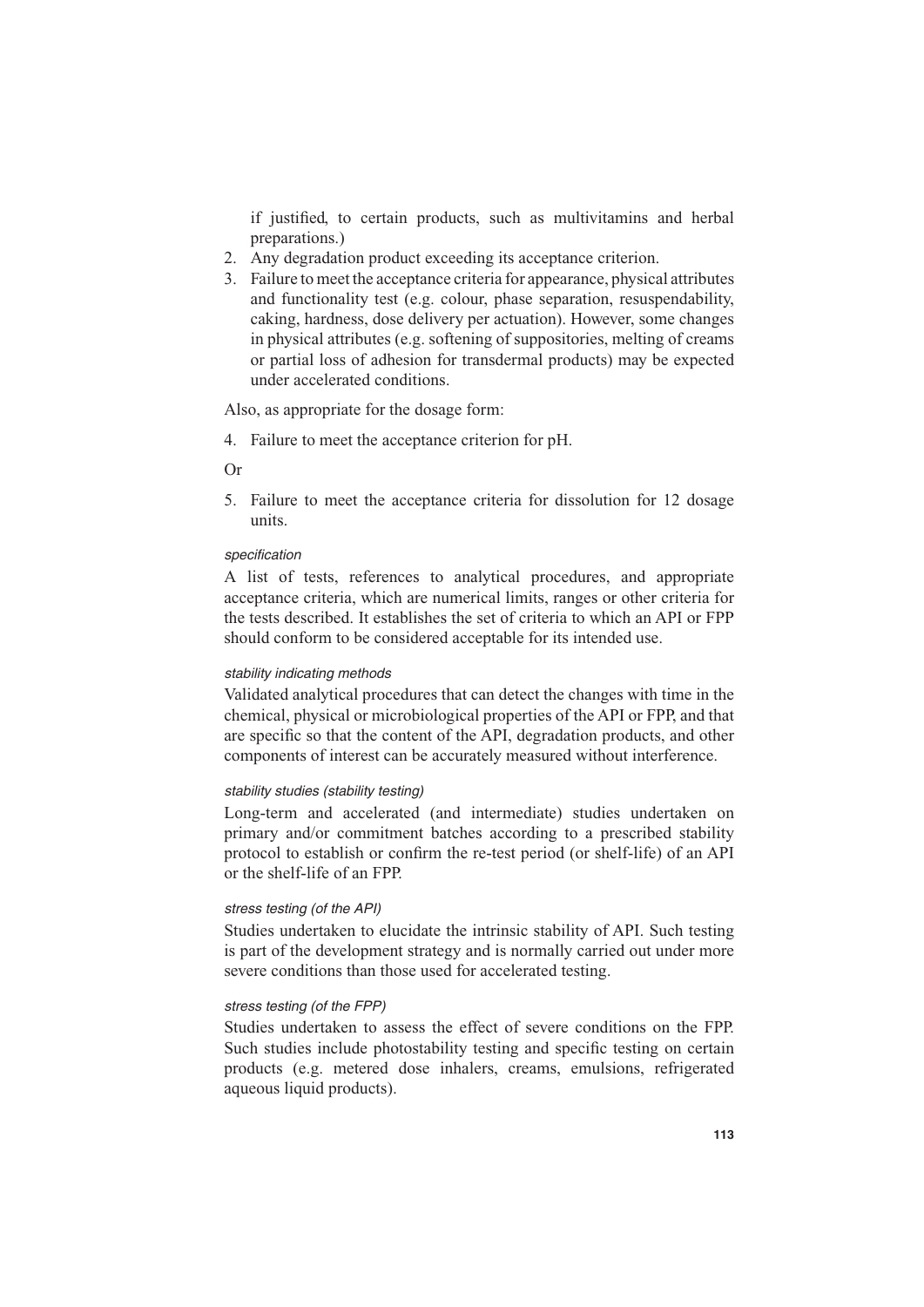#### supporting stability dat*a*

Supplementary data, such as stability data on small-scale batches, related formulations, and products presented in containers not necessarily the same as those proposed for marketing, and scientific rationales that support the analytical procedures, the proposed re-test period or the shelf-life and storage conditions.

#### utilization period

A period of time during which a reconstituted preparation of the finished dosage form in an unopened multidose container can be used.

## **References**

 1. Guidelines for stability testing of pharmaceutical products containing well established drug substances in conventional dosage forms. In: WHO Expert Committee on Specifications for Pharmaceutical Preparations. Thirty-fourth report. Geneva, World Health Organization, 1996, Annex 5 (WHO Technical Report Series, No. 863).

 These guidelines were revised at the thirty-seventh and fortieth meetings of the WHO Expert Committee on Specifications for Pharmaceutical Preparations. In: WHO Expert Committee on Specifications for Pharmaceutical Preparations. Thirty-seventh report. Geneva, World Health Organization, 2003 (WHO Technical Report Series, No. 908), p. 13 and WHO Expert Committee on Specifications for Pharmaceutical Preparations. Fortieth report. Geneva, World Health Organization, 2006 (WHO Technical Report Series, No. 937), p. 12.

- 2. Regional Guidelines on stability testing of active substances and pharmaceutical products for the WHO Eastern Mediterranean Region. August 2006 (http://www.emro.who.int/edb/media/pdf/EMRC5312En.pdf).
- 3. The following ICH Guidelines may be consulted in the context of stability testing:

International Conference on Harmonisation. ICH Q1A (R2): Stability testing of new drug substances and products (http://www.ich.org/LOB/media/ MEDIA419.pdf).

 International Conference on Harmonisation. ICH Q1B: Photostability testing of new drug substances and products (http://www.ich.org/LOB/media/ MEDIA412.pdf).

 International Conference on Harmonisation. ICH Q1C: Stability testing of new dosage forms (http://www.ich.org/LOB/media/MEDIA413.pdf).

 International Conference on Harmonisation. ICH Q1D: Bracketing and matrixing designs for stability testing of new drug substances and products (http://www.ich.org/LOB/media/MEDIA414.pdf).

International Conference on Harmonisation. ICH Q1E: Evaluation for stability data (http://www.ich.org/LOB/media/MEDIA415.pdf).

 International Conference on Harmonisation. ICH Q2R1): Validation of analytical procedures: text and methodology (http://www.ich.org/LOB/media/ MEDIA417.pdf).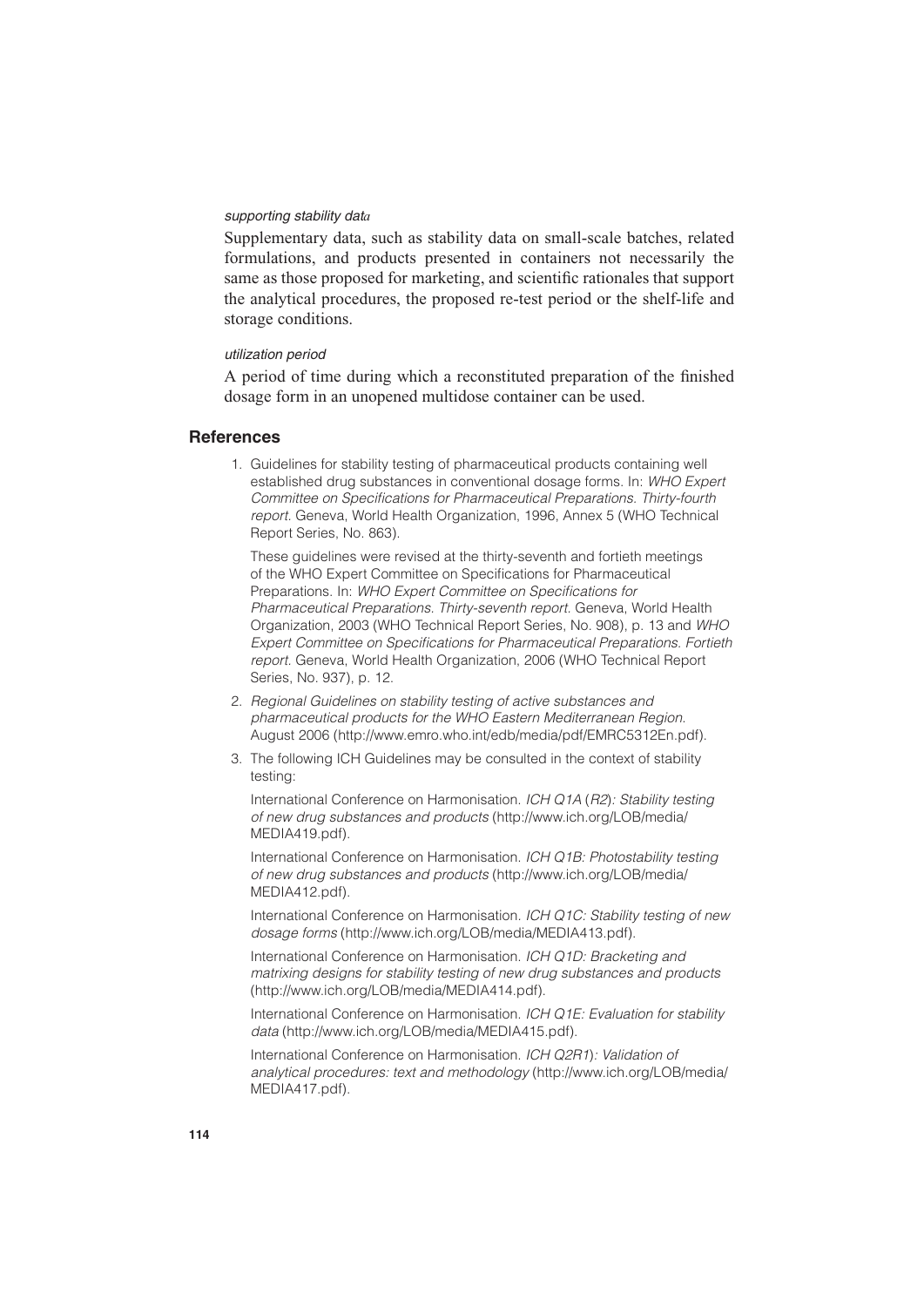International Conference on Harmonisation. ICH Q3A: Impurities in new drug substances (http://www.ich.org/LOB/media/MEDIA422.pdf).

 International Conference on Harmonisation. ICH Q3B: Impurities in new drug products (http://www.ich.org/LOB/media/MEDIA421.pdf).

 International Conference on Harmonisation. ICH Q5C: Stability testing of biotechnological/biological products (http://www.ich.org/LOB/media/ MEDIA427.pdf).

International Conference on Harmonisation. ICH Q6A: Specifications: Test procedures and acceptance criteria for new drug substances and new drug products: Chemical substances (http://www.ich.org/LOB/media/MEDIA430.pdf).

International Conference on Harmonisation. ICH Q6B: Specifications: Test procedures and acceptance criteria for biotechnological/biological products (http://www.ich.org/LOB/media/MEDIA432.pdf).

 Further information can be found on the ICH homepage: http://www.ich.org/cache/compo/276-254-1.html.

- 4. Guidelines on active pharmaceutical ingredient master file procedure. In: WHO Expert Committee on Specifications for Pharmaceutical Preparations. Forty-second report. Geneva, World Health Organization, 2008, Annex 4 (WHO Technical Report Series, No. 948).
- 5. WHO guidelines for stability evaluation of vaccines. In: WHO Expert Committee on Biological Standardization. Fifty-seventh report. Geneva, World Health Organization (WHO Technical Report Series, (in press)) (http://www.who.int/biologicals/publications/trs/areas/vaccines/stability/en/ index.html).
- 6. Schumacher P. 1972. Über eine für die Haltbarkeit von Arzneimitteln maßgebliche Klimaeinteilung [The impact of climate classification on the stability of medicines]. Die Pharmazeutische Industrie, 34:481–483.
- 7. Grimm W. 1986. Storage conditions for stability testing (Part 2). Drugs Made in Germany, 29:39–47.
- 8. Grimm W. 1998. Extension of the International Conference on Harmonisation Tripartite Guidelines for stability testing of new drug substances and products to countries of Climatic Zones III and IV. Drug Development and Industrial Pharmacy, 24:313-325.
- 9. Zahn M. et al. 2006. A risk-based approach to establish stability testing conditions for tropical countries. Journal of Pharmaceutical Sciences, 95:946–965.

Erratum: Journal of Pharmaceutical Sciences, 2007, 96:2177.

- 10. Guidelines for registration of fixed-dose combination medicinal products. Appendix 3: Pharmaceutical development (or preformulation) studies. Table A1: Typical stress conditions in preformulation stability studies. In: WHO Expert Committee on Specifications for Pharmaceutical Preparations. Thirty-ninth report. Geneva, World Health Organization, 2005, Annex 5 (WHO Technical Report Series, No. 929).
- 11. Supplementary guidelines on good manufacturing practices: validation. In: Quality assurance of pharmaceuticals. A compendium of guidelines and related materials. Volume 2, 2nd updated edition. Good manufacturing practices and inspection. Geneva, World Health Organization, 2007, Chapter 1.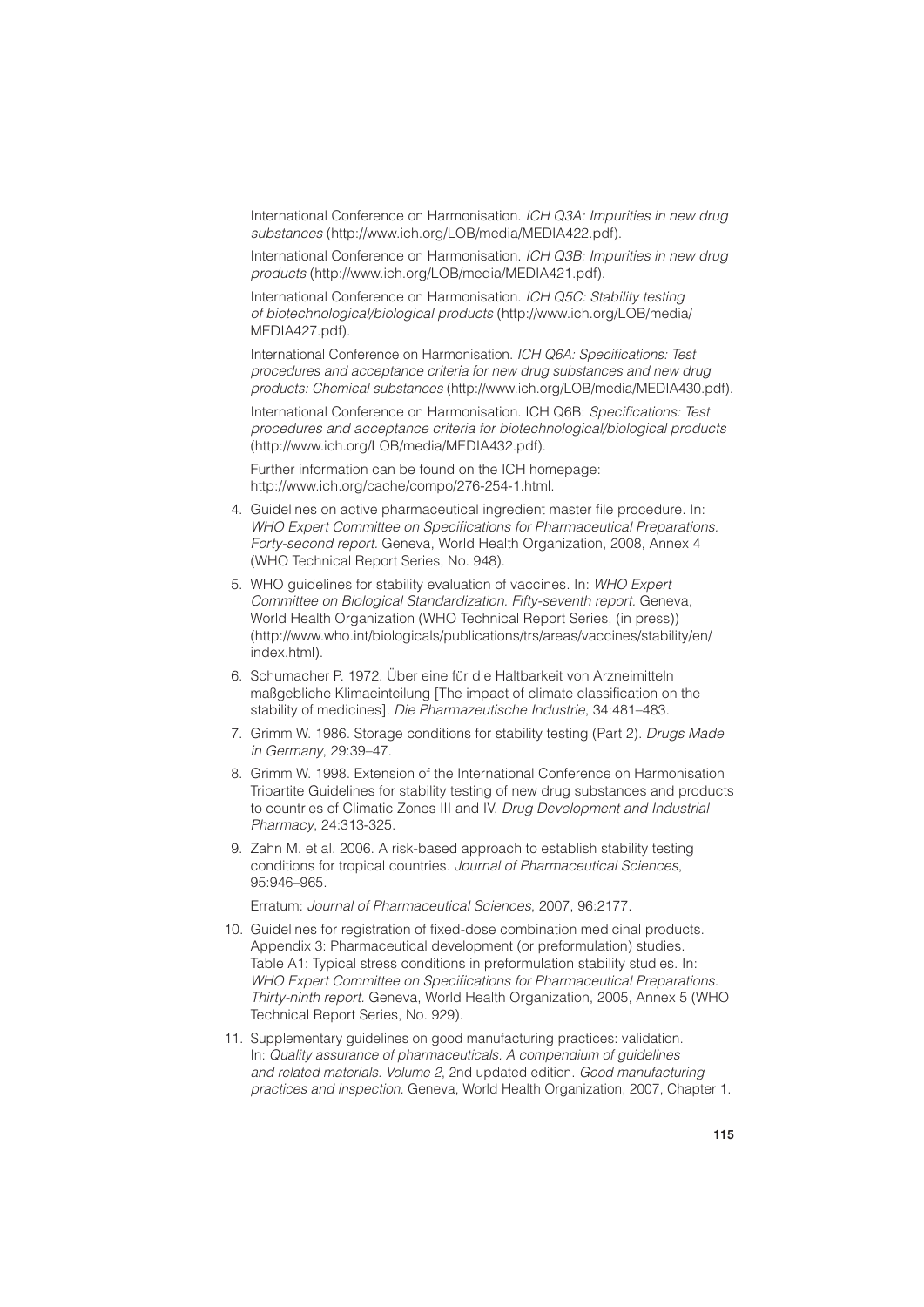- 12. WHO good manufacturing practices: main principles for pharmaceutical products. In: Quality assurance of pharmaceuticals. A compendium of guidelines and related materials. Volume 2, 2nd updated edition. Good manufacturing practices and inspection. Geneva, World Health Organization, 2007, Chapter 1.
- 13. Guidance on variations to a prequalified product dossier. In: WHO Expert Committee on Specifications for Pharmaceutical Preparations. Forty-first report. Geneva, World Health Organization, 2007, Annex 6 (WHO Technical Report Series, No. 943).
- 14. Prequalification Programme Priority Essential Medicines. A United Nations Programme managed by WHO. Information for applicants (http://mednet3.who.int/prequal/).
- 15. ASEAN Guideline on stability study of drug product, 9th ACCSQ-PPWG Meeting, Philippines, 21–24 February 2005, version 22 February 2005.

## **Additional reading**

*Accelerated stability studies of widely used pharmaceutical substances under simulated tropical conditions*. Geneva, World Health Organization, 1986 (WHO/PHARM/86.529).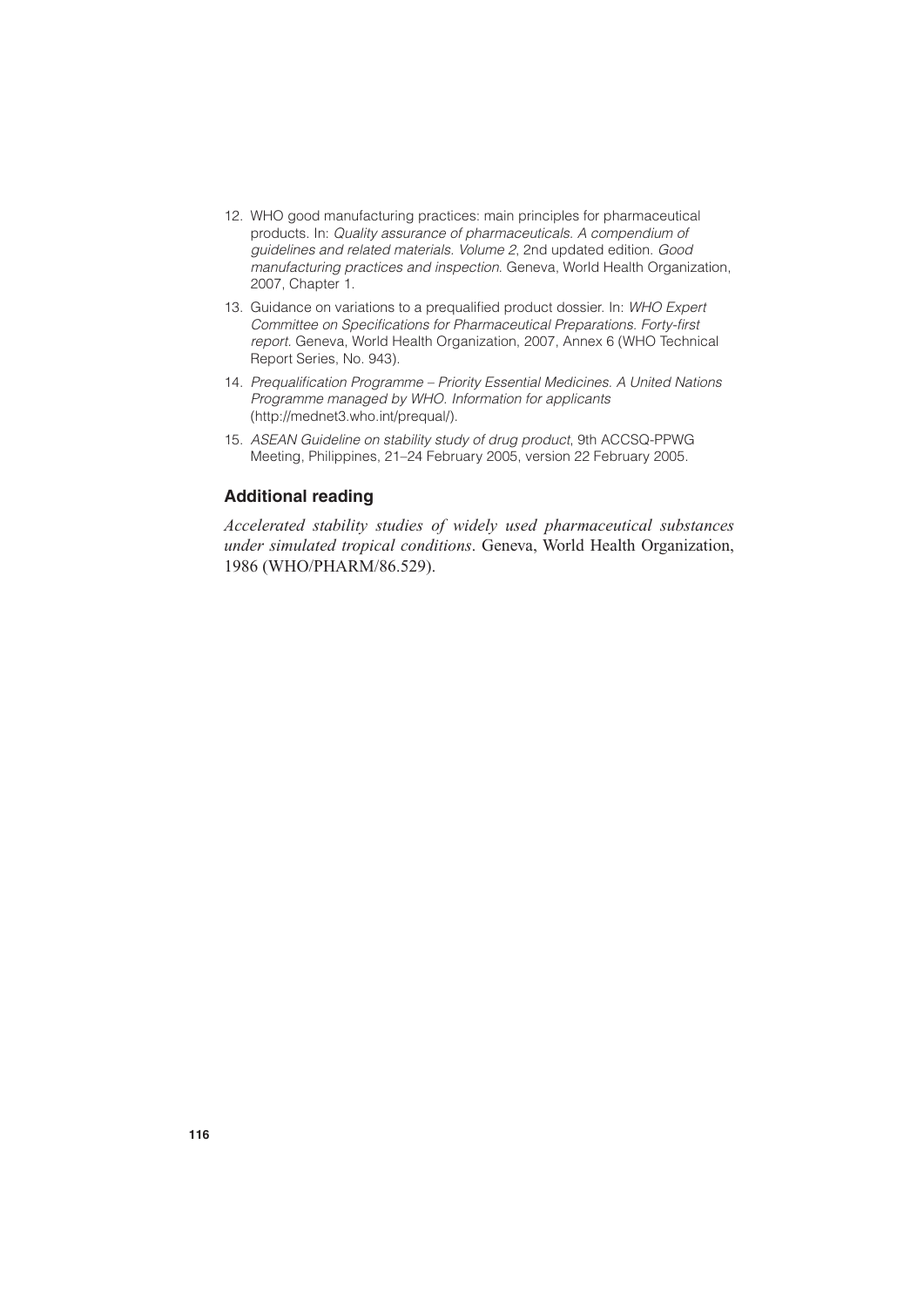## Appendix 1

# **Long-term stability testing conditions**  as identified by WHO Member States<sup>1</sup>

In order to be able to reduce the amount of stability testing required, the number of different long-term testing conditions must be reduced to a sufficient extent. This approach was proposed by Paul Schumacher in 1972 (*1*) and by Wolfgang Grimm in 1986 (*2*), and in 1998 (*3*) when they defined four different long-term testing conditions, which match with the climatic conditions of the target markets categorized in just four different climatic zones. This concept is described in regulatory guidelines and pharmacopoeias and has become an established standard in developing finished pharmaceutical products (FPPs).

At the fortieth meeting of the WHO Expert Committee on Specifications for Pharmaceutical Preparations held in Geneva in October 2005 (*4*), it was recommended to split the current Climatic Zone IV (hot and humid) into two zones: Climatic Zone IVA – for which 30 °C/65% RH will remain the standard long-term testing condition – and Climatic Zone IVB for which, if justified, 30  $\degree$ C/75% RH will become the long-term testing condition. The criteria and long-term testing conditions proposed are listed in Table 1.

| <u>I TUDOSCU UNICHA ANU IUNGʻICHI ICSINIY CUNUNIUNIS</u> |                                             |                                                                                                                         |                                 |
|----------------------------------------------------------|---------------------------------------------|-------------------------------------------------------------------------------------------------------------------------|---------------------------------|
| <b>Climatic</b><br>zone                                  | <b>Definition</b>                           | <b>Criteria</b><br>Mean annual temperature<br>measured in the open air/<br>mean annual partial water<br>vapour pressure | Long-term<br>testing conditions |
|                                                          | Temperate<br>climate                        | ≤ 15 °C / ≤ 11 hPa                                                                                                      | 21 °C / 45% RH                  |
| $\mathbf{  }$                                            | Subtropical and<br>Mediterranean<br>climate | > 15 to 22 °C / > 11 to 18 hPa                                                                                          | 25 °C / 60% RH                  |
| $\mathbf{III}$                                           | Hot and dry<br>climate                      | > 22 °C / ≤ 15 hPa                                                                                                      | 30 °C / 35% RH                  |
| <b>IVA</b>                                               | Hot and humid<br>climate                    | $>$ 22 °C / $>$ 15 to 27 hPa                                                                                            | 30 °C / 65% RH                  |
| <b>IVB</b>                                               | Hot and very<br>humid climate               | $>$ 22 °C / $>$ 27 hPa                                                                                                  | 30 °C / 75% RH                  |

#### Table 1 **Proposed criteria and long-term testing conditions**

<sup>1</sup> Any corrections or amendments should be addressed to the Medicines Quality Assurance Programme, Essential Medicines and Pharmaceutical Policies, World Health Organization, Avenue Appia, CH-1211 Geneva 27, Switzerland, for the attention of Dr S. Kopp.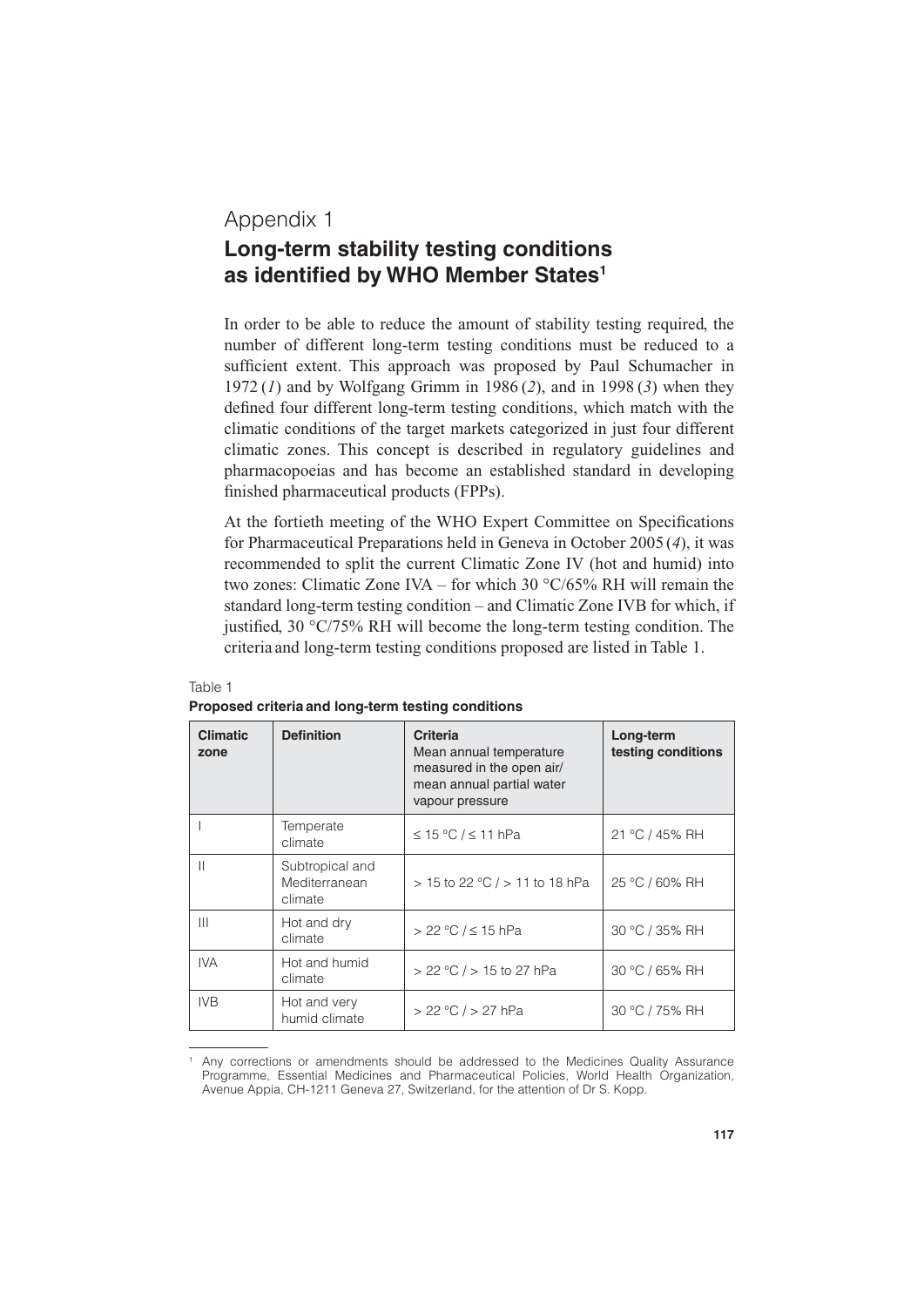Additional testing conditions, i.e. accelerated and – if applicable – intermediate conditions have to be used as described in these guidelines.

Selection of the conditions for stability testing is based on a risk analysis. Testing at a more severe long-term condition can be an alternative to storage testing at 25 °C/60% RH or 30 °C/65% RH.

The evaluation of the climatic conditions by each WHO Member State resulted in the recommended storage condition for long-term stability studies shown in Table 2 (in some of the countries listed, more extreme conditions are also accepted). The list is grouped by WHO regional offices.

| <b>Member State</b>               | <b>Stability conditions</b><br>Confirmed long-term testing condition |
|-----------------------------------|----------------------------------------------------------------------|
| Regional Office for Africa (AFRO) |                                                                      |
| Algeria                           | [25 °C/60% RH] <sup>3</sup>                                          |
| Angola                            | [30 °C/65% RH] <sup>3</sup>                                          |
| <b>Benin</b>                      | [30 °C/65% RH] <sup>3</sup>                                          |
| <b>Botswana</b>                   | [25 °C/60% RH] <sup>3</sup>                                          |
| <b>Burkina Faso</b>               | 30 °C/60% RH <sup>2</sup>                                            |
| <b>Burundi</b>                    | [30 °C/65% RH] <sup>3</sup>                                          |
| Cameroon                          | 30 °C/75% RH <sup>2</sup>                                            |
| Cape Verde                        | [30 °C/65% RH] <sup>3</sup>                                          |
| Central African Republic          | 30 °C/75% RH <sup>2</sup>                                            |
| Chad                              | [30 °C/65% RH] <sup>3</sup>                                          |
| Comoros                           | [30 °C/65% RH] <sup>3</sup>                                          |
| Congo                             | [30 °C/65% RH] <sup>з</sup>                                          |
| Côte d'Ivoire                     | [30 °C/65% RH] <sup>3</sup>                                          |
| Democratic Republic of the Congo  | [30 °C/65% RH] <sup>3</sup>                                          |
| <b>Equatorial Guinea</b>          | [30 °C/65% RH] <sup>3</sup>                                          |
| Eritrea                           | [30 °C/65% RH] <sup>3</sup>                                          |
| Ethiopia                          | [30 °C/65% RH] <sup>з</sup>                                          |
| Gabon                             | [30 °C/65% RH] <sup>3</sup>                                          |
| Gambia                            | 30 °C/65% RH1                                                        |
| Ghana                             | 30 °C/75% RH <sup>2</sup>                                            |
| Guinea                            | [30 °C/65% RH] <sup>3</sup>                                          |
| Guinea-Bissau                     | [30 °C/65% RH] <sup>3</sup>                                          |
| Kenya                             | [30 °C/65% RH] <sup>3</sup>                                          |
| Lesotho                           | 30 °C/75% RH <sup>2</sup>                                            |
| Liberia                           | [30 °C/65% RH] <sup>з</sup>                                          |
| Madagascar                        | 30 °C/65% RH1                                                        |
| Malawi                            | 25 °C/60% RH <sup>2</sup>                                            |
| Mali                              | [30 °C/65% RH] <sup>3</sup>                                          |

#### Table 2

**Stability conditions for WHO Member States by Region**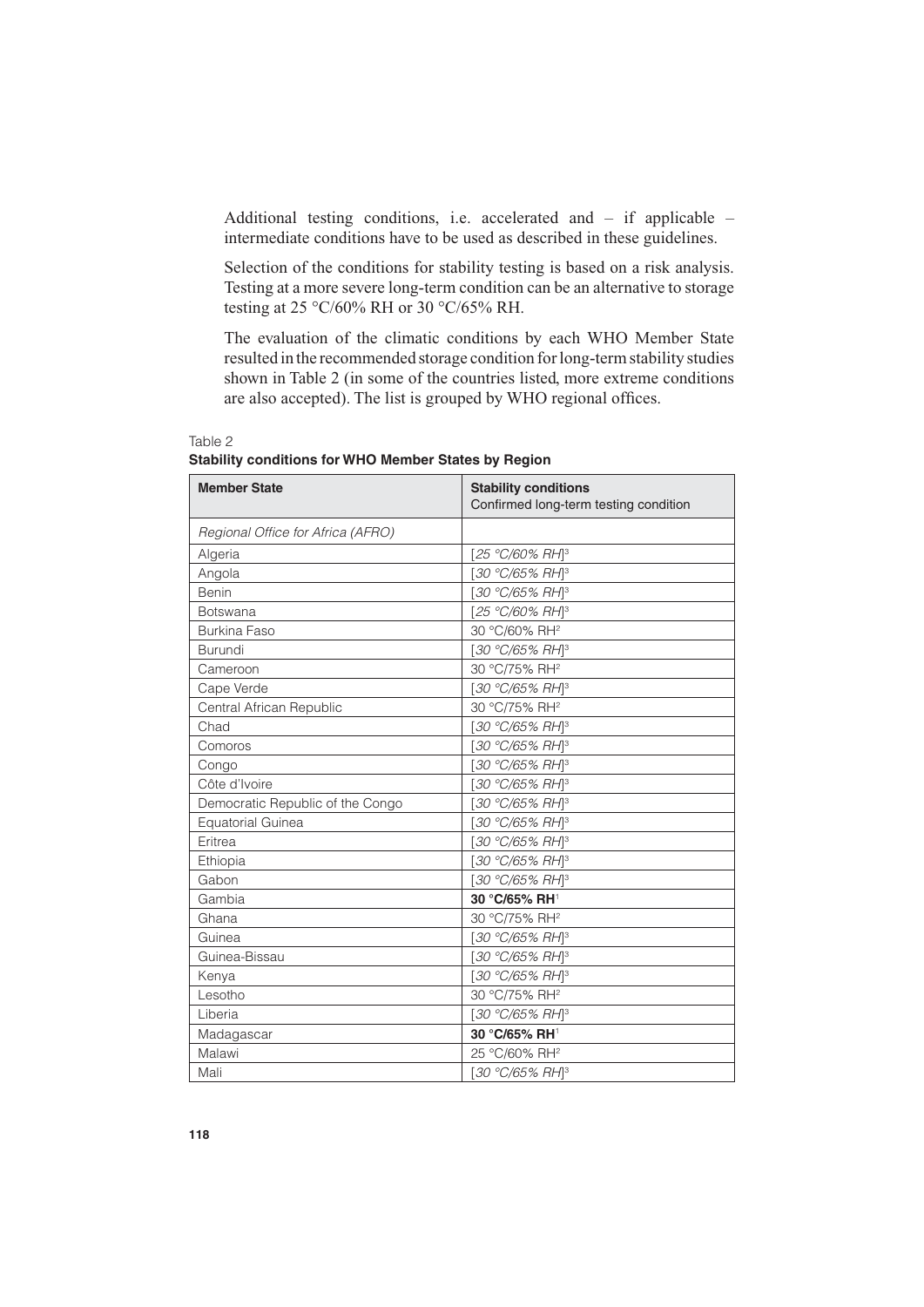| <b>Member State</b>                     | <b>Stability conditions</b><br>Confirmed long-term testing condition |
|-----------------------------------------|----------------------------------------------------------------------|
| Mauritania                              | [30 °C/65% RH] <sup>3</sup>                                          |
| <b>Mauritius</b>                        | [30 °С/65% RH1 <sup>3</sup>                                          |
| Mozambique                              | 30 °C/75% RH <sup>2</sup>                                            |
| Namibia                                 | 30 °C/65% RH1                                                        |
| Niger                                   | $[30 °C/65 \% RH]$ <sup>3</sup>                                      |
| Nigeria                                 | 30 °C/75% RH <sup>2</sup>                                            |
| Rwanda                                  | [30 °C/65% RH] <sup>3</sup>                                          |
| Sao Tome and Principe                   | 30 °C/75% RH <sup>2</sup>                                            |
| Senegal                                 | [30 °C/65% RH] <sup>3</sup>                                          |
| Seychelles                              | [30 °C/65% RH] <sup>3</sup>                                          |
| Sierra Leone                            | 30 °C/75% RH <sup>2</sup>                                            |
| South Africa                            | 30 °C/65% RH1                                                        |
| Swaziland                               | [25 °C/60% RH] <sup>3</sup>                                          |
| Togo                                    | 30 °C/75% RH <sup>2</sup>                                            |
| Uganda                                  | 30 °C/65% RH1                                                        |
| United Republic of Tanzania             | 30 °C/75% RH <sup>2</sup>                                            |
| Zambia                                  | 25 °C/60% or 30 °C/65% RH1                                           |
| Zimbabwe                                | 30 °C/75% RH <sup>2</sup>                                            |
| Regional Office for the Americas (AMRO) |                                                                      |
| Antigua and Barbuda                     | [30 °C/75% RH] <sup>3</sup>                                          |
| Argentina                               | 25 °C/60% RH <sup>2</sup>                                            |
| <b>Bahamas</b>                          | $[30 °C/65 \% RH]$ <sup>3</sup>                                      |
| <b>Barbados</b>                         | 30 °C/75% RH <sup>2</sup>                                            |
| <b>Belize</b>                           | [30 °C/65% RH] <sup>3</sup>                                          |
| <b>Bolivia</b>                          | [30 °C/70% RH or 30 °C/75% RH] <sup>3</sup>                          |
| <b>Brazil</b>                           | 30 °C/75% RH1                                                        |
| Canada                                  | 30 °C/65% RH1                                                        |
| Chile                                   | 30 °C/65% RH <sup>2</sup>                                            |
| Colombia                                | [30 °C/75% RH] <sup>3</sup>                                          |
| Costa Rica                              | 30 °C/65% RH <sup>2</sup>                                            |
| Cuba                                    | 30 °C/75% RH <sup>2</sup>                                            |
| Dominica                                | [30 °C/65% RH] <sup>3</sup>                                          |
| Dominican Republic                      | [30 °C/65% RH] <sup>3</sup>                                          |
| Ecuador                                 | [30 °C/65% RH] <sup>3</sup>                                          |
| El Salvador                             | [30 °C/65% RH] <sup>3</sup>                                          |
| Grenada                                 | [30 °C/65% RH] <sup>3</sup>                                          |
| Guatemala                               | [30 °C/65% RH] <sup>3</sup>                                          |
| Guyana                                  | [30 °C/70% RH or<br>30 °C/75% RH] <sup>3</sup>                       |
| Haiti                                   | [30 °C/65% RH] <sup>3</sup>                                          |
| Honduras                                | [30 °C/65% RH] <sup>3</sup>                                          |
| Jamaica                                 | [30 °C/65% RH] <sup>3</sup>                                          |
| Mexico                                  | [25 °C/60% RH] <sup>з</sup>                                          |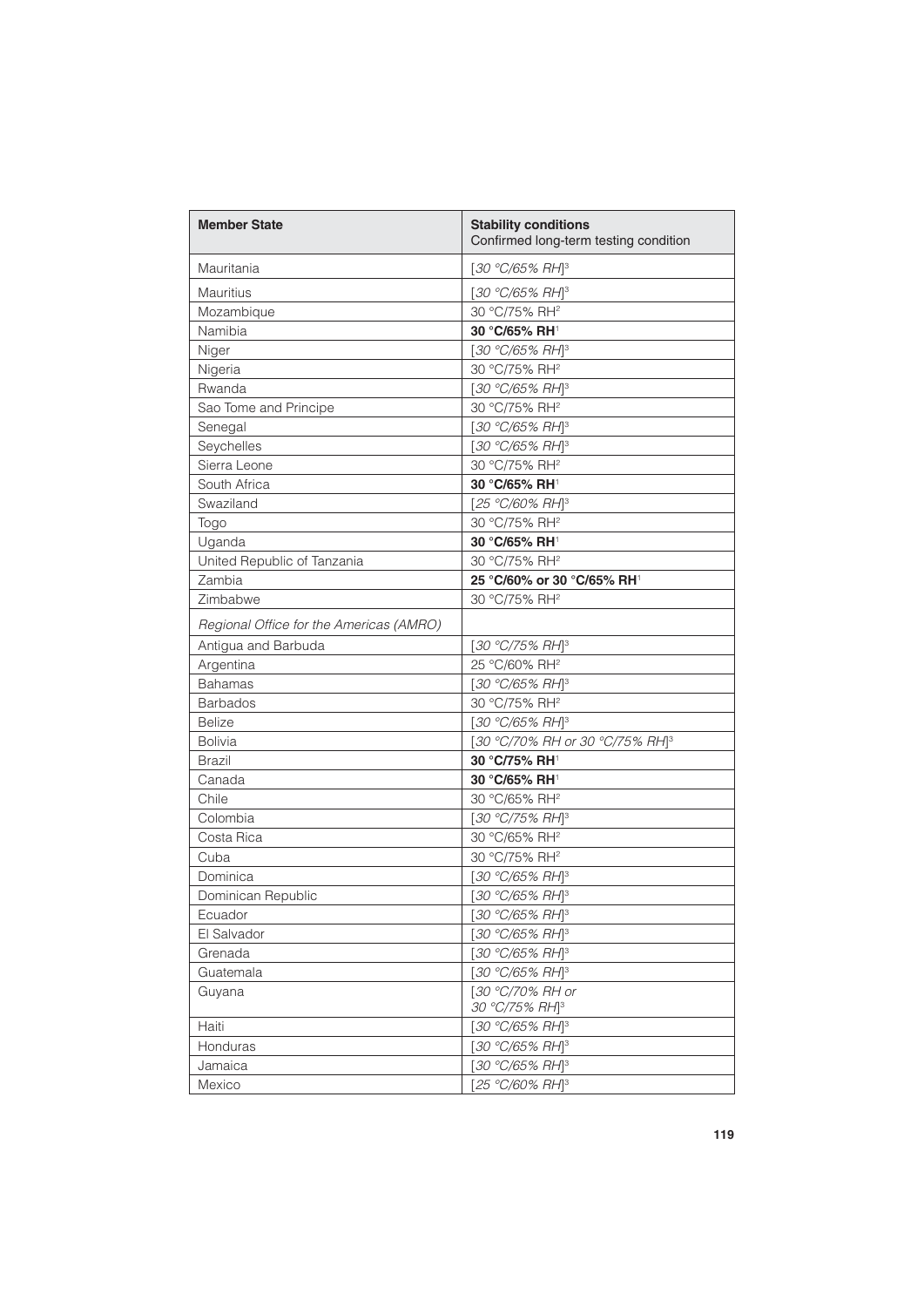| <b>Member State</b>                                     | <b>Stability conditions</b><br>Confirmed long-term testing condition |  |
|---------------------------------------------------------|----------------------------------------------------------------------|--|
| Nicaragua                                               | [30 °C/65% RH] <sup>3</sup>                                          |  |
| Panama                                                  | [30 °C/75% RH] <sup>3</sup>                                          |  |
| Paraguay                                                | [30 °C/65% RH] <sup>3</sup>                                          |  |
| Peru                                                    | 30 °C/75% RH1                                                        |  |
| Saint Kitts and Nevis                                   | [30 °C/65% RH] <sup>3</sup>                                          |  |
| Saint Lucia                                             | 30 °C/75% RH <sup>2</sup>                                            |  |
| Saint Vincent and the Grenadines                        | [30 °C/75% RH] <sup>3</sup>                                          |  |
| Suriname                                                | [30 °C/70% RH or                                                     |  |
|                                                         | 30 °C/75% RH] <sup>3</sup>                                           |  |
| Trinidad and Tobago                                     | [30 °C/65% RH] <sup>3</sup>                                          |  |
| United States of America                                | 25 °C/60% or 30 °C/65% RH1                                           |  |
| Uruguay                                                 | [25 °C/60% RH] <sup>3</sup>                                          |  |
| Venezuela (Bolivarian Republic of)                      | [30 °C/70% RH or                                                     |  |
|                                                         | 30 °C/75% RH] <sup>3</sup>                                           |  |
| Regional Office for the Eastern<br>Mediterranean (EMRO) |                                                                      |  |
| Afghanistan                                             | 30 °C/65% RH1                                                        |  |
| <b>Bahrain</b>                                          | 30 °C/65% RH1                                                        |  |
| Djibouti                                                | 30 °C/65% RH1                                                        |  |
| Egypt                                                   | 30 °C/65% RH1                                                        |  |
| Iran (Islamic Republic of)                              | 30 °C/65% RH1                                                        |  |
| Iraq                                                    | 30 °C/35% RH1                                                        |  |
| Jordan                                                  | 30 °C/65% RH1                                                        |  |
| Kuwait                                                  | 30 °C/65% RH1                                                        |  |
| Lebanon                                                 | 25 °C/60% RH1                                                        |  |
| Libyan Arab Jamahiriya                                  | 25 °C/60% RH1                                                        |  |
| Morocco                                                 | 25 °C/60% RH1                                                        |  |
| Oman                                                    | 30 °C/65% RH1                                                        |  |
| Pakistan                                                | 30 °C/65% RH1                                                        |  |
| Qatar                                                   | 30 °C/65% RH1                                                        |  |
| Saudi Arabia                                            | 30 °C/65% RH1                                                        |  |
| Somalia                                                 | 30 °C/65% RH1                                                        |  |
| Sudan                                                   | 30 °C/65% RH1                                                        |  |
| Syrian Arab Republic                                    | 25 °C/60% RH1                                                        |  |
| Tunisia                                                 | 25 °C/60% RH1                                                        |  |
| United Arab Emirates                                    | 30 °C/65% RH1                                                        |  |
| Yemen                                                   | 30 °C/65% RH1                                                        |  |
| Regional Office for Europe (EURO)                       |                                                                      |  |
| Albania                                                 | $[25 °C/60 \% RH]$ <sup>3</sup>                                      |  |
| Andorra                                                 | [25 °C/60% RH] <sup>3</sup>                                          |  |
| Armenia                                                 | [25 °C/60% RH] <sup>3</sup>                                          |  |
| Austria                                                 | 25 °C/60% or 30 °C/65% RH1                                           |  |
| Azerbaijan                                              | 30 °C/65% RH <sup>2</sup>                                            |  |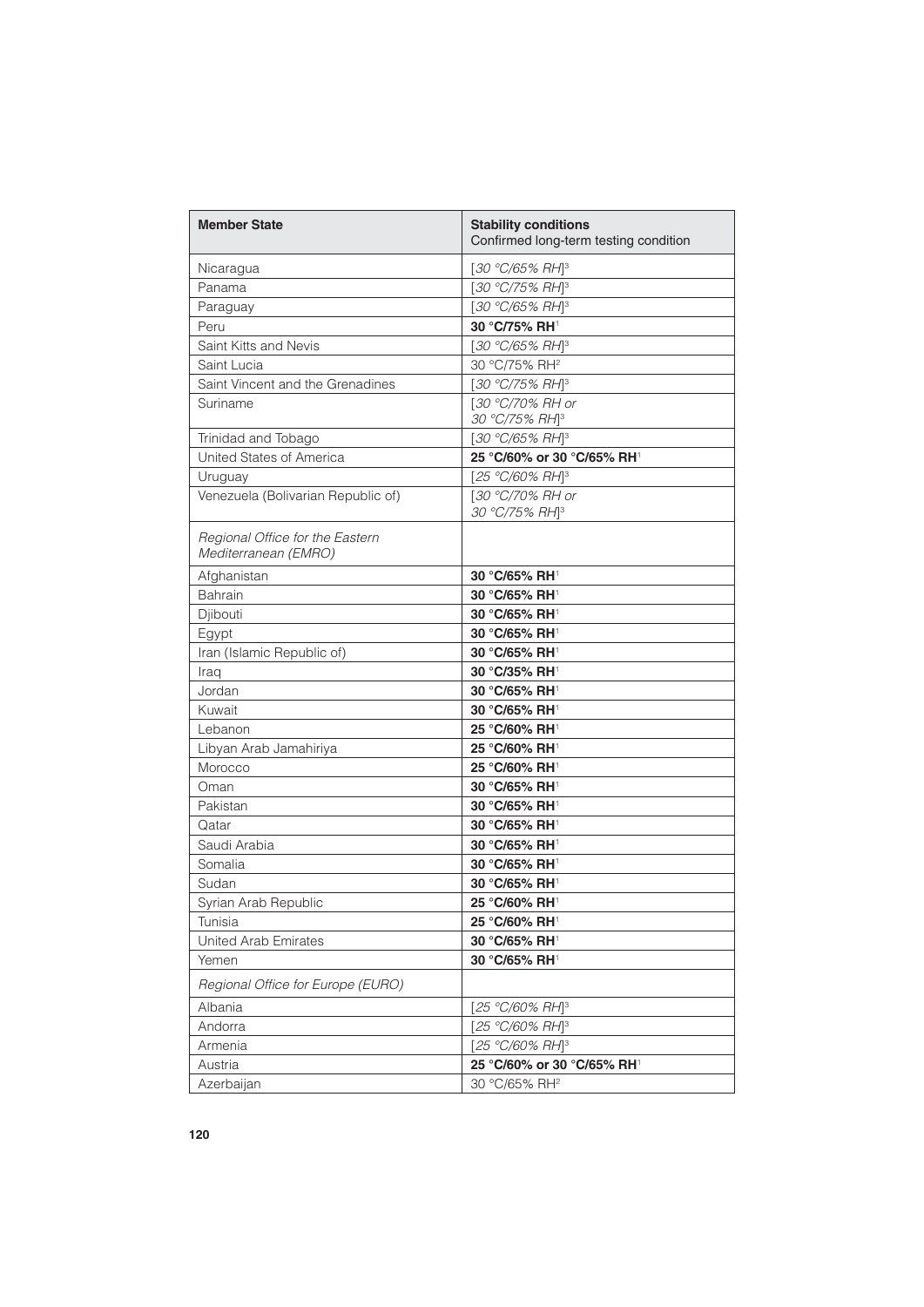| <b>Member State</b>       | <b>Stability conditions</b><br>Confirmed long-term testing condition |
|---------------------------|----------------------------------------------------------------------|
| <b>Belarus</b>            | $[25 °C/60 \% RH]^3$                                                 |
| Belgium                   | 25 °C/60% or 30 °C/65% RH1                                           |
| Bosnia and Herzegovina    | [25 °C/60% RH] <sup>3</sup>                                          |
| <b>Bulgaria</b>           | 25 °C/60% or 30 °C/65% RH1                                           |
| Croatia                   | $[25 °C/60 % RH]$ <sup>3</sup>                                       |
| Cyprus                    | 25 °C/60% or 30 °C/65% RH1                                           |
| Czech Republic            | 25 °C/60% or 30 °C/65% RH1                                           |
| Denmark                   | 25 °C/60% or 30 °C/65% RH1                                           |
| Estonia                   | 25 °C/60% or 30 °C/65% RH'                                           |
| Finland                   | 25 °C/60% or 30 °C/65% RH <sup>1</sup>                               |
| France                    | 25 °C/60% or 30 °C/65% RH1                                           |
| Georgia                   | [25 °C/60% RH] <sup>3</sup>                                          |
| Germany                   | 25 °C/60% or 30 °C/65% RH1                                           |
| Greece                    | 25 °C/60% or 30 °C/65% RH1                                           |
| Hungary                   | 25 °C/60% or 30 °C/65% RH1                                           |
| Iceland                   | $[25 °C/60 \% RH]$ <sup>3</sup>                                      |
| Ireland                   | 25 °C/60% or 30 °C/65% RH1                                           |
| Israel                    | 30 °C/70% or 30 °C/75% RH <sup>2</sup>                               |
| Italy                     | 25 °C/60% or 30 °C/65% RH1                                           |
| Kazakhstan                | [25 °C/60% RH] <sup>3</sup>                                          |
| Kyrgyzstan                | [25 °C/60% RH] <sup>3</sup>                                          |
| Latvia                    | 25 °C/60% or 30 °C/65% RH1                                           |
| Lithuania                 | 25 °C/60% or 30 °C/65% RH1                                           |
| Luxembourg                | 25 °C/60% or 30 °C/65% RH1                                           |
| Malta                     | 25 °C/60% or 30 °C/65% RH1                                           |
| Monaco                    | 25 °C/60% or 30 °C/65% RH <sup>2</sup>                               |
| Montenegro                | $[25 °C/60 \% RH]^3$                                                 |
| Netherlands               | 25 °C/60% or 30 °C/65% RH1                                           |
| Norway                    | [25 °C/60% RH] <sup>3</sup>                                          |
| Poland                    | 25 °C/60% or 30 °C/65% RH1                                           |
| Portugal                  | 25 °C/60% or 30 °C/65% RH1                                           |
| Republic of Moldova       | [25 °C/60% RH] <sup>3</sup>                                          |
| Romania                   | 25 °C/60% or 30 °C/65% RH1                                           |
| <b>Russian Federation</b> | [25 °C/60% RH] <sup>3</sup>                                          |
| San Marino                | [25 °C/60% RH] <sup>3</sup>                                          |
| Serbia                    | $[25 °C/60 \% RH]^3$                                                 |
| Slovakia                  | 25 °C/60% or 30 °C/65% RH1                                           |
| Slovenia                  | 25 °C/60% or 30 °C/65% RH1                                           |
| Spain                     | 25 °C/60% or 30 °C/65% RH1                                           |
| Sweden                    | 25 °C/60% or 30 °C/65% RH <sup>1</sup>                               |
| Switzerland               | 25 °C/60% or 30 °C/65% RH1                                           |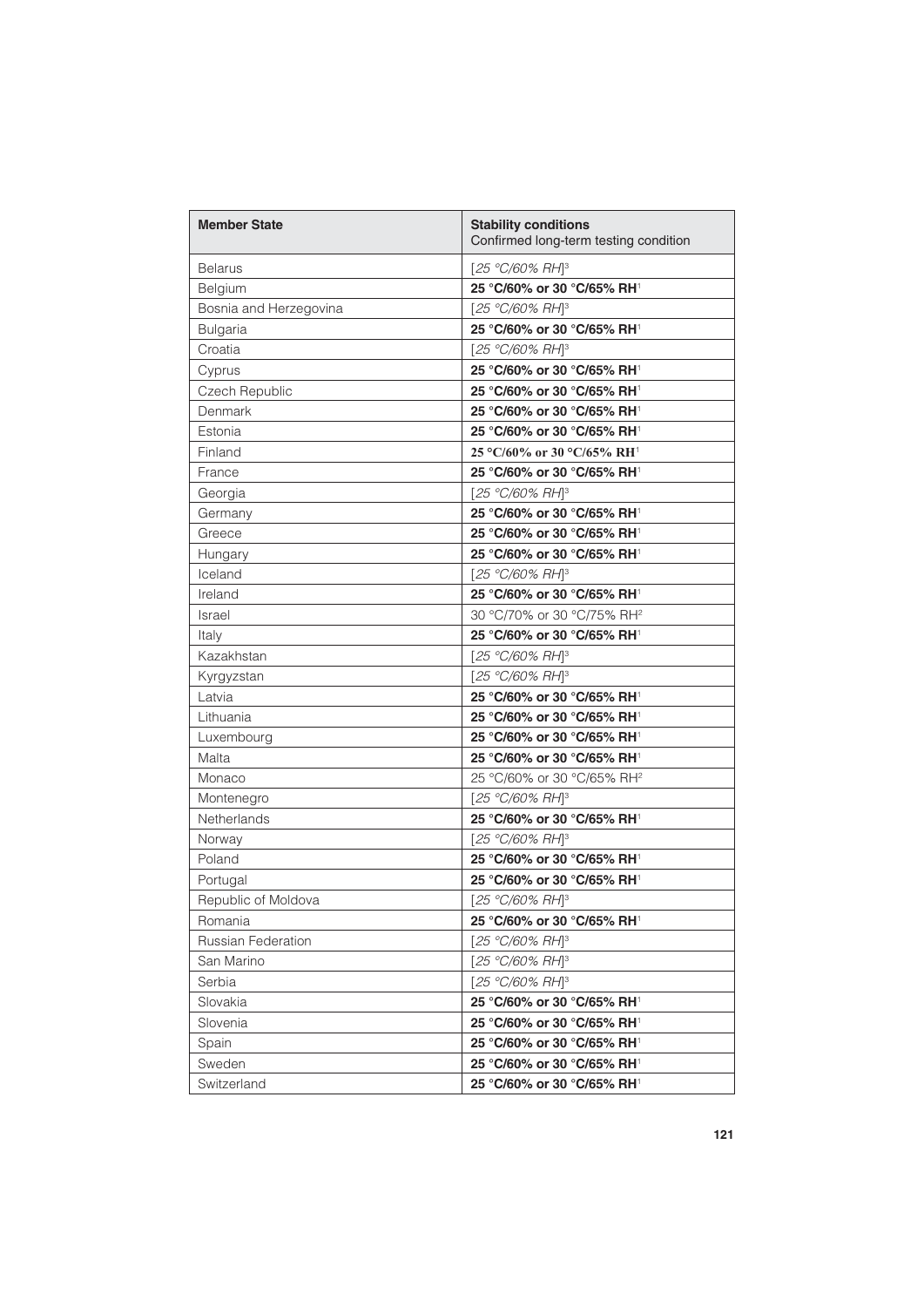| <b>Member State</b>                               | <b>Stability conditions</b><br>Confirmed long-term testing condition |  |
|---------------------------------------------------|----------------------------------------------------------------------|--|
| Tajikistan                                        | $[25 °C/60 \% RH]^3$                                                 |  |
| The former Yugoslav Republic of<br>Macedonia      | 25 °C/60% or 30 °C/65% RH <sup>2</sup>                               |  |
| Turkey                                            | $[25 °C/60 \% RH]$ <sup>3</sup>                                      |  |
| Turkmenistan                                      | [25 °C/60% RH] <sup>3</sup>                                          |  |
| Ukraine                                           | [25 °C/60% RH] <sup>3</sup>                                          |  |
| United Kingdom                                    | 25 °C/60% or 30 °C/65% RH1                                           |  |
| Uzbekistan                                        | [25 °C/60% RH] <sup>3</sup>                                          |  |
| Regional Office for South-East Asia<br>(SEARO)    |                                                                      |  |
| Bangladesh                                        | [30 °C/65% RH] <sup>3</sup>                                          |  |
| <b>Bhutan</b>                                     | 30 °C/65% RH <sup>2</sup>                                            |  |
| Democratic People's Republic of Korea             | [25 °C/60% RH] <sup>3</sup>                                          |  |
| India                                             | 30 °C/70% RH1                                                        |  |
| Indonesia                                         | 30 °C/75% RH1                                                        |  |
| Maldives                                          | $[30 °C/65 \% RH]$ <sup>3</sup>                                      |  |
| Myanmar                                           | 30 °C/75% RH1                                                        |  |
| Nepal                                             | 30 °C/75% RH <sup>2</sup>                                            |  |
| Sri Lanka                                         | [30 °C/65% RH] <sup>3</sup>                                          |  |
| Thailand                                          | 30 °C/75% RH1                                                        |  |
| Timor-Leste                                       | [30 °C/65% RH] <sup>3</sup>                                          |  |
| Regional Office for the Western Pacific<br>(WPRO) |                                                                      |  |
| Australia                                         | 25 °C/60% or 30 °C/65% RH <sup>2</sup>                               |  |
| Brunei Darussalam                                 | 30 °C/75% RH1                                                        |  |
| Cambodia                                          | 30 °C/75% RH1                                                        |  |
| China                                             | [30 °C/65% RH] <sup>3</sup>                                          |  |
| Cook Islands                                      | [30 °C/65% RH] <sup>3</sup>                                          |  |
| Fiji                                              | [30 °C/65% RH] <sup>3</sup>                                          |  |
| Japan                                             | 25 °C/60% or 30 °C/65% RH1                                           |  |
| Kiribati                                          | [30 °C/65% RH] <sup>3</sup>                                          |  |
| Lao People's Democratic Republic                  | 30 °C/75% RH1                                                        |  |
| Malaysia                                          | 30 °C/75% RH1                                                        |  |
| Marshall Islands                                  | [30 °C/65% RH] <sup>3</sup>                                          |  |
| Micronesia (Federated States of)                  | [30 °C/65% RH] <sup>3</sup>                                          |  |
| Mongolia                                          | [25 °C/60% RH] <sup>3</sup>                                          |  |
| Nauru                                             | $[30 °C/65 \% RH]$ <sup>3</sup>                                      |  |
| New Zealand                                       | 25 °C/60% or 30 °C/65% RH <sup>2</sup>                               |  |
| Niue                                              | [30 °C/65% RH] <sup>3</sup>                                          |  |
| Palau                                             | [30 °C/65% RH] <sup>3</sup>                                          |  |
| Papua New Guinea                                  | [30 °C/65% RH] <sup>3</sup>                                          |  |
| Philippines                                       | 30 °C/75% RH1                                                        |  |
| Republic of Korea                                 | 25 °C/60% or 30 °C/65% RH <sup>2</sup>                               |  |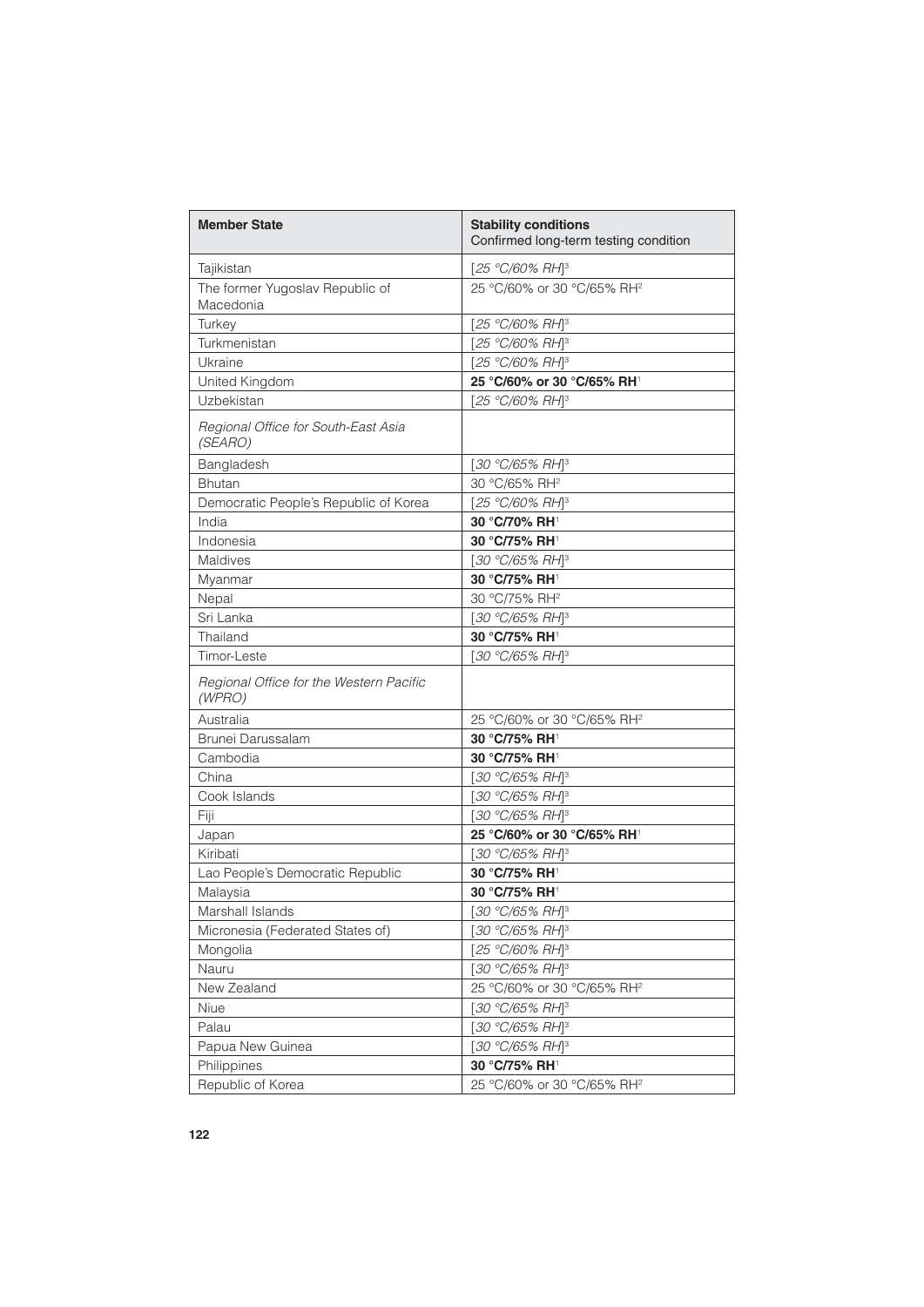| <b>Member State</b> | <b>Stability conditions</b><br>Confirmed long-term testing condition |
|---------------------|----------------------------------------------------------------------|
| Samoa               | [ <i>30 °С/65% RH</i>  3                                             |
| Singapore           | 30 °C/75% RH1                                                        |
| Solomon Islands     | [30 °C/65% RH] <sup>3</sup>                                          |
| Tonga               | [30 °C/65% RH] <sup>3</sup>                                          |
| Tuvalu              | $[30 °C/65 \% RH]$ <sup>3</sup>                                      |
| Vanuatu             | [30 °C/65% RH] <sup>3</sup>                                          |
| Viet Nam            | 30 °C/75% RH1                                                        |

<sup>1</sup> Information obtained through respective regional harmonization groups (e.g. ASEAN, ICH and GCC) and from official communications from national medicines regulatory authorities to WHO (entries in bold type).

<sup>2</sup> Information collated during the 13th International Conference of Drug Regulatory Authorities (ICDRA), 16–18 September 2008, held in Bern, Switzerland, from representatives of national medicines regulatory authorities (entries in normal type).

<sup>3</sup> Information provided by the International Federation of Pharmaceutical Manufacturers and Associations (IFPMA) [entries in italic type] based on the following references:

Ahrens CD. 2001. Essentials of meteorology 3rd ed. Belmont, CA, Thomson Books/Cole, p. 433.

Kottek M, et al. 2006. World Map of Köppen-Geiger Climate Classification updated. Meteorologische Zeitschrift, 15:259–263.

Zahn M. et al. 2006. A risk-based approach to establish stability testing conditions for tropical countries. Journal of Pharmaceutical Sciences, 95:946–965. Erratum Journal of Pharmaceutical Sciences, 2007, 96:2177.

Zahn M. 2008. Global stability practices. In: Huynh-Ba, Kim ed. Handbook of stability testing in pharmaceutical development, New York, Springer.

#### **References**

- 1. Schumacher P. 1972, Über eine für die Haltbarkeit von Arzneimitteln maßgebliche Klimaeinteilung [The impact of climate classification on the stability of medicines]. Die Pharmazeutische Industrie, 34:481–483.
- 2. Grimm W. 1986, Storage conditions for stability testing (Part 2). Drugs Made in Germany, 29:39–47.
- 3. Grimm W. 1998. Extension of the International Conference on Harmonisation Tripartite Guidelines for stability testing of new drug substances and products to countries of Climatic Zones III and IV. Drug Development and Industrial Pharmacy, 24:313-325.
- 4. Guidelines for stability testing of pharmaceutical products containing well established drug substances in conventional dosage forms. In: WHO Expert Committee on Specifications for Pharmaceutical Preparations. Thirty-fourth report*.* Geneva, World Health Organization, 1996, Annex 5 (WHO Technical Report Series, No. 863).

 These guidelines were revised at the thirty-seventh and fortieth meetings of the WHO Expert Committee on Specifications for Pharmaceutical Preparations. In: WHO Expert Committee on Specifications for Pharmaceutical Preparations. Thirty-seventh report*.* Geneva, World Health Organization, 2003 (WHO Technical Report Series, No. 908), p. 13 and WHO Expert Committee on Specifications for Pharmaceutical Preparations. Fortieth report*.* Geneva, World Health Organization, 2006 (WHO Technical Report Series, No. 937, p. 12.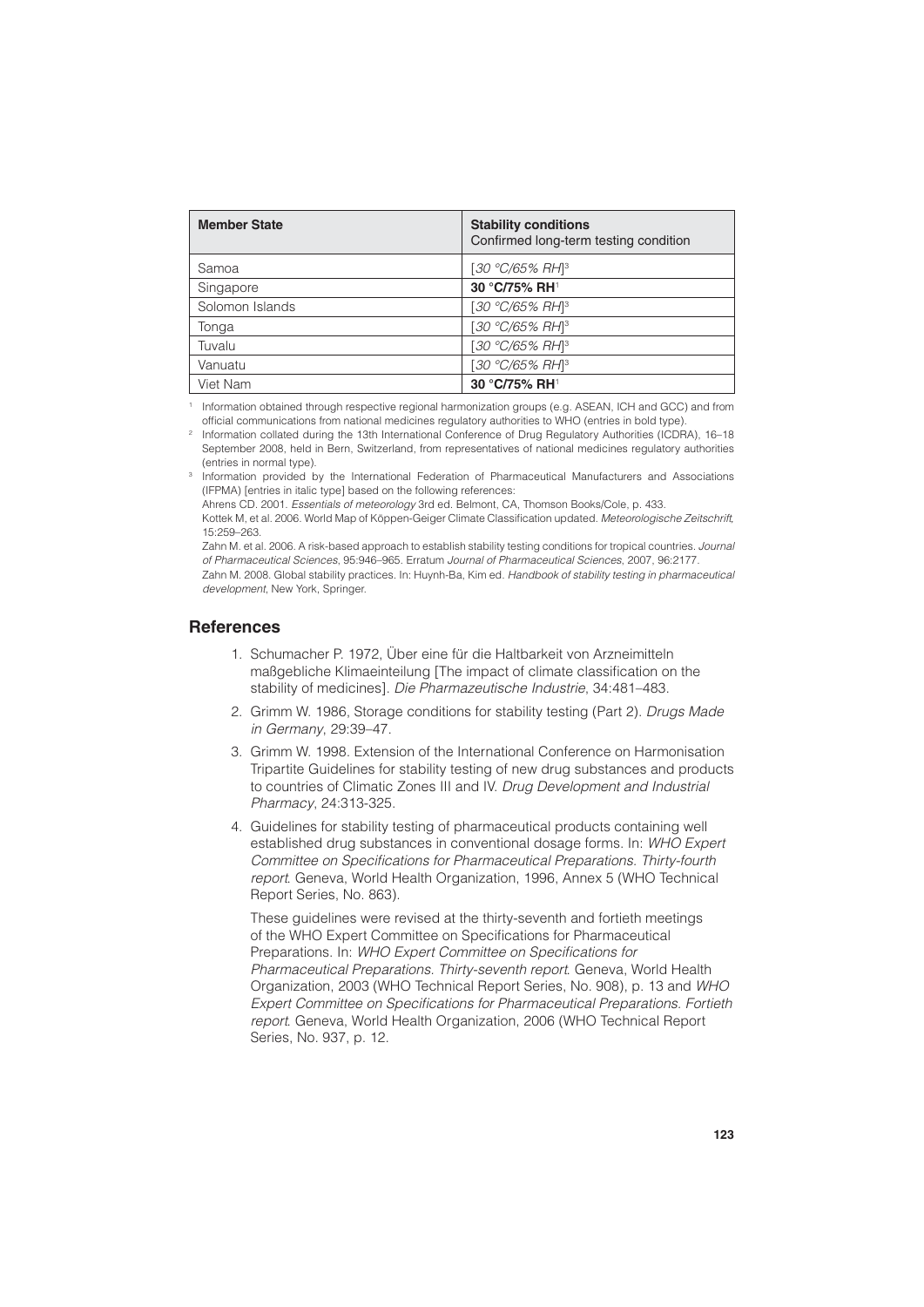# Appendix 2  **Examples of testing parameters**

## **Section I for active pharmaceutical ingredients**

In general, appearance, assay and degradation products should be evaluated for all active pharmaceutical ingredients (APIs). Other API parameters that may be susceptible to change should also be studied where applicable.

## **Section II for finished pharmaceutical products**

The following list of parameters for each dosage form is presented as a guide to the types of tests to be included in a stability study. In general, appearance, assay and degradation products should be evaluated for all dosage forms, as well as the preservative and antioxidant content if applicable.

The microbial quality of multiple-dose sterile and non-sterile dosage forms should be controlled. Challenge tests should be carried out at least at the beginning and at the end of the shelf-life. Such tests would normally be performed as part of the development programme, for example, within primary stability studies. They need not be repeated for subsequent stability studies unless a change has been made which has a potential impact on microbiological status.

It is not expected that every test listed be performed at each time point. This applies in particular to sterility testing, which may be conducted for most sterile products at the beginning and at the end of the stability test period. Tests for pyrogens and bacterial endotoxins may be limited to the time of release. Sterile dosage forms containing dry materials (powder filled or lyophilized products) and solutions packaged in sealed glass ampoules may need no additional microbiological testing beyond the initial time point. The level of microbiological contamination in liquids packed in glass containers with flexible seals or in plastic containers should be tested no less than at the beginning and at the end of the stability test period; if the long-term data provided to the regulatory authorities for marketing authorization registration do not cover the full shelf-life period, the level of microbial contamination at the last time point should also be provided.

The list of tests presented for each dosage form is not intended to be exhaustive, nor is it expected that every test listed be included in the design of a stability protocol for a particular finished pharmaceutical product (FPP) (for example, a test for odour should be performed only when necessary and with consideration for the analyst's safety).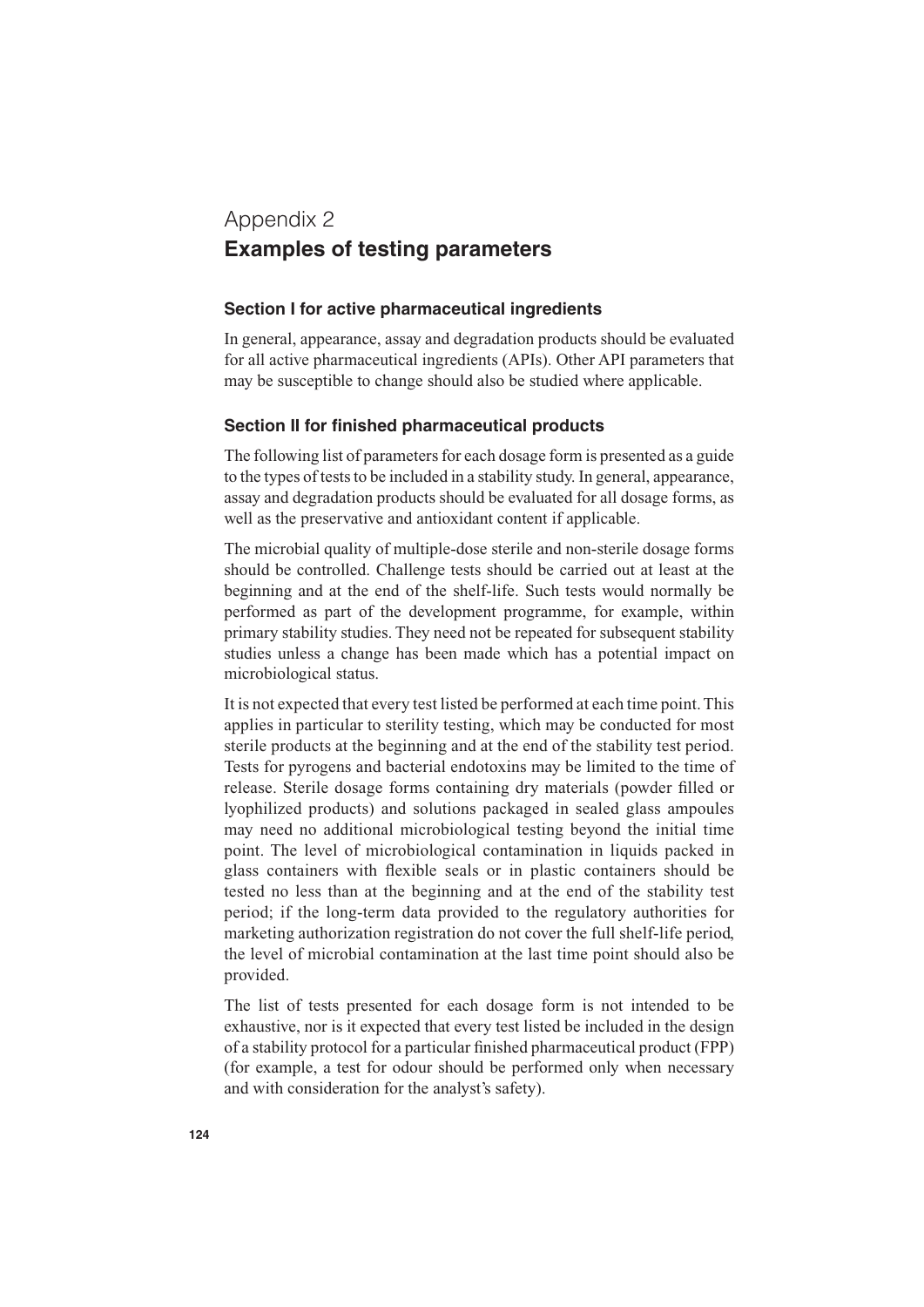The storage orientation of the product, i.e. upright versus inverted, may need to be included in a protocol when contact of the product with the closure system may be expected to affect the stability of the products contained, or where there has been a change in the container closure system.

## **Tablets**

Dissolution (or disintegration, if justified), water content and hardness/ friability.

#### **Capsules**

- Hard gelatin capsules: brittleness, dissolution (or disintegration, if justified), water content and level of microbial contamination.
- Soft gelatin capsules: dissolution (or disintegration, if justified), level of microbial contamination, pH, leakage, and pellicle formation.

#### Oral solutions, suspensions and emulsions

Formation of precipitate, clarity (for solutions), pH, viscosity, extractables, level of microbial contamination.

Additionally for suspensions, dispersibility, rheological properties, mean size and distribution of particles should be considered. Also polymorphic conversion may be examined, if applicable.

Additionally for emulsions, phase separation, mean size and distribution of dispersed globules should be evaluated.

## Powders and granules for oral solution or suspension

Water content and reconstitution time.

Reconstituted products (solutions and suspensions) should be evaluated as described above under "Oral solutions suspensions and emulsions", after preparation according to the recommended labelling, through the maximum intended use period.

#### Metered-dose inhalers and nasal aerosols

Dose content uniformity, labelled number of medication actuations per container meeting dose content uniformity, aerodynamic particle size distribution, microscopic evaluation, water content, leak rate, level of microbial contamination, valve delivery (shot weight), extractables/ leachables from plastic and elastomeric components, weight loss, pump delivery, foreign particulate matter and extractables/leachables from plastic and elastomeric components of the container, closure and pump. Samples should be stored in upright and inverted/on-the-side orientations.

For suspension-type aerosols, microscopic examination of appearance of the valve components and container's contents for large particles, changes in morphology of the API particles, extent of agglomerates, crystal growth,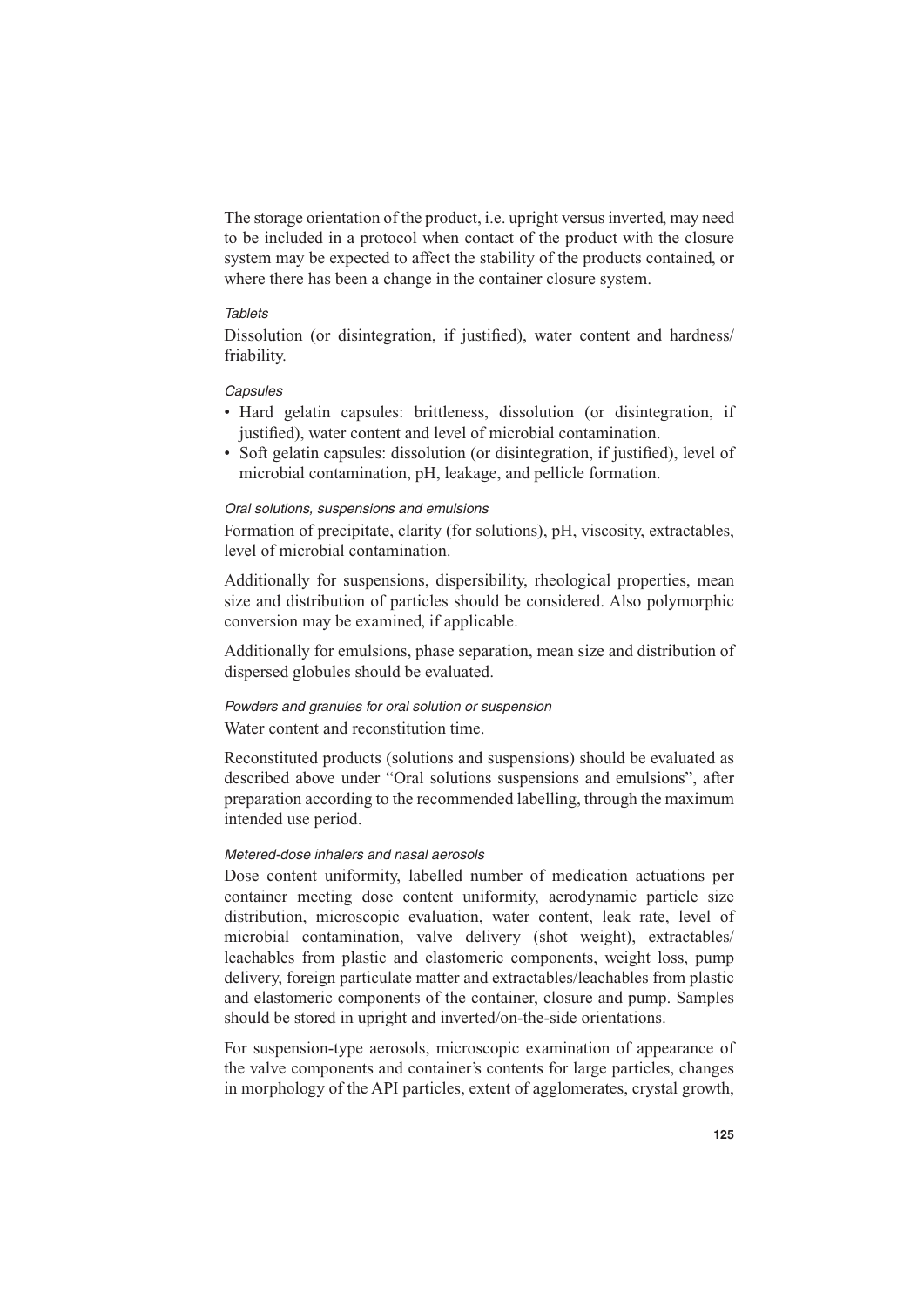foreign particulate matter, corrosion of the inside of the container or deterioration of the gaskets.

### Nasal sprays: solutions and suspensions

Clarity (for solution), level of microbial contamination, pH, particulate matter, unit spray medication content uniformity, number of actuations meeting unit spray content uniformity per container, droplet and/ or particle size distribution, weight loss, pump delivery, microscopic evaluation (for suspensions), foreign particulate matter and extractables/ leachables from plastic and elastomeric components of the container, closure and pump.

#### Topical, ophthalmic and otic preparations

Included in this broad category are ointments, creams, lotions, paste, gel, solutions, eye drops and cutaneous sprays.

- Topical preparations should be evaluated for clarity, homogeneity, pH, suspendability (for lotions), consistency, viscosity, particle size distribution (for suspensions, when feasible), level of microbial contamination/sterility and weight loss (when appropriate).
- Evaluation of ophthalmic or otic products (e.g. creams, ointments, solutions and suspensions) should include the following additional attributes: sterility, particulate matter and extractable volume.
- Evaluation of cutaneous sprays should include: pressure, weight loss, net weight dispensed, delivery rate, level of microbial contamination, spray pattern, water content and particle size distribution (for suspensions).

## **Suppositories**

Softening range, disintegration and dissolution (at 37 °C).

#### Small volume parenterals (SVPs)

Colour, clarity (for solutions), particulate matter, pH, sterility, endotoxins.

Stability studies for powders for injection solution should include monitoring for colour, reconstitution time and water content. Specific parameters to be examined at appropriate intervals throughout the maximum intended use period of the reconstituted drug product, stored under condition(s) recommended on the label, should include clarity, colour, pH, sterility, pyrogen/endotoxin and particulate matter. It may be appropriate to consider monitoring of sterility after reconstitution into a product, e.g. dual-chamber syringe, where it is claimed that reconstitution can be performed without compromising sterility.

• The stability studies for Suspension for injection should include, in addition, particle size distribution, dispersibility and rheological properties.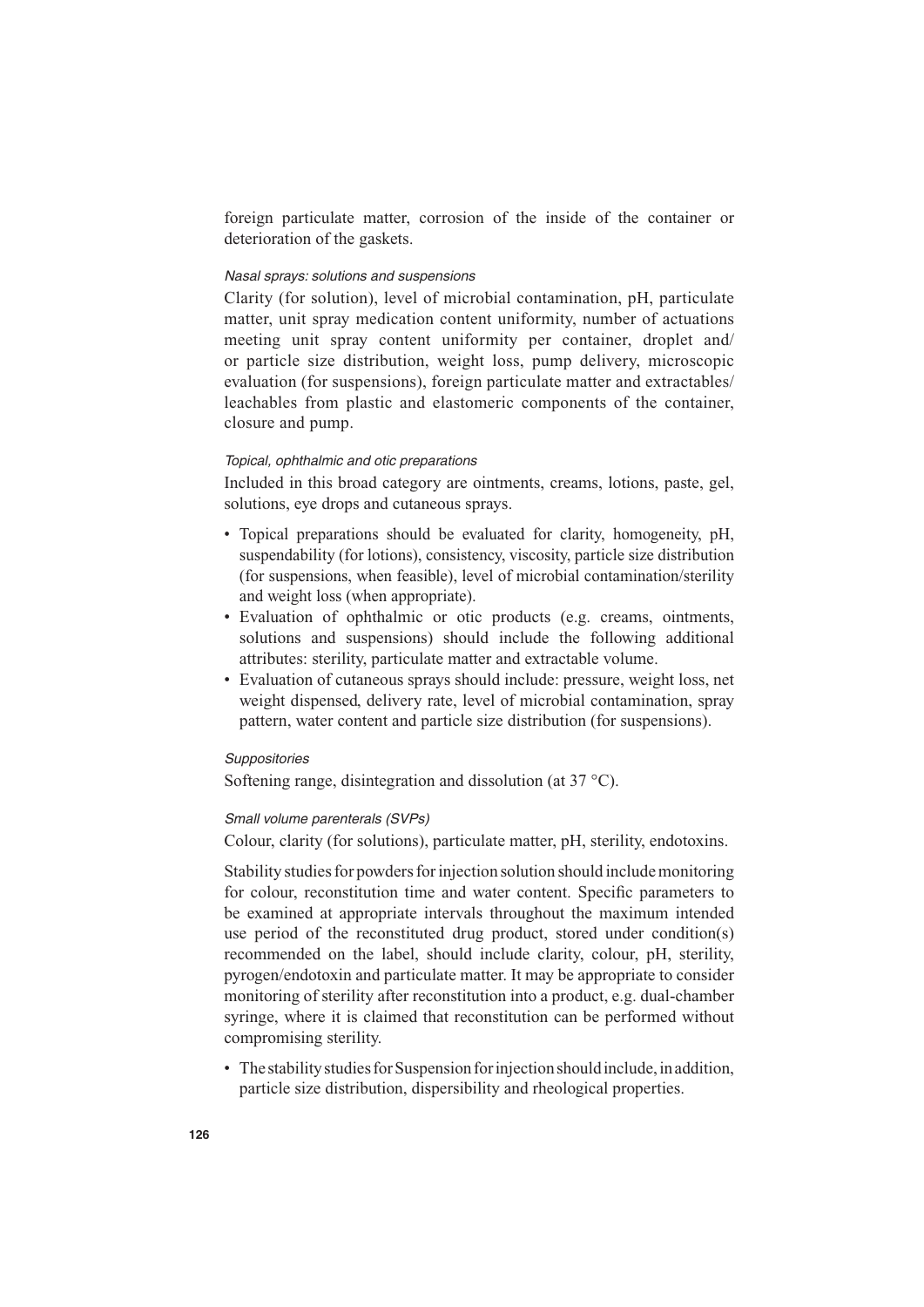• The stability studies for Emulsion for injection should include, in addition, phase separation, viscosity, mean size and distribution of dispersed phase globules.

## Large volume parenterals (LVPs)

Colour, clarity, particulate matter, pH, sterility, pyrogen/endotoxin and volume.

## Transdermal patches

In vitro release rates, leakage, level of microbial contamination/sterility, peel and adhesive forces.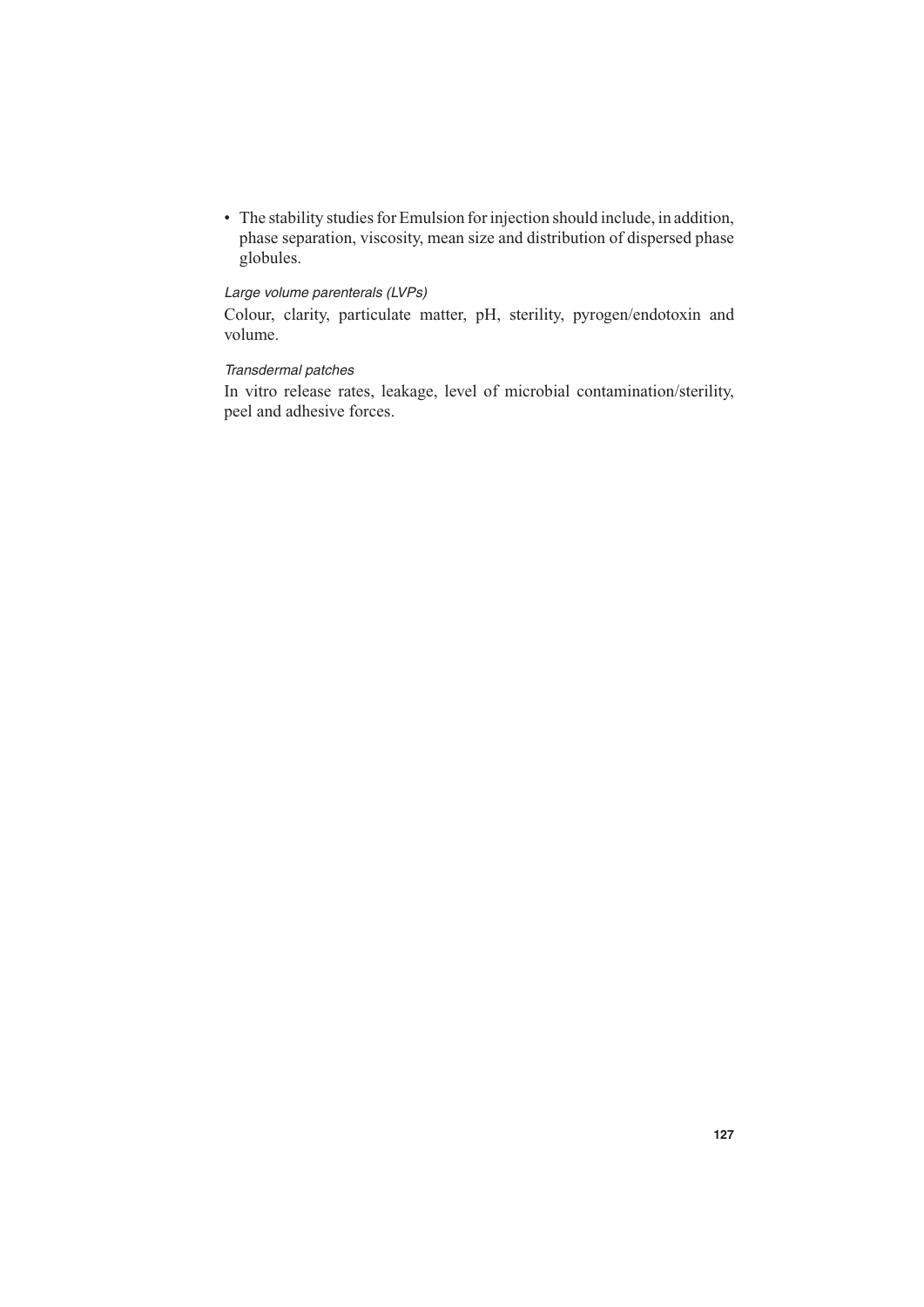# Appendix 3  **Recommended labelling statements**

# 1. **Active pharmaceutical ingredients**

The statements that should be used if supported by the stability studies for active pharmaceutical ingredients (APIs) are listed in Table 1.

Table 1

**Recommended labelling statements for active pharmaceutical ingredients (APIs)**

| Testing condition under which the stability<br>of the API has been demonstrated | Recommended labelling<br>statement <sup>a</sup>  |
|---------------------------------------------------------------------------------|--------------------------------------------------|
| $25 °C/60\% RH$ (long-term)<br>40 °C/75% RH (accelerated)                       | "Do not store above 25 °C"                       |
| 25 °C/60% RH (long-term)<br>30 °C/65% RH (intermediate, failure of accelerated) | "Do not store above 25 °C" <sup>b</sup>          |
| 30 °C/65% RH (long-term)<br>40 °C/75% RH (accelerated)                          | "Do not store above 30 °C" <sup>b</sup>          |
| 30 °C/75% RH (long-term)<br>40 °C/75% RH (accelerated)                          | "Do not store above 30 °C"                       |
| $5^{\circ}$ C + 3 $^{\circ}$ C                                                  | "Store in a refrigerator<br>$(2 °C)$ to $8 °C$ " |
| $-20$ °C $\pm$ 5 °C                                                             | "Store in freezer"                               |

<sup>a</sup> During storage, shipment and distribution of the API, the current good trade and distribution practices (GTDP) for pharmaceutical starting materials are to be observed (*1*). Details on storage and labelling requirements can be found in WHO guide to good storage practices for pharmaceuticals (*2*).

**b** "Protect from moisture" should be added as applicable.

# 2. **Finished pharmaceutical products**

The statements that should be used if supported by the stability studies for finished pharmaceutical products (FPPs) are listed in Table 2.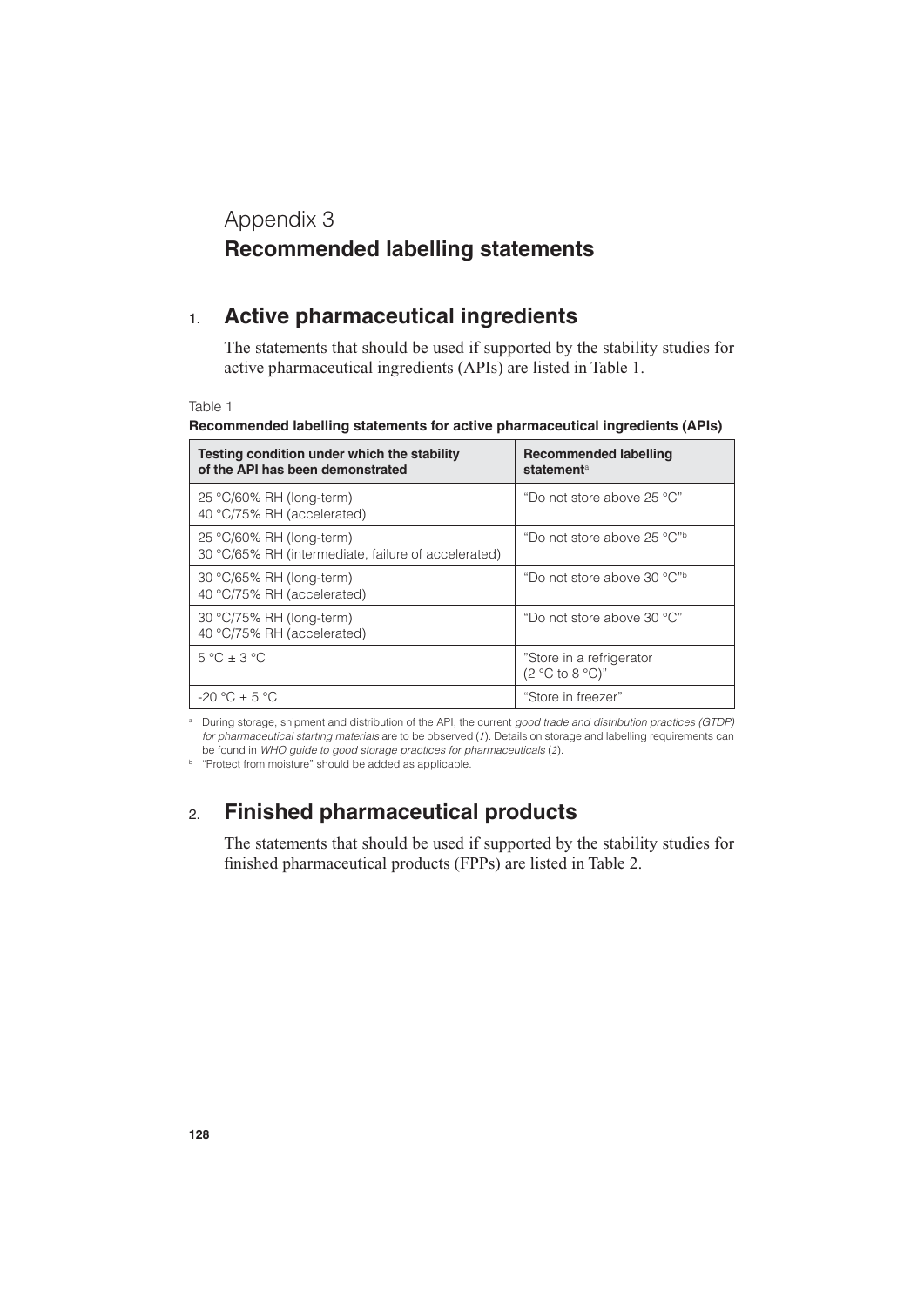Table 2

**Recommended labelling statements for fi nished pharmaceutical products (FPPs)**

| Testing condition under which the stability<br>of the FPP has been demonstrated | <b>Recommended labelling</b><br><b>statement</b> <sup>a</sup> |
|---------------------------------------------------------------------------------|---------------------------------------------------------------|
| 25 °C/60% RH (long-term)<br>40 °C/75% RH (accelerated)                          | "Do not store above 25 °C"                                    |
| 25 °C/60% RH (long-term)<br>30 °C/65% RH (intermediate, failure of accelerated) | "Do not store above 25 °C" <sup>b</sup>                       |
| 30 °C/65% RH (long-term)<br>40 °C/75% RH (accelerated)                          | "Do not store above 30 °C" b                                  |
| 30 °C/75% RH (long-term)<br>40 °C/75% RH (accelerated)                          | "Do not store above 30 °C"                                    |
| $5^{\circ}$ C $\pm$ 3 $^{\circ}$ C                                              | "Store in a refrigerator<br>$(2 °C)$ to $8 °C$ "              |
| $-20$ °C $\pm$ 5 °C                                                             | "Store in freezer"                                            |

<sup>a</sup> During storage, shipment and distribution of the FPP, the current good distribution practices (GDP) for pharmaceutical products are to be observed (*3*). Details on storage and labelling requirements can be found in WHO guide to good storage practices for pharmaceuticals (*2*).

**b** "Protect from moisture" should be added as applicable.

In principle, FPPs should be packed in containers that ensure stability and protect the FPP from deterioration. A storage statement should not be used to compensate for inadequate or inferior packaging. Additional labelling statements that could be used in cases where the result of the stability testing demonstrates limiting factors are listed in Table 3.

#### Table 3

#### **Additional labelling statements for use where the result of the stability testing demonstrates limiting factors**

| <b>Limiting factors</b>                                         | Additional labelling statement,<br>where relevant |
|-----------------------------------------------------------------|---------------------------------------------------|
| FPPs that cannot tolerate refrigeration                         | "Do not refrigerate or freeze" <sup>a</sup>       |
| FPPs that cannot tolerate freezing                              | "Do not freeze" <sup>a</sup>                      |
| Light-sensitive FPPs                                            | "Protect from light"                              |
| FPPs that cannot tolerate excessive heat, e.g.<br>suppositories | "Store and transport not above<br>$30^{\circ}$ C" |
| Hygroscopic FPPs                                                | "Store in dry condition"                          |

a Depending on the pharmaceutical form and the properties of the FPP, there may be a risk of deterioration due to physical changes if subjected to low temperatures, e.g. liquids and semi-solids. Low temperatures may also have an effect on the packaging in certain cases. An additional statement may be necessary to take account of this possibility.